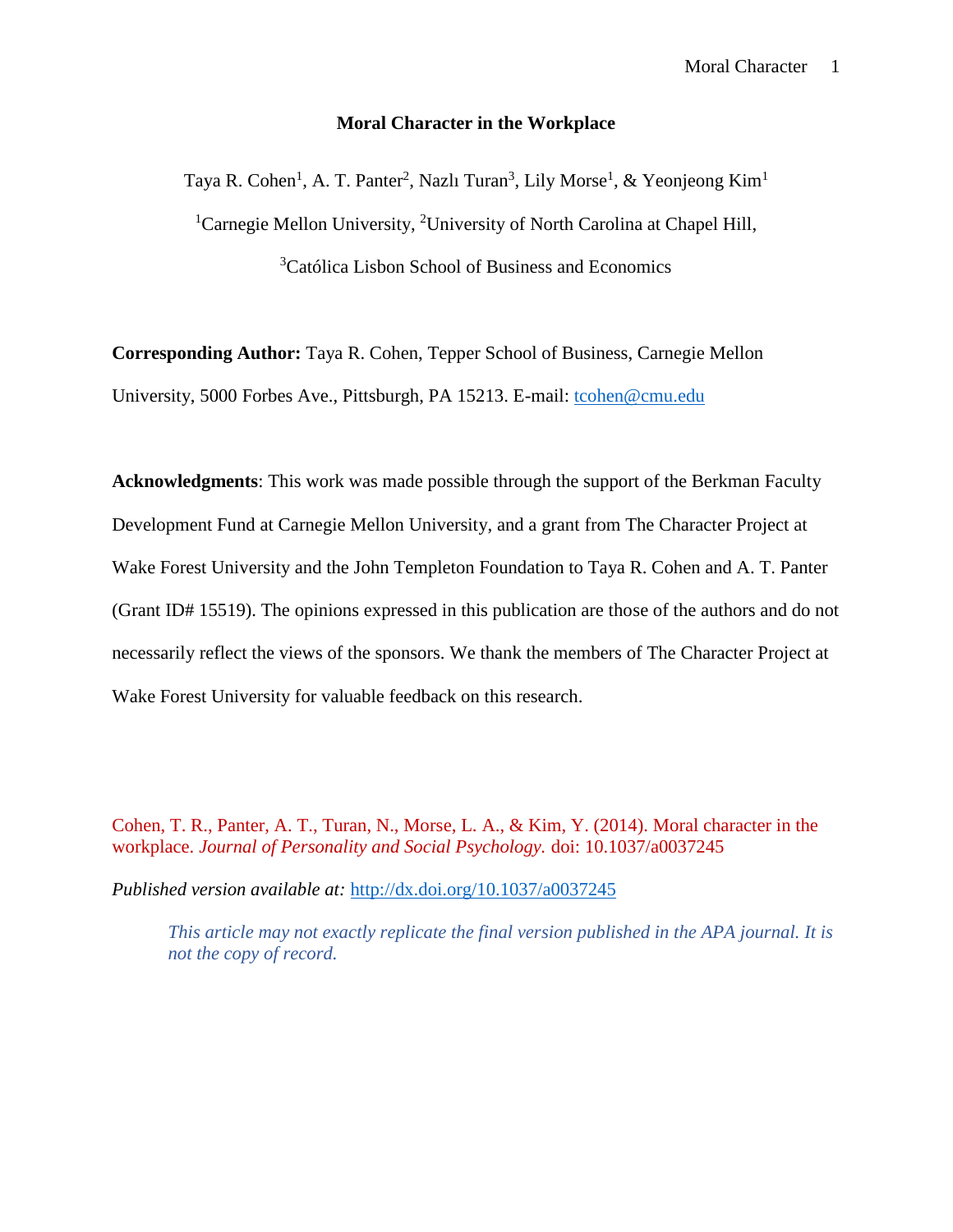#### **Abstract**

In two three-month diary studies and a large cross-sectional survey, we identified distinguishing features of adults with low versus high levels of moral character. Adults with high levels of moral character tend to consider the needs and interests of others and how their actions affect other people (e.g., they have high levels of Honesty-Humility, empathic concern, guilt proneness), regulate their behavior effectively, specifically with reference to behaviors that have positive short-term consequences but negative long-term consequences (e.g., they have high levels of Conscientiousness, self-control, consideration of future consequences), and value being moral (e.g., they have high levels of moral identity-internalization). Cognitive moral development, Emotionality, and social value orientation were found to be relatively undiagnostic of moral character. Studies 1 and 2 revealed that low-moral-character employees committed harmful work behaviors more frequently and helpful work behaviors less frequently than high moral-character employees, according to their own admissions and coworkers' observations. Study 3 revealed that low-moral-character adults committed more delinquent behavior and had more lenient attitudes toward unethical negotiation tactics as compared to high-moral-character adults. By showing that individual differences have consistent, meaningful effects on employees' behaviors, after controlling for demographic variables (e.g., gender, age, income) and basic attributes of the work setting (e.g., enforcement of an ethics code), our results contest situationist perspectives that de-emphasize the importance of personality. Moral people can be identified by self-reports in surveys, and these self-reports predict consequential behaviors months after the initial assessment.

*Keywords***:** moral character; unethical behavior; counterproductive work behavior; organizational citizenship behavior; personality; delinquency;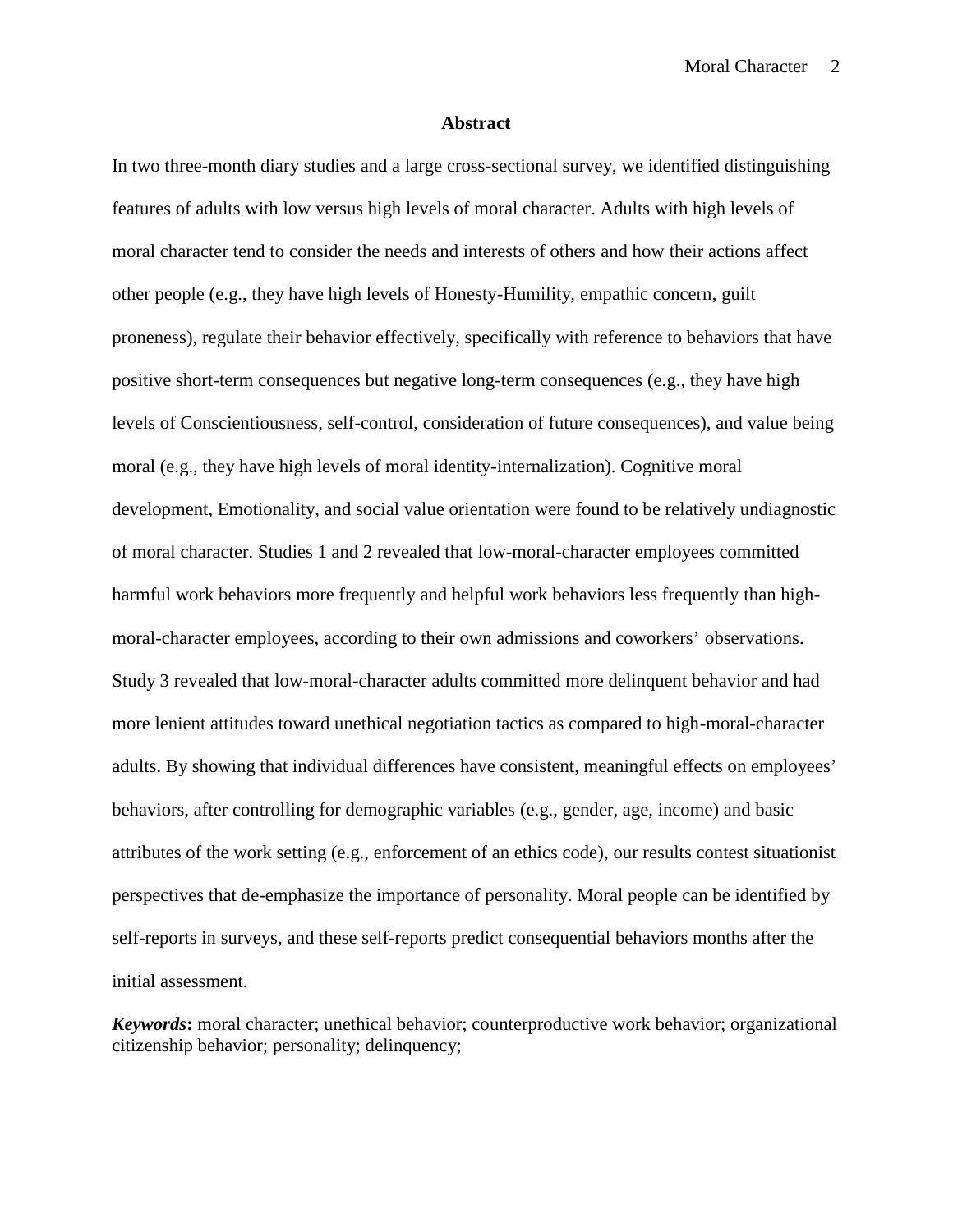#### **Moral Character in the Workplace**

What aspects of a person are indicative of moral character? Although this question has been discussed by psychologists for close to a century, little theoretical or empirical consensus has emerged about the fundamental components of moral disposition (cf. Allport, 1937; Ashton & Lee, 2007, Ashton, Lee, & de Vries, 2014; Freud, 1961; Hogan, 1973, 1975; Lee & Ashton, 2012; Narvaez & Lapsley, 2009; Peterson & Seligman, 2004). Some have challenged the notion that character traits exist or exert much influence on behavior, arguing instead that situational forces overwhelm individual differences (e.g., Bazerman & Gino, 2012; Davis-Blake & Pfeffer, 1989; Doris, 2002; Mischel, 1968; Ross & Nisbett, 1991; Zimbardo, 2004). However, this argument is inconsistent with countless studies indicating that unethical behavior is constrained by a variety of broad and narrow traits (Ashton & Lee, 2007, 2008a; Ashton et al., 2014; Berry, Carpenter, & Barratt, 2012; Berry, Ones, & Sackett, 2007; Cohen, Panter, & Turan, 2012; Henle & Gross, 2013; Kish-Gephart, Harrison, & Treviño, 2010; Lee & Ashton, 2012). It is clear from the vast empirical literature in social/personality and industrial/organizational psychology that the landscape of moral character is wide and varied, but we do not yet have an adequate map.

Knowledge about the relative importance of different traits for predicting moral behavior is critical for those making selection and promotion decisions in organizational contexts (e.g., managers making hiring decisions) and in academic settings (e.g., admissions committees deciding which applicants to accept). Indeed, the prevalence of integrity testing in organizations attests to institutions' long-standing interest in hiring, retaining, and promoting individuals who have strong moral character (Ones, Viswesvaran, & Schmidt, 1993; Ones, Viswesvaran, & Schmidt, 2012; Sackett & Schmitt, 2012; Van Iddekinge, Roth, Raymark, & Odle-Dusseau, 2012). Suppose a manager or human resource professional asked you, which traits are the most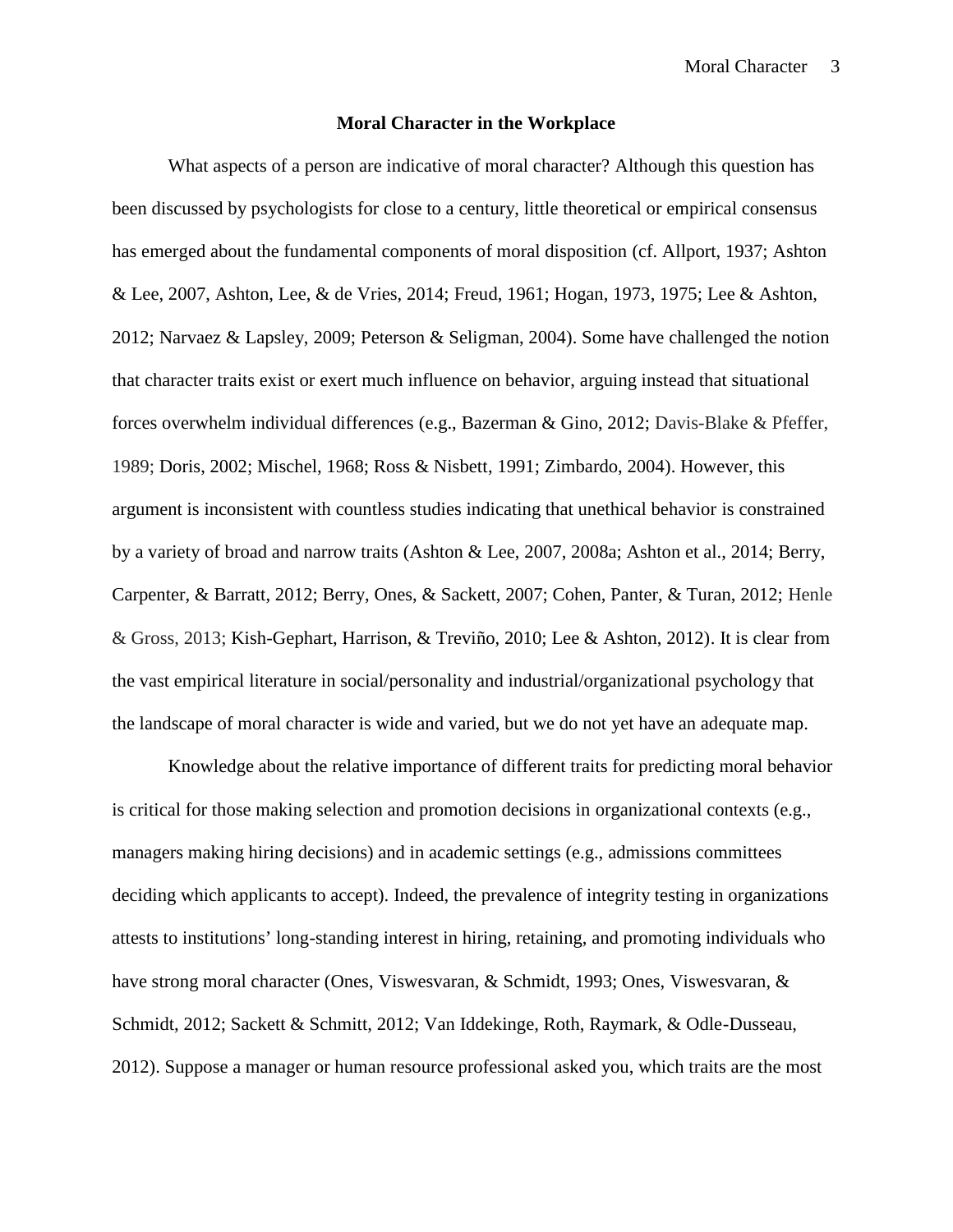important to measure to predict who is likely to behave unethically at work, assuming time and resources are limited? There are a number of traits you might mention, but because empirical data relevant to answering this question is lacking, any answer you give would likely be unsatisfactory. With few exceptions, research has not comprehensively investigated a large set of moral character traits to determine the relative importance of each for behavioral prediction.

The lack of understanding about which traits should be conceptualized as moral character traits is problematic for theoretical reasons as well as practical ones. The central theoretical problem is that we do not know which individual differences are most diagnostic of character and predictive of moral behavior. The central practical problem is that the advice we can currently offer those who might wish to assess moral character is wanting.

#### **Defining Morality and Ethics**

Morality and ethics—terms we use interchangeably—are notoriously difficult constructs to define (cf. Bazerman & Gino, 2012; Brief, 2012; Gilligan, 1982; Graham, Nosek, Haidt, Iyer, Koleva, & Ditto, 2011; Gray, Young, & Waytz, 2012; Greene, 2013; Haidt, 2007; Hogan, 1973; Janoff-Bulman & Carnes, 2013; Kohlberg, 1969; Rai & Fiske, 2011; Tenbrunsel & Smith- Crowe, 2008; Treviño, den Nieuwenboer, & Kish-Gephart, 2014). We use these terms to refer to standards of right and wrong conduct. Harmful acts, broadly construed, are the hallmarks of unethical/immoral behavior, whereas helpful acts, broadly construed, are the hallmarks of ethical/moral behavior. The centrality of harm and help to morality can be explained by the idea that morality is about regulating our social relationships (Greene, 2013; Haidt & Kesebir, 2010; Janoff-Bulman & Carnes, 2013; Rai & Fiske, 2011) and by the dyadic agent-patient model of morality (Gray et al., 2012).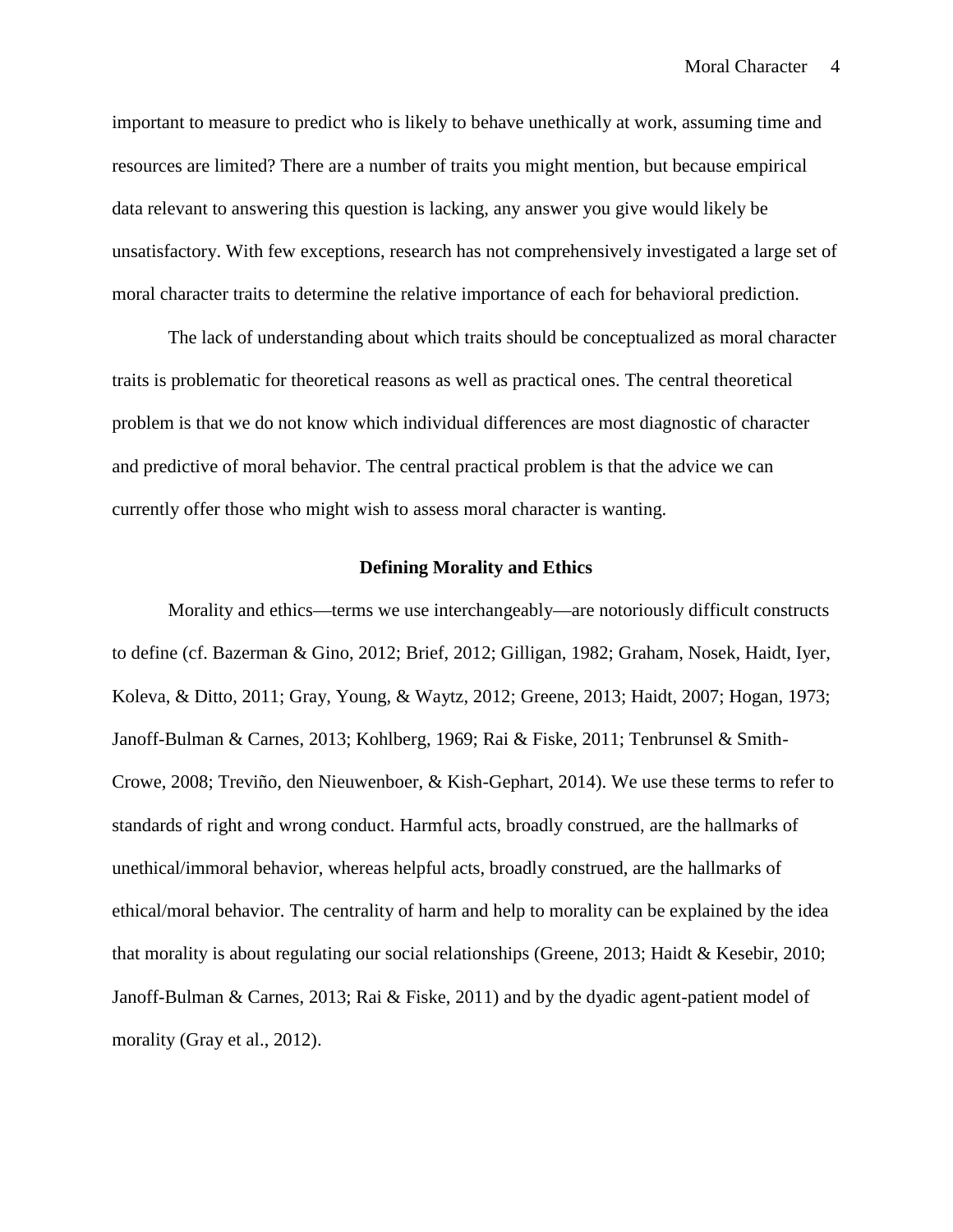According to the relationship regulation view, the purpose of morality is to facilitate and coordinate interpersonal relationships and group living "so as to optimize our existence as social beings" (Janoff-Bulman & Carnes, 2013, p. 219; for similar perspectives, see Greene, 2013; Haidt & Kesebir, 2010; Rai & Fiske, 2011). Harmful behavior is central to morality because it hinders cooperation and group functioning, whereas helpful behavior is central to morality because it facilitates cooperation and group functioning.

Complementary to the relationship regulation view is the dyadic agent-patient model of morality, which proposes that harmful acts are committed by moral agents and these acts cause suffering to moral patients (Gray et al., 2012). This theory posits that we make moral judgments (i.e., label entities as good or bad) when agents and patients are perceived to have mental capacity. Notably, the suffering the agents cause to the patients can be abstract and indirect, and need not contain a physical component—all that is required is perceived suffering by some entity. This abstract, high-level view of harm as the superordinate factor underlying moral judgments allows the dyadic agent-patient model to account for diverse moral values, including those related to fairness, loyalty, authority, and purity.

In accordance with these perspectives, the criterion variables used in Studies 1 and 2 are intentional behaviors that harm or help organizations or people within them—counterproductive work behaviors (CWB) and organizational citizenship behaviors (OCB) (Fox & Spector, 2005; Podsakoff, MacKenzie, & Organ, 2005). We chose to examine organizational behaviors because the workplace affords employees with myriad opportunities to act ethically and unethically, and most adults spend a substantial portion of their lives at work. Moreover, there are established scales for measuring CWB and OCB, which are behaviors that adults consider immoral and moral, respectively. Examples of CWB include: being nasty or rude to clients or customers;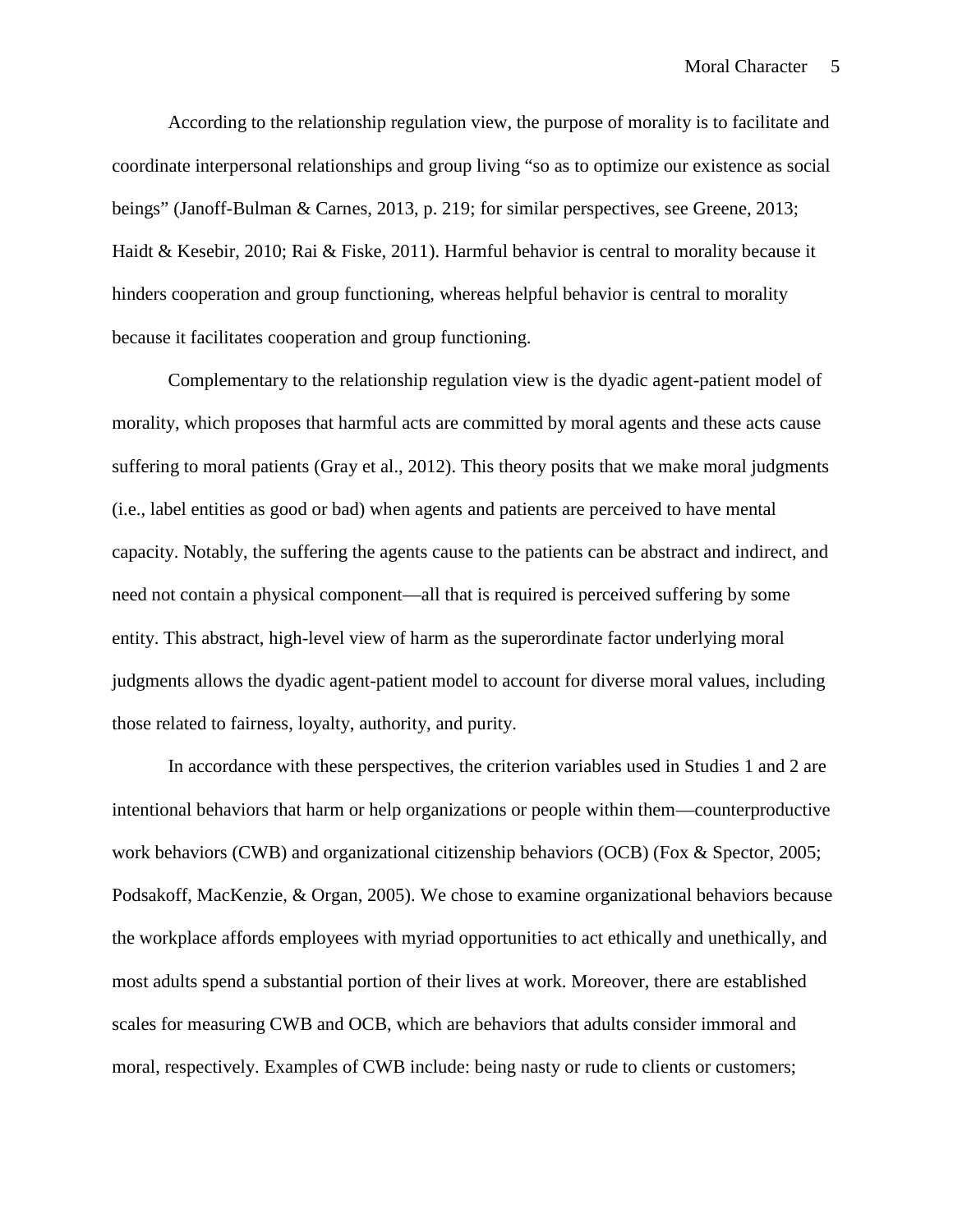taking supplies or tools home without permission; and leaving work earlier than one is allowed (Spector et al., 2006). Examples of OCB include: taking time to advise, coach, or mentor coworkers; lending a compassionate ear when someone has a work problem; and changing vacation schedules, work days, or shifts to accommodate coworkers' needs (Fox, Spector, Goh, Bruursema, & Kessler, 2012). Consistent with the notion that harm and help are central to morality, a pilot study of more than 400 working adults that examined moral judgments of work behaviors confirmed our assumption that employees believe CWB is immoral and OCB is moral (see Appendix).

### **Defining Moral Character**

We view character traits as the subset of personality traits that are relevant to morality and ethics. Accordingly, we define moral character as an individual's characteristic patterns of thought, emotion, and behavior associated with moral/ethical and immoral/unethical behavior. This definition is adapted from Funder and Fast's definition of personality (Funder & Fast, 2010, p. 669): "an individual's characteristic patterns of thought, emotion, and behavior, together with the psychological mechanisms—hidden or not—behind those patterns."

One reason for the ambiguity about which traits should be considered character traits is that the emphasis within moral psychology has been on how people make judgments in difficult dilemmas where there is no clear right or wrong choice, rather than on what predicts helpful and harmful behaviors in people's everyday lives, where the right versus wrong choice is more transparent. For instance, many scholars have used the trolley dilemma to study morality (e.g., Greene, 2013; Greene, Sommerville, Nystrom, Darley, & Cohen, 2001)—a situation in which respondents must decide whether it is appropriate to murder one person (by a variety of means) to save five. Others have used variants of Kohlberg's dilemmas, such as the Heinz case (e.g.,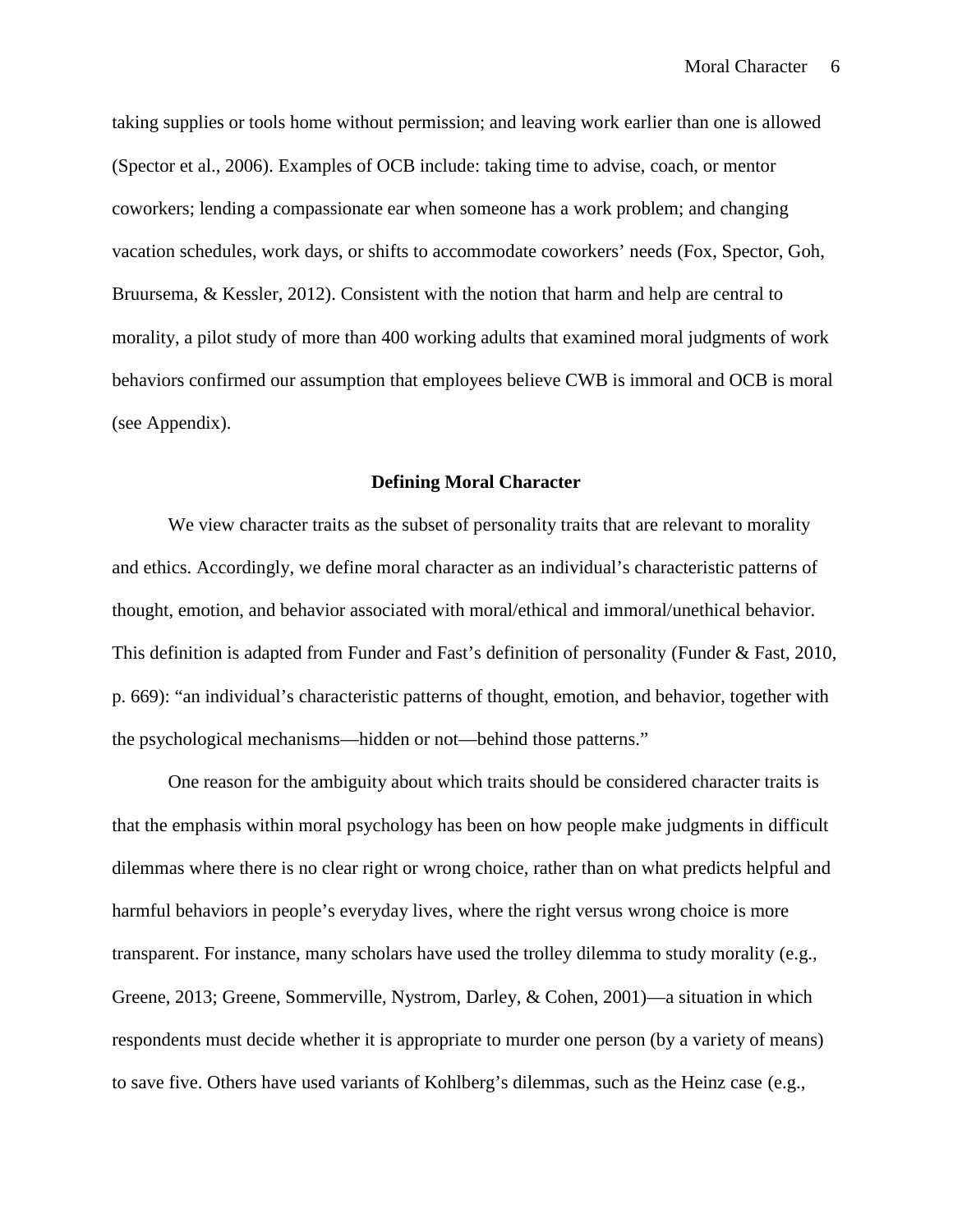Rest, Narvaez, Thoma, & Bebeau, 1999)—a situation in which respondents must decide whether Heinz should steal drugs to save his dying wife. In dilemmas such as these, moral values related to fairness, justice, harm, care, and loyalty are all at play, and often in conflict. As such, these dilemmas are effective tools for identifying the kinds of cognitive and emotional processes that inform judgments in situations where it is difficult to decide what is right and what is wrong (cf. Haidt, 2001; Haidt, 2010; Narvaez, 2010)—situations that philosophers refer to as *dilemmas* to highlight the fact there is no clear answer. However, as thought-provoking as philosophical moral dilemmas are, they might not be particularly helpful for understanding what predicts more mundane behaviors in which there is widespread agreement about the rightness or wrongness of the choices.

A second reason for the ambiguity surrounding the question of what traits should be conceptualized as moral character traits is that the majority of research programs restrict their inquiries to a small set rather than examine multiple aspects of personality simultaneously. When multiple aspects of personality are investigated together, it tends to be at the level of broad dimensions, such as in research examining the Big Five (e.g., Berry et al., 2012; Berry et al., 2007) or HEXACO factors (e.g., Ashton & Lee, 2007, 2008a, 2008b; Ashton et al., 2014; Lee & Ashton, 2012; Lee, Ashton, Morrison, Cordery, & Dunlop, 2008; Marcus et al., 2007). Few studies of moral character and behavior have examined broad and narrow traits simultaneously.

An exception is Peterson and Seligman's (2004) handbook on *Character Strengths and Virtues*. This work is grounded in positive psychology, and its stated goal is to develop a scientific classification of "positive individual traits" (p. 5). The character strengths Peterson and Seligman (2004) consider are wide-ranging, including humor, creativity, leadership and other socially desirable abilities and talents, along with individual differences that we assume are more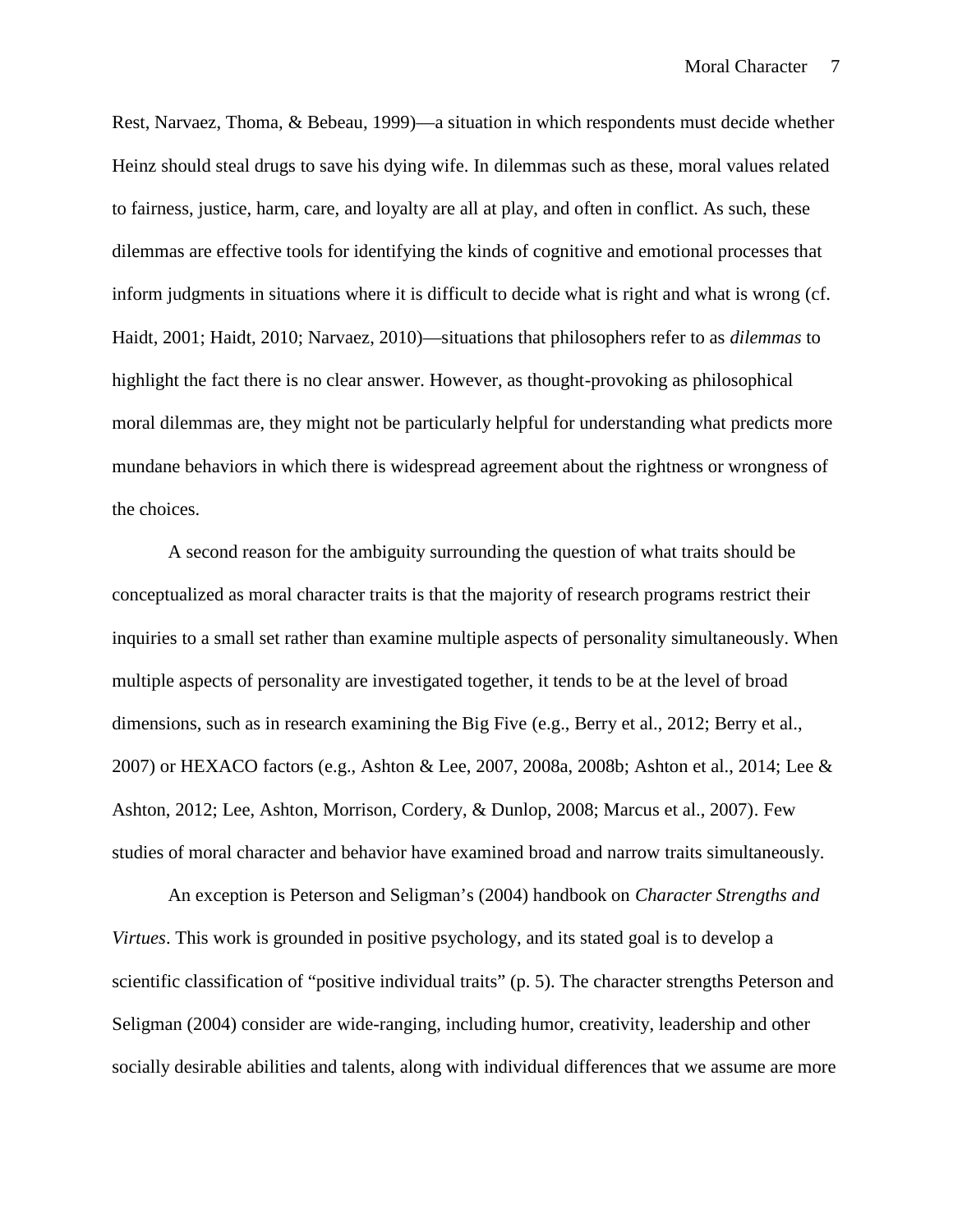relevant to predicting ethical and unethical behaviors, such as fairness, integrity, and self-control. Their expansive focus is in accordance with their goal of studying positive "character strengths," but an inherent downside of such an approach is that the construct of moral character becomes ill-defined and the classification of traits becomes unwieldy. For example, creativity is considered a character strength in Peterson and Seligman's classification system because it relates to the virtue of wisdom. However, empirical research shows that creativity facilitates unethical behavior by helping individuals justify it through inventive rationalizations (Gino  $\&$ Ariely, 2012). Thus, while creativity may indeed be a socially desirable trait and valued across cultures (Peterson & Seligman, 2004), it does not seem appropriate to label it a moral character trait given that it is associated with greater dishonesty and cheating.

In contrast to Peterson and Seligman's (2004) expansive classification of strengths, we focus our investigation on personality traits that empirically predict ethical and unethical behaviors in people's everyday lives. Like Peterson and Seligman's approach, we take a trait theory view of moral character, assuming that "character is plural" and that character traits are "stable and general but also shaped by the individual's setting and thus capable of change" (Peterson & Seligman, 2004, p. 10). By narrowing our attention to stable individual differences that predict harmful and helpful behaviors, we hope to gain a better handle on how moral character should be conceptualized and assessed. Unlike the previous work on character strengths, our research is not aimed at developing a new measurement instrument for assessing character (cf. Linley et al., 2007). Rather we seek to examine widely-used and empirically validated extant scales that have been theoretically and/or empirically linked to ethical choices in prior research.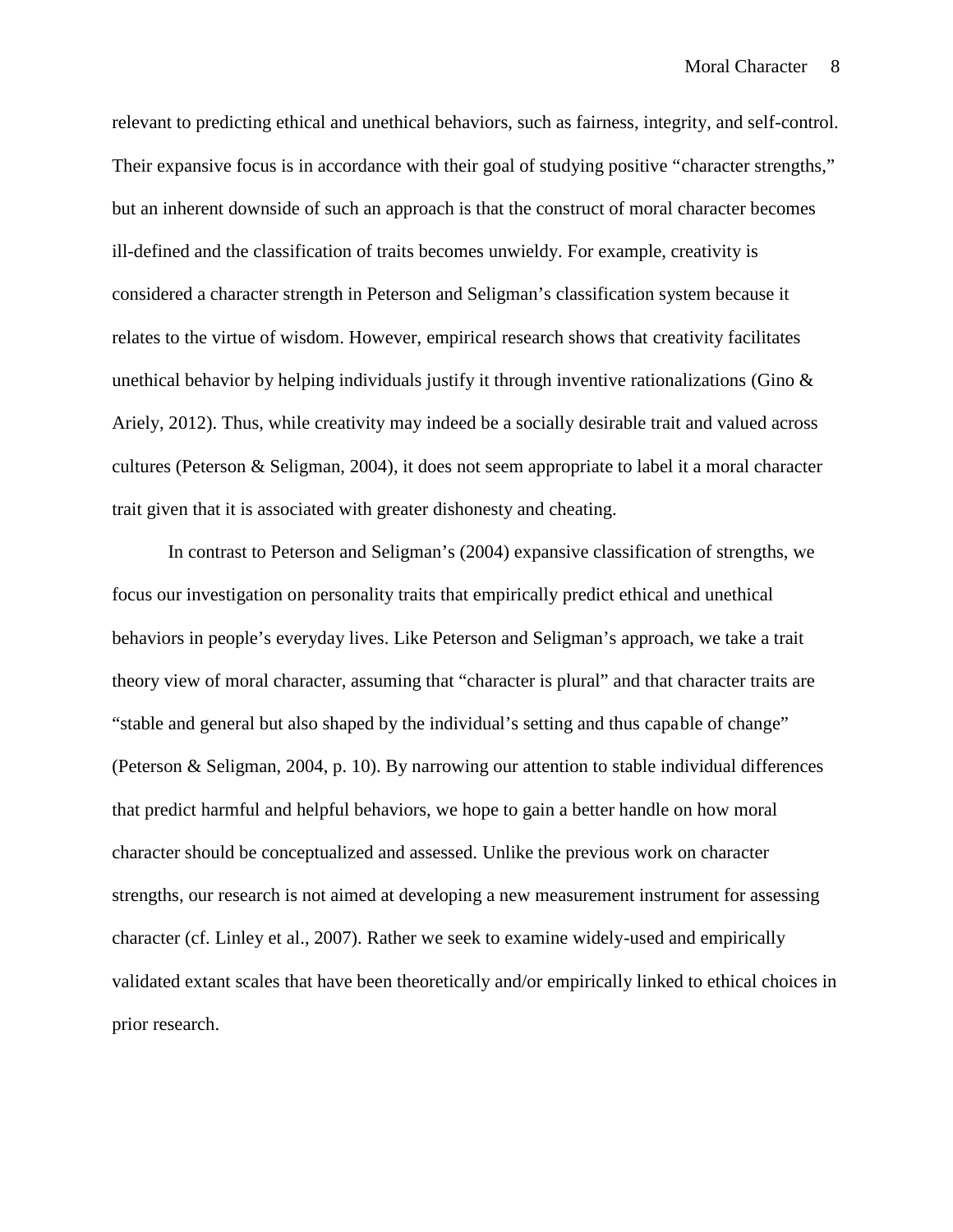## **Motivation, Ability, & Identity Elements of Moral Character**

By concurrently assessing a wide array of individual differences, our work allows for the integration of a variety of research streams that heretofore have been studied in isolation. The supplemental online materials contain descriptions of the more than two dozen variables we investigated in the three studies reported here, along with descriptive statistics, alpha coefficients, test-retest reliability, and bivariate correlations among the variables. We selected variables by searching the social/personality and industrial/organizational psychology literatures for scales that theoretically or empirically relate to morality and ethics. A multitude of individual differences have been shown to correlate with unethical behavior, and our goal in this research was to be exploratory and as comprehensive as possible. Rather than testing a particular theoretical framework or limited set of variables, we instead sought to rigorously examine a diverse array of traits using a variety of methods and statistical techniques.<sup>1</sup>

We assume that moral character is not a single personality dimension, but rather a multifaceted construct comprised of broad and narrow traits. Broad traits might include Honesty- Humility, Conscientiousness, Agreeableness, and/or Emotionality (Ashton & Lee, 2007, 2008a, 2008b; Ashton et al., 2014; Berry et al., 2007, 2012; Henle & Gross, 2013; Marcus et al., 2007), whereas more localized traits might include, among others, empathy (Batson et al., 2003; Hogan, 1973; Eisenberg, 2000), guilt proneness (Cohen et al., 2012; Tangney, Stuewig, & Mashek, 2007; Tangney, Stuewig, & Martinez, 2014), Machiavellianism (Christie & Geis, 1970; Kish- Gephart et al., 2010; Hegarty & Simms, 1978; O'Boyle, Forsyth, Banks, & McDaniel, 2012), self-control (Baumeister, Vohs, & Tice, 2007; Gino, Schweitzer, Mead, & Ariely, 2011; Tangney, Baumeister, & Boone, 2004), and moral identity (Aquino & Reed, 2002; Aquino, Freeman, Reed, & Felps, 2009; Reed & Aquino, 2003; Shao, Aquino, Freeman, 2008).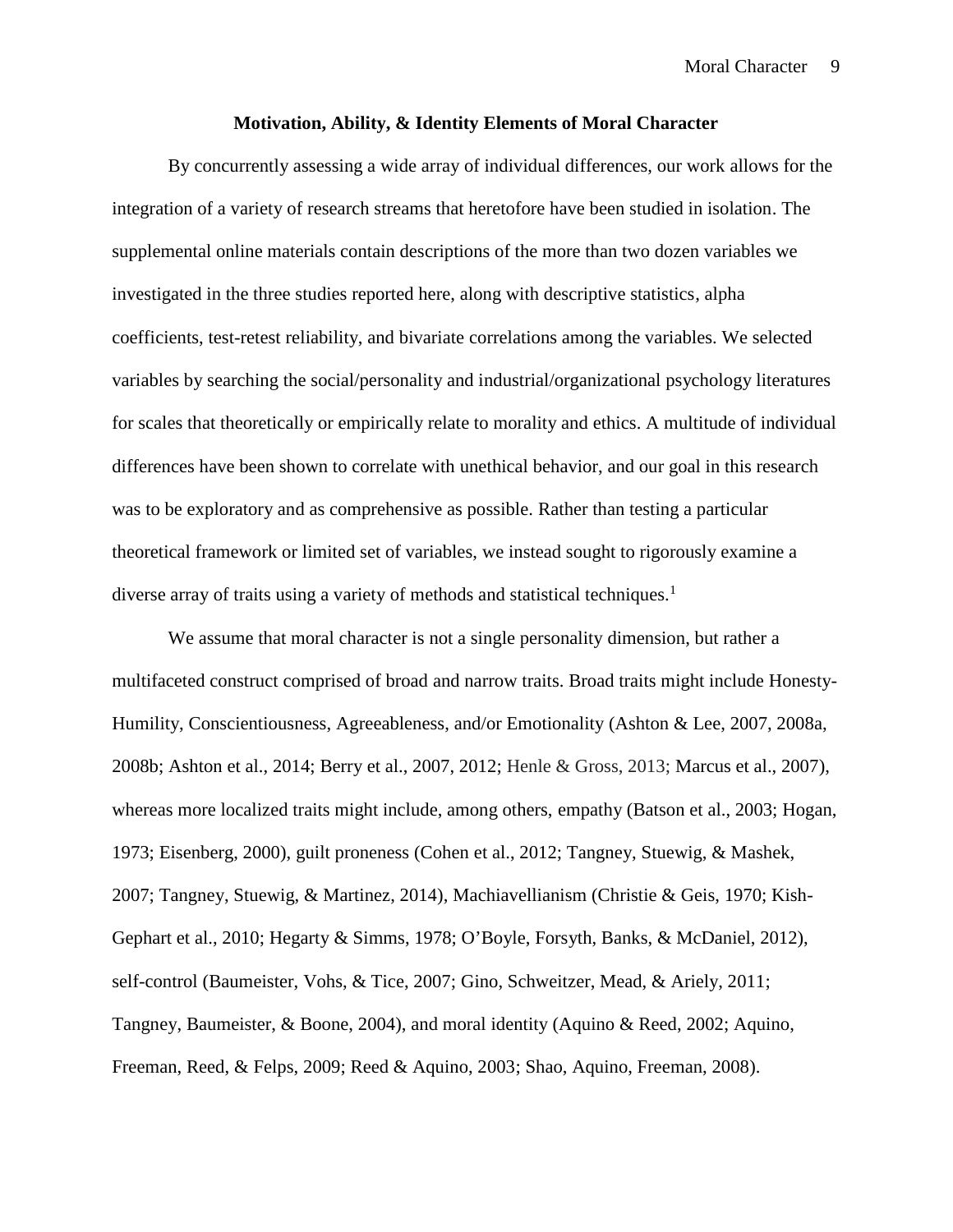Collectively, these individual differences could reduce harmful behaviors and foster helpful behaviors by bolstering one's motivation to be moral (e.g., consideration of others), ability to be moral (e.g., self-regulation), and/or identity as a moral person (e.g., desire to see oneself as moral).<br>Conceptualizing moral character as having motivational, ability, and identity elements is

reminiscent of Robert Hogan's earlier theorizing that empathy, socialization, and autonomy are hallmarks of morally mature individuals (Hogan, 1973, 1975). In support of Hogan's theorizing, the positive relationship between empathy and helpful behavior is well-established, as is the negative relationship between empathy and harmful behavior (e.g., Batson et al., 2003; Eisenberg, 2000). Likewise, research linking Conscientiousness to moral behavior supports Hogan's theorizing that socialization is a key aspect of moral character (Berry et al., 2012; Berry et al., 2007; Marcus et al., 2007; Roberts, Jackson, Fayard, Edmonds, & Meints, 2009). Specifically, similar to modern-day conceptions of Conscientiousness (Roberts et al., 2009), Hogan suggested that "a person may be considered socialized to the degree that he regards the rules, values, and prohibitions of his society as personally mandatory" (Hogan, 1973, p. 221). Finally, similar to modern-day conceptions of moral identity (Aquino & Reed, 2002), Hogan pointed out that a person could refrain from cheating not because he is empathic or socialized, but rather because he considers "cheating to be beneath his dignity as a person" (Hogan, 1973, p. 226). Thus, Hogan's work suggests that the current research should reveal that traits related to empathy (e.g., empathic concern, perspective taking), socialization (e.g., Conscientiousness), and autonomy (e.g., moral identity-internalization) are particularly important facets of moral character. In the three studies that follow, we examine these traits as well as others that have been linked to unethical choices at work (Kish-Gephart et al., 2010), such as moral idealism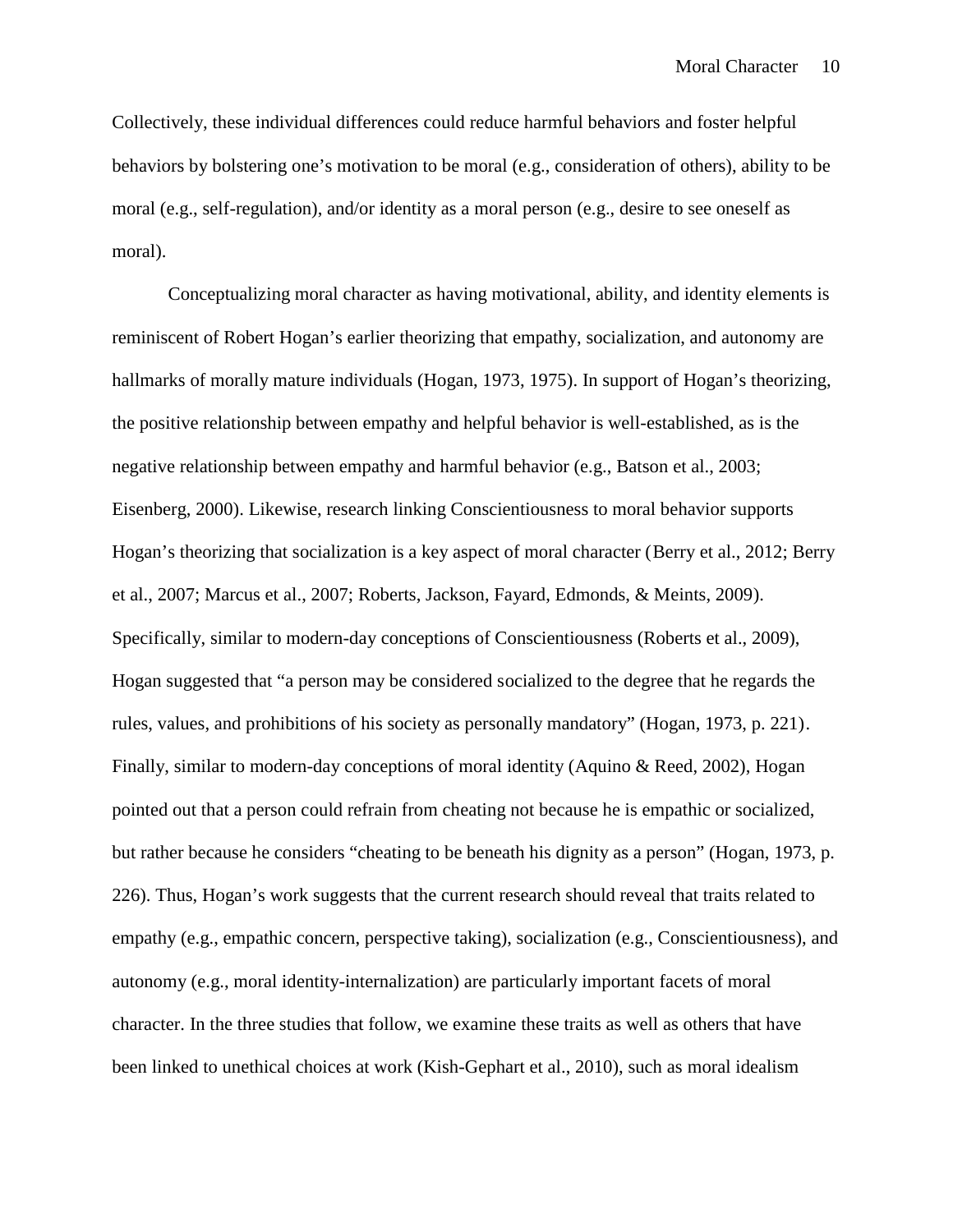(Forsyth, 1980), moral relativism (Forsyth, 1980), and cognitive moral development (Rest, 1986).

#### **Study 1 & Study 2**

Study 1 and Study 2 report results from two three-month diary studies in which we examined how 22 individual differences relate to ethical and unethical work behaviors. Statistical analyses of these individual differences allow us to draw important theoretical insights into what makes a person moral. Furthermore, investigating whether moral character traits have consistent, meaningful effects on employees' work behaviors, after controlling for demographic characteristics and basic attributes of the work setting, allows us to test the credibility of situationist perspectives that de-emphasize the importance of personality in predicting behavior (cf. Bazerman & Gino, 2012; Davis-Blake & Pfeffer, 1989; Doris, 2002; Mischel, 1968; Ross & Nisbett, 1991; Zimbardo, 2004).

The data in Study 1 and Study 2 come from the Work Experiences and Character Traits (WECT) Project (see www.WECTProject.org for a complete project description). There were two studies in the project; both had the same design. The core strengths of these studies are that we used multiple measures to describe the attributes of both high and low moral character adults, multiple reporters to understand how character is manifested in work behaviors, and longitudinal assessments to determine whether these relationships hold over time. Our samples were large (approximately 1,000 participants in Study 1 and approximately 500 participants in Study 2) and diverse—participants lived in all 50 states and worked in every occupational category classified by the U.S. Bureau of Labor Statistics, giving us confidence in the robustness and generalizability of our results.<sup>2</sup>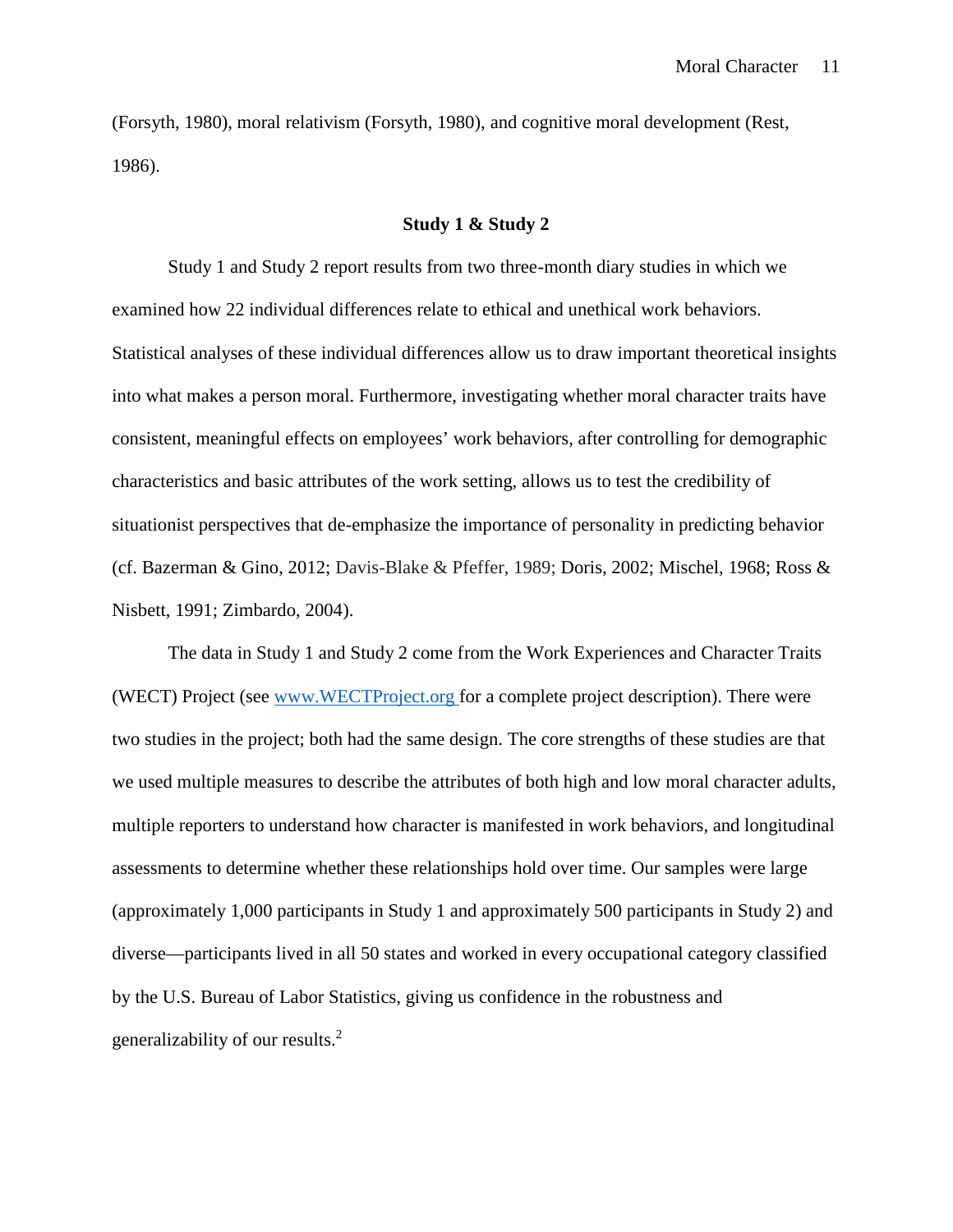We assessed CWB and OCB with self-reports and coworker reports. We assume that both methods provide valid information about employees' work behaviors and that the strengths and weaknesses of these methods are complementary (Berry et al., 2012; Vazire, 2010). People have more information about their own behavior than they do about others' behavior, and this is especially true of unethical behavior, given that employees tend to hide such behavior from others. Accordingly, we expect coworkers to under-report the amount of CWB that employees commit relative to the employees' self-reports (Berry et al., 2012). Although self-reports could be biased because CWB is socially undesirable and OCB is socially desirable (Vazire, 2010), we did not expect impression management to be a major concern in the current research given that all surveys were anonymous and completed online. Moreover, a meta-analysis of self-reports and other-reports of CWB found that: "self- and other-ratings of CWB were moderately to strongly correlated with each other"; "self- and other-report CWB exhibited very similar patterns and magnitudes of relationships with a set of common correlates"; and "other-report CWB generally accounted for little incremental variance in the common correlates beyond self-report CWB" (Berry et al., 2012, p. 613). In light of these meta-analytic findings, we hypothesized that selfreported moral character would predict CWB regardless of which assessment method was used to measure CWB, and the same for OCB.

#### **Method**

### **Participants**

Participants were members of an online panel administered by a private survey research firm. Study 1 lasted from September 2011 to December 2011 ( $N = 1,020$ , plus 215 coworkers); Study 2 lasted from January 2012 to April 2012 (*N* = 494, plus 126 coworkers). Participants in Study 1 were not eligible to participate in Study 2. These individuals were a diverse group of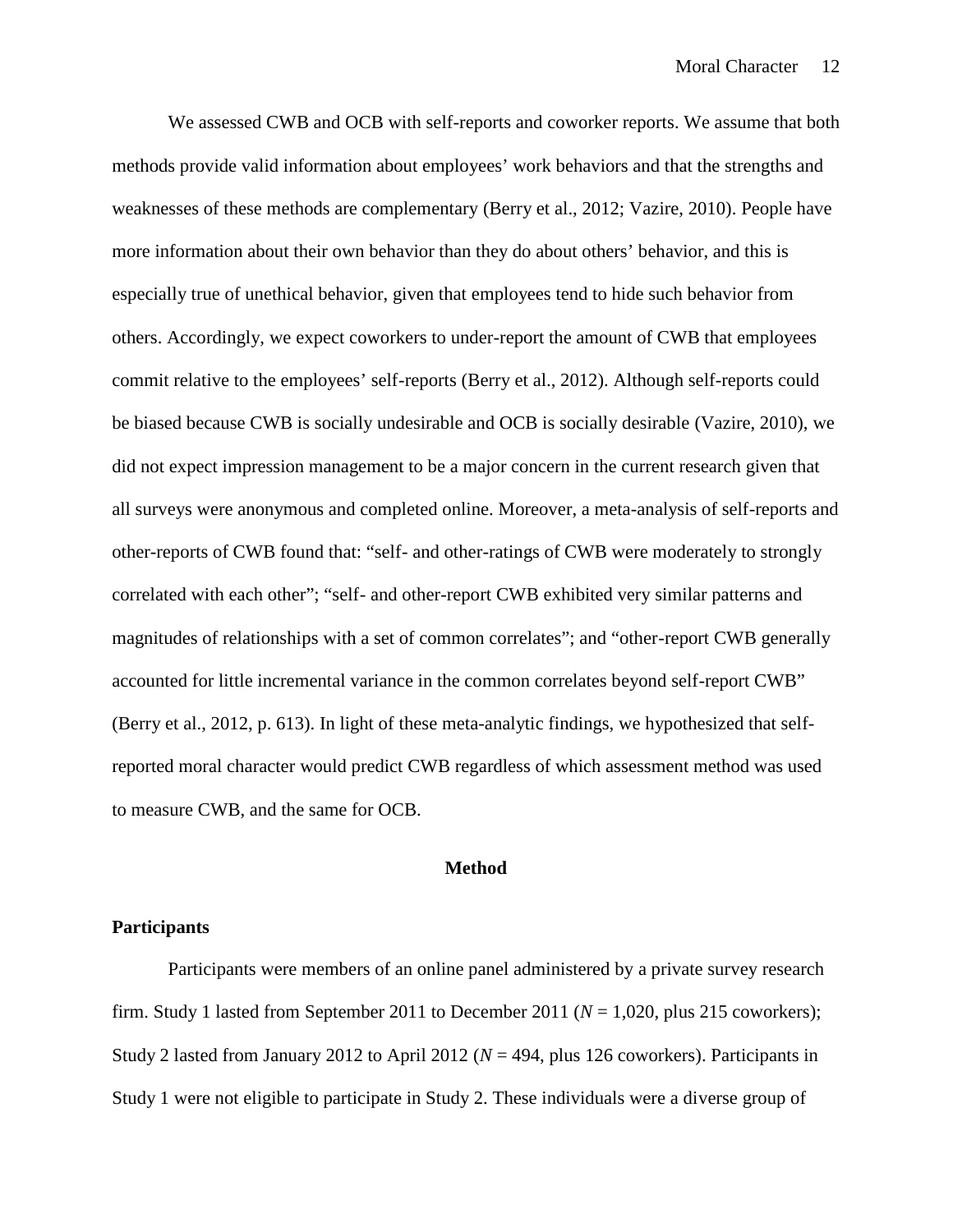American adults living in all 50 U.S. states. Of the 1,514 employees who participated in the WECT Project (Studies 1 and 2 combined), half were women, and ages ranged from 18 to 71 years ( $M = 39.32$  years,  $SD = 11.37$ ). The sample contained White (75.2%), Black (9.2%), Hispanic (5.5%), Asian (3.6%), and multiracial or other (6.3%) participants, which roughly corresponds to U.S. census data (http://www.census.gov/prod/cen2010/briefs/c2010br-02.pdf). In regards to education, 51.1% had a Bachelor's degree or more, whereas 48.9% had less education than a Bachelor's degree.

The occupations that respondents reported represent all 23 occupational categories classified by the U.S. Bureau of Labor Statistics (U.S. Bureau of Labor Statistics, 2010, http://www.bls.gov/soc/#materials). Specifically, 47.2% worked in management, business, science, and arts occupations, 12.3% worked in service occupations, 18.1% worked in sales and office occupations, 5.4% worked in natural resources, construction, and maintenance occupations, 6.2% worked in production, transportation, and material moving occupations, 0.8% worked in military specific occupations, and 10.0% indicated that they worked in some other type of occupation. The majority of the participants worked in private for-profit companies (66.6%); 10.6% worked for private non-profit organizations, 14.7% worked for the local, state, or federal government, and 8% were self-employed. The median annual income of these participants was \$44,000 ( $M = $52,962$ ,  $SD = $43,547$ ), and their tenure at their jobs ranged from less than one month to more than 48 years ( $M = 81.26$  months,  $SD = 83.58$  months).

### **Procedure**

The survey research firm contacted panel members with an invitation to participate in a study examining people's experiences at work. Participants were required to be 18 years or older and have full-time employment to be eligible. They were paid \$53 in Study 1 and \$37 in Study 2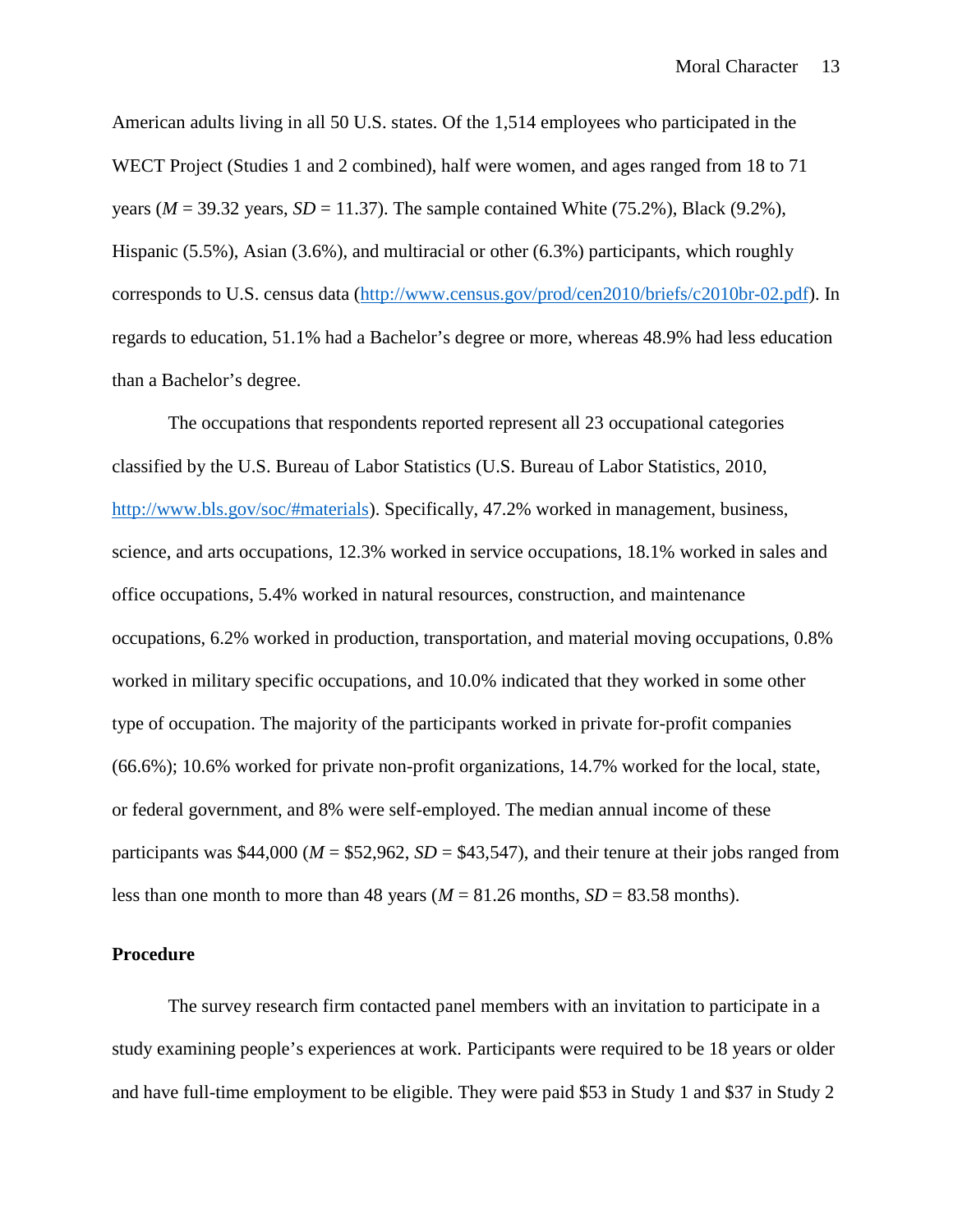for their participation. Those who missed surveys or terminated their participation early received partial compensation based on the number of surveys they completed. Participants were expected to complete 14 surveys over the course of three months. The initial survey and final survey were largely identical; they assessed participants' demographic characteristics, personality, moral character, and work environment. The 12 weekly surveys assessed participants' emotions, work experiences, and behaviors. It was possible for participants to miss a survey one week, but complete a survey the following week. As such, actual sample sizes varied each week due to some participants failing to complete the weekly survey or indicating that certain questions were not applicable that week. In each weekly survey we had a minimum of 369 participants in Study 1 (mean weekly sample size = 531 participants), and a minimum of 258 participants in Study 2 (mean weekly sample size  $= 305$ ).<sup>3</sup>

### **Coworker Survey**

In week 4 of the project, participants were requested to provide an email address of a coworker. The coworkers were sent invitations from the survey research firm indicating that a coworker had recommended them for a study, and as compensation they would receive a giftcard to an online retailer (\$20 in Study 1; \$15 in Study 2). Of the 420 coworkers for whom a valid email address was provided in Study 1, 215 completed the survey (51.2% response rate). Of the 263 coworkers for whom a valid email address was provided in Study 2, 126 completed the survey (47.9% response rate). Coworkers knew the targets well  $(M = 4.19, SD = 0.74$ ; ratings made on a five-point scale anchored by  $1 = not$  *very well* and  $5 = extremely$  *well*).

### **Measures**

Both the order of the questionnaires and the order of the items within each questionnaire were randomized for each participant. Each scale is described below, and additional information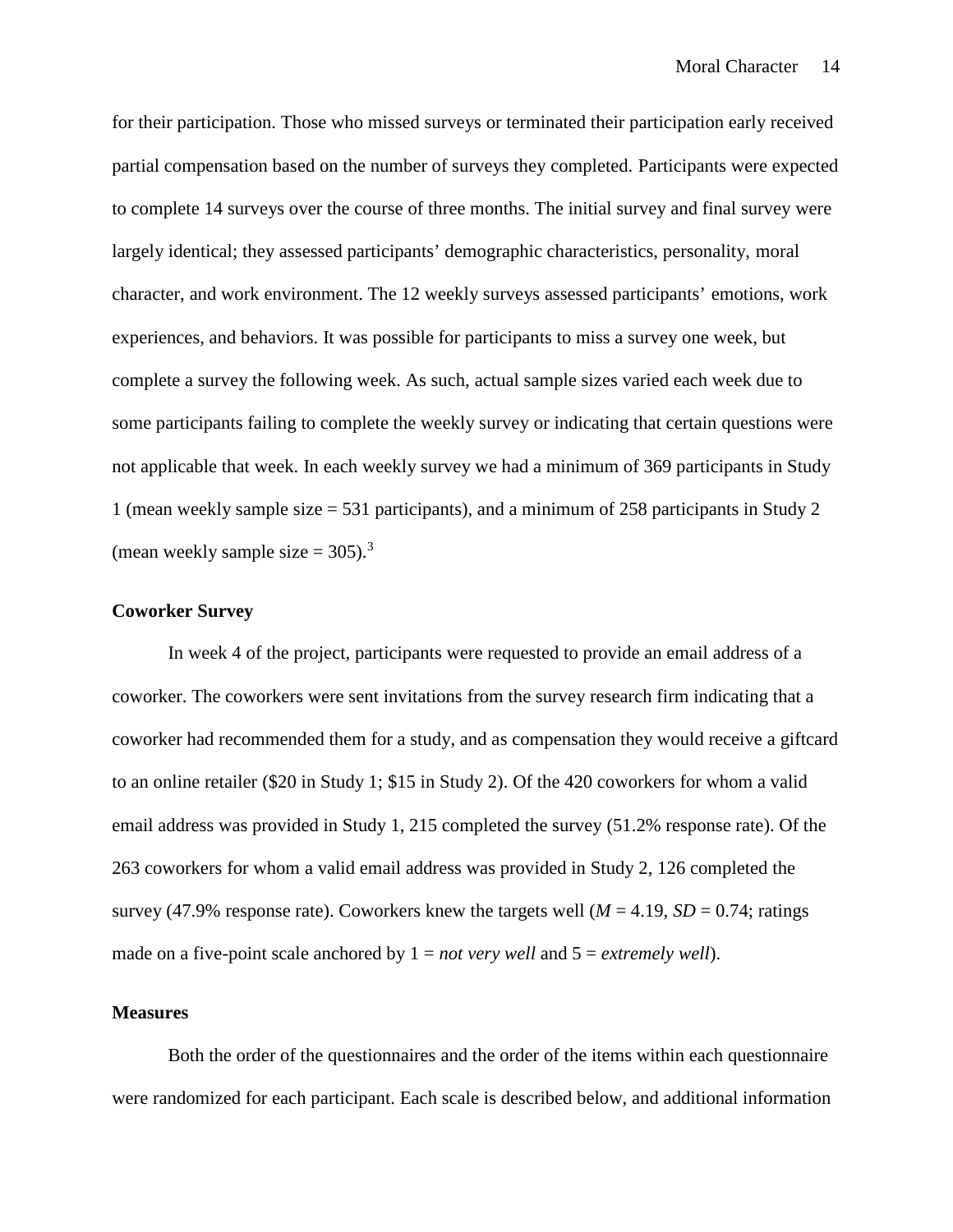is provided in the supplemental online materials. We calculated test-retest reliability over 13 weeks with data from the 845 participants who completed the initial and final surveys in the WECT Project.

**HEXACO-60 inventory (Ashton & Lee, 2009).** Participants were asked to indicate the extent to which they agreed or disagreed with 60 statements about themselves using a five-point scale anchored by 1 = *strongly disagree* and 5 = *strongly agree*. Each of the six factors was assessed with 10 items. Sample items include: (H) "I wouldn't use flattery to get a raise or promotion at work, even if I thought it would succeed"; (E) "I sometimes can't help worrying about little things"; (X) "I prefer jobs that involve active social interaction to those that involve working alone"; (A) "I rarely hold a grudge, even against people who have badly wronged me." (C) "I often push myself very hard when trying to achieve a goal"; (O) "People have often told me that I have a good imagination." Test-retest reliability over 13 weeks: Honesty-Humility  $=$ .66; Emotionality = .75; Extraversion = .78; Agreeableness = 74; Conscientiousness = .71; Openness to Experience = .83.

**Guilt and Shame Proneness scale (GASP; Cohen, Wolf, Panter, & Insko, 2011).** Participants were instructed to imagine themselves in a variety of situations that people could encounter in day-to-day life and indicate the likelihood that they would react in the way described (1 = very unlikely, 2 = unlikely, 3 = slightly unlikely,  $4 =$  about 50% likely, 5 = *slightly likely,* 6 *= likely,* 7 *= very likely*). A sample guilt proneness item is: "After realizing you have received too much change at a store, you decide to keep it because the salesclerk doesn't notice. What is the likelihood that you would feel uncomfortable about keeping the money?" A sample guilt-repair orientation item is, "You reveal a friend's secret, though your friend never finds out. What is the likelihood that your failure to keep the secret would lead you to exert extra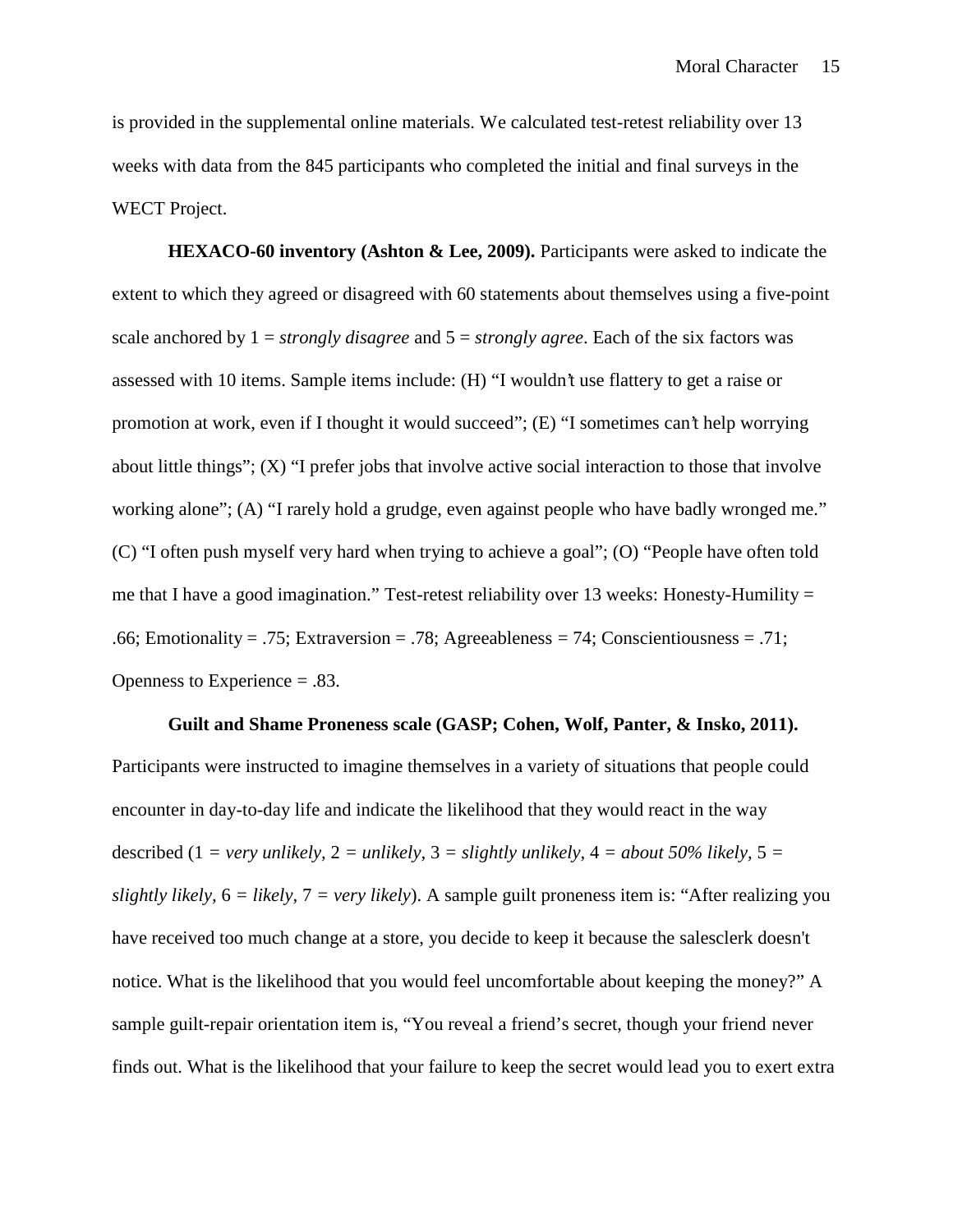effort to keep secrets in the future?" A sample shame proneness item is, "You successfully exaggerate your damages in a lawsuit. Months later, your lies are discovered and you are charged with perjury. What is the likelihood that you would think you are a despicable human being?" A sample shame-withdrawal orientation item is, "After making a big mistake on an important project at work in which people were depending on you, your boss criticizes you in front of your coworkers. What is the likelihood that you would feign sickness and leave work?" Test-retest reliability over 13 weeks: guilt proneness = .67; guilt-repair orientation = .58; shame proneness = .58; shame-withdrawal orientation = .56.

**Interpersonal Reactivity Index (IRI; Davis, 1983).** Participants were asked to indicate how well each item described them using a five-point scale anchored by 1 = *does not describe me well* and 5 = *describes me very well*. A sample empathic concern item is, "I often have tender, concerned feelings for people less fortunate than me." A sample perspective taking item is, "I try to look at everybody's side of a disagreement before I make a decision." Test-retest reliability over 13 weeks: empathic concern = .68; perspective taking = .64.

**Self-Importance of Moral Identity scale (Aquino & Reed, 2002).** Participants were presented with a list of moral adjectives and asked to imagine how a person with these characteristics would think, feel, and act. The adjectives were: caring, compassionate, fair, friendly, generous, helpful, hardworking, honest, and kind. They were then asked to indicate the extent to which they agreed or disagreed with five statements about internalization and five questions about symbolization using a seven-point scale anchored by 1 = *strongly disagree* and 7 = *strongly agree.* A sample moral identity-internalization item is, "Being someone who has these characteristics is an important part of who I am." A sample moral identity-symbolization item is, "The types of things I do in my spare time (e.g., hobbies) clearly identify me as having these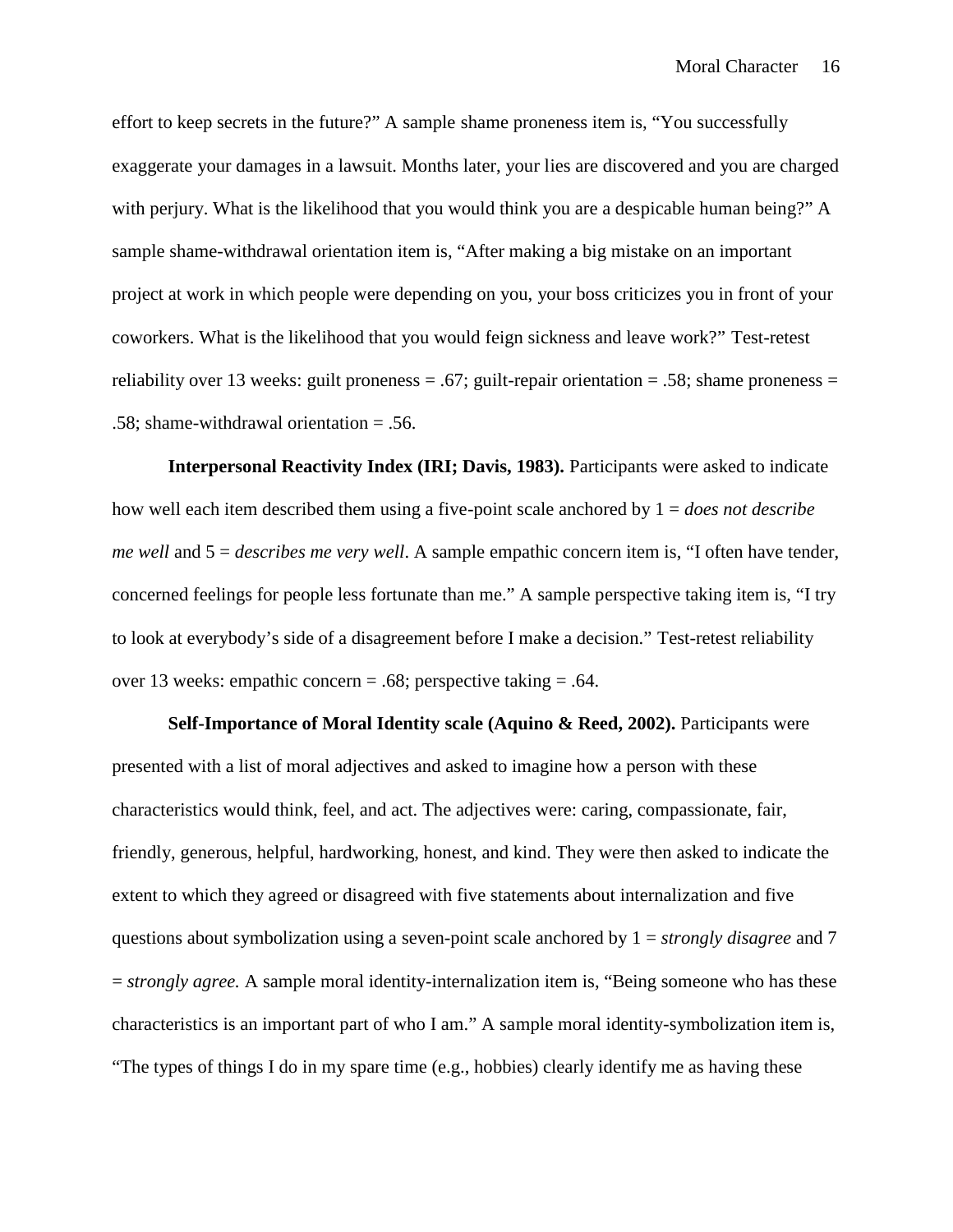characteristics." Test-retest reliability over 13 weeks: moral identity-internalization = .63; moral identity-symbolization = .58.

# **Consideration of Future Consequences scale (CFC; Strathman, Gleicher, Boninger,**

**& Edwards, 1994).** Participants were asked to indicate how characteristic each of 12 statements was of them using a five-point scale anchored by  $1 =$  *extremely uncharacteristic* and  $5 =$ *extremely characteristic*. A sample item is, "I consider how things might be in the future, and try to influence those things with my day to day behavior." Test-retest reliability over 13 weeks was .59.

## **Future Self-Continuity scale (Ersner-Hershfield, Garton, Ballard, Samanez-Larkin,**

**& Knutson, 2009).** Participants were shown seven pairs of circles and were instructed to "Click on the picture that best describes how similar you feel to your future self (in 10 years), in terms of personality, temperament, major likes and dislikes, beliefs, values, ambitions, life goals, ideals, etc." The first pair of circles did not overlap (representing low future-self-continuity), whereas the seventh pair overlapped almost completely (representing high future self continuity). Due to missing data on this item, test-retest reliability was based on 677 participants rather than 845 like the other variables, and it was found to be low,  $r = .30$ , possibly due to future self-continuity being a single-item scale.

**Ethics Position Questionnaire (EPQ; Forsyth, 1980).** We measured moral idealism and relativism with the EPQ. Participants were asked to indicate the extent to which they agreed or disagreed with 10 idealism statements and 10 relativism statements using a seven-point scale anchored by 1 = *strongly disagree* and 7 = *strongly agree*. A sample moral idealism item is, "One should never psychologically or physically harm another person." A sample moral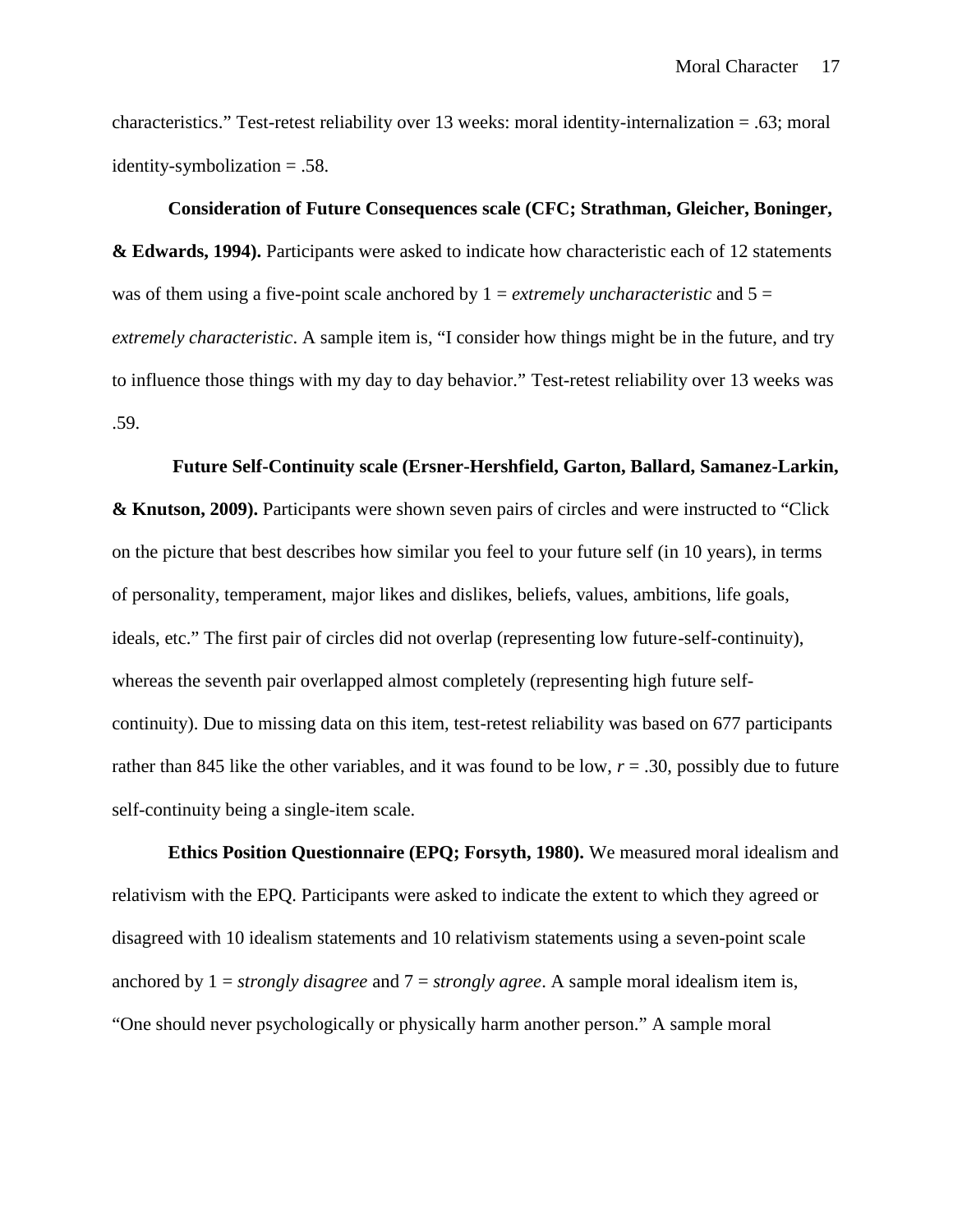relativism item is, "What is ethical varies from one situation and society to another." Test-retest reliability over 13 weeks: moral idealism = .57; moral relativism .59.

**Defining Issues Test (DIT) Short Form (Rest, 1986).** We measured cognitive moral development (i.e., moral reasoning ability) with the short form of the DIT, which includes three scenarios and takes approximately 20 minutes to complete. Participants were asked questions about three moral dilemmas, the most classic of which is "Heinz and the Drug." The paragraphlong story describes a European man, Heinz, who is considering stealing an unaffordable cancer drug from a druggist in his town to save his dying wife. Participants are asked what Heinz should do, and then rate and rank 12 issues relevant to the dilemma in terms of their importance. For example, one issue is "Would stealing in such a case bring about more total good for the whole society or not." Another is, "Whether a community's laws are going to be upheld." As recommended by the DIT manual, we used the N2 score in our analyses. Higher N2 scores indicate greater moral reasoning ability (i.e., more advanced cognitive moral development). Testretest reliability could not be calculated for the DIT because it was not included in the final survey due to time constraints.

**Exploitiveness-Entitlement (E/E) items from the Narcissism Personality Inventory- 16 (NPI-16; Ames, Rose, & Anderson, 2006).** We measured the E/E facet of narcissism with five items from the NPI-16 inventory. Participants were presented with five pairs of statements, and instructed to choose the statement in each pair that comes closest to describing their feelings and beliefs about themselves. One sentence in each pair was indicative of E/E. For example, one pair included the statements, "I am more capable than other people," and "There is a lot that I can learn from other people." The former statement reflects E/E. Test-retest reliability over 13 weeks was .59.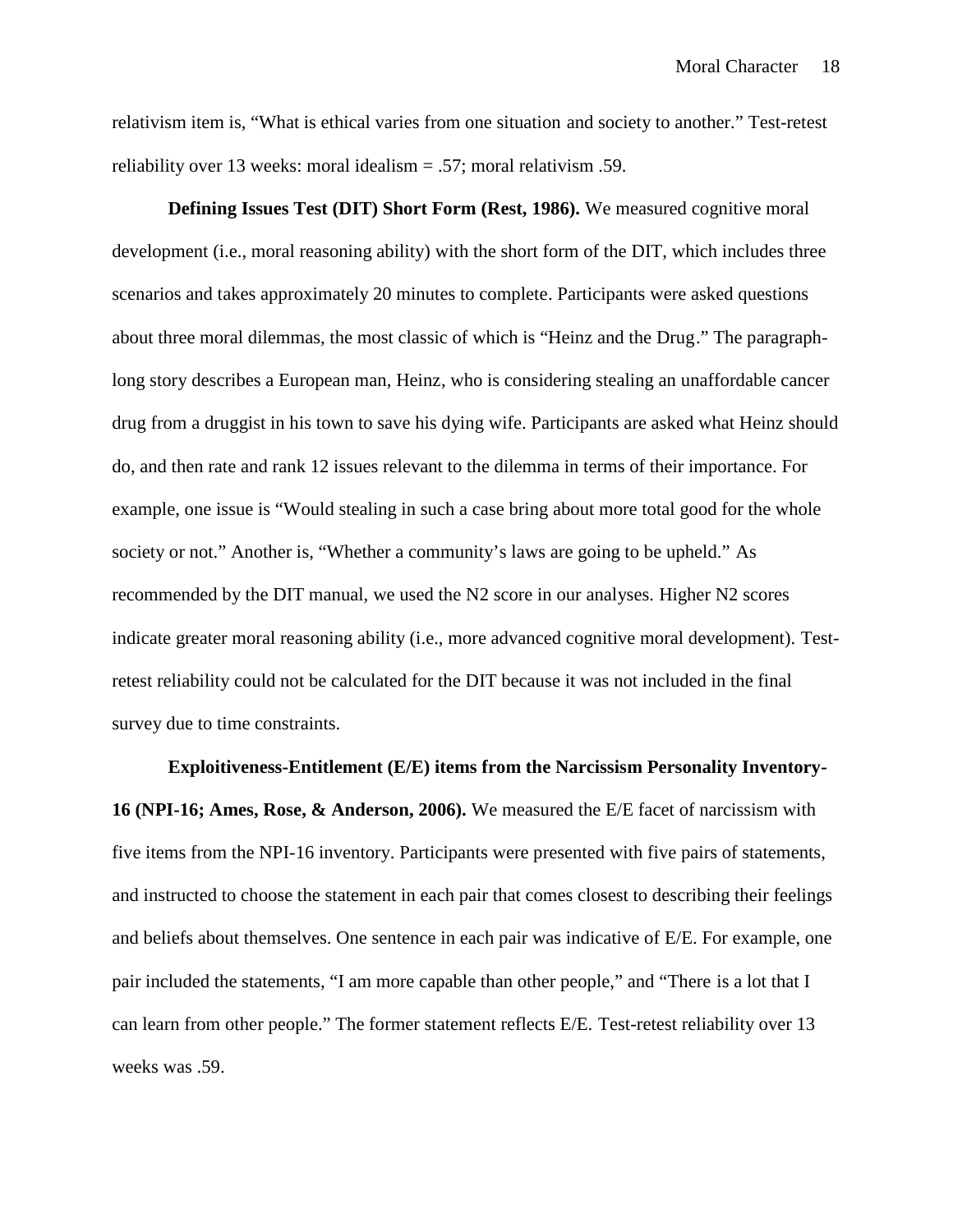**Machiavellianism (MACH) IV Scale (Christie & Geis, 1970).** Participants were asked to indicate the extent to which they agreed or disagreed with 20 statements about themselves using a five-point scale anchored by 1 = *strongly disagree* and 5 = *strongly agree*. A sample item is, "Never tell anyone the real reason you did something unless it is useful to do so." This scale was not included in Study 1. Test-retest reliability over 13 weeks was  $r(303) = .62$ .

**Brief Self-Control Measure (Tangney, Baumeister, & Boone, 2004).** Participants were presented with 12 statements and asked to indicate how well each statement described them using a five-point scale anchored by 1 = *not at all* and 5 = *very much*. A sample item is, "I am good at resisting temptation." This scale was not included in Study 1. Test-retest reliability over 13 was  $r(303) = .68$ .

**Work behaviors.** Work behaviors were assessed in the weekly surveys and in the coworker survey with the 32-item CWB-Checklist (Spector et al., 2006) and the 20-item OCB- Checklist (Fox et al., 2012). The CWB and OCB items were intermixed and presented in a randomized order for each participant. In the self-report version participants were asked to "indicate how often you did each of the following things at your job during the past week" using a five-point scale  $(0 = not at all this week; 1 = one time this week; 2 = two times this week; 3 =$ *three times this week; 4 = four or more times this week*). The coworker report was identical except the word "week" was substituted by the word "month" in the instructions and response options. The questionnaire included a "not applicable" response option for each item in case certain behaviors were not relevant to the participant's employment situation. We coded not applicable responses as missing data and used a 10% threshold for missingness when calculating composite CWB and OCB sum scores. Thus, if participants had missing data on four or more CWB items, or three or more OCB items, they were not given a score on the measure.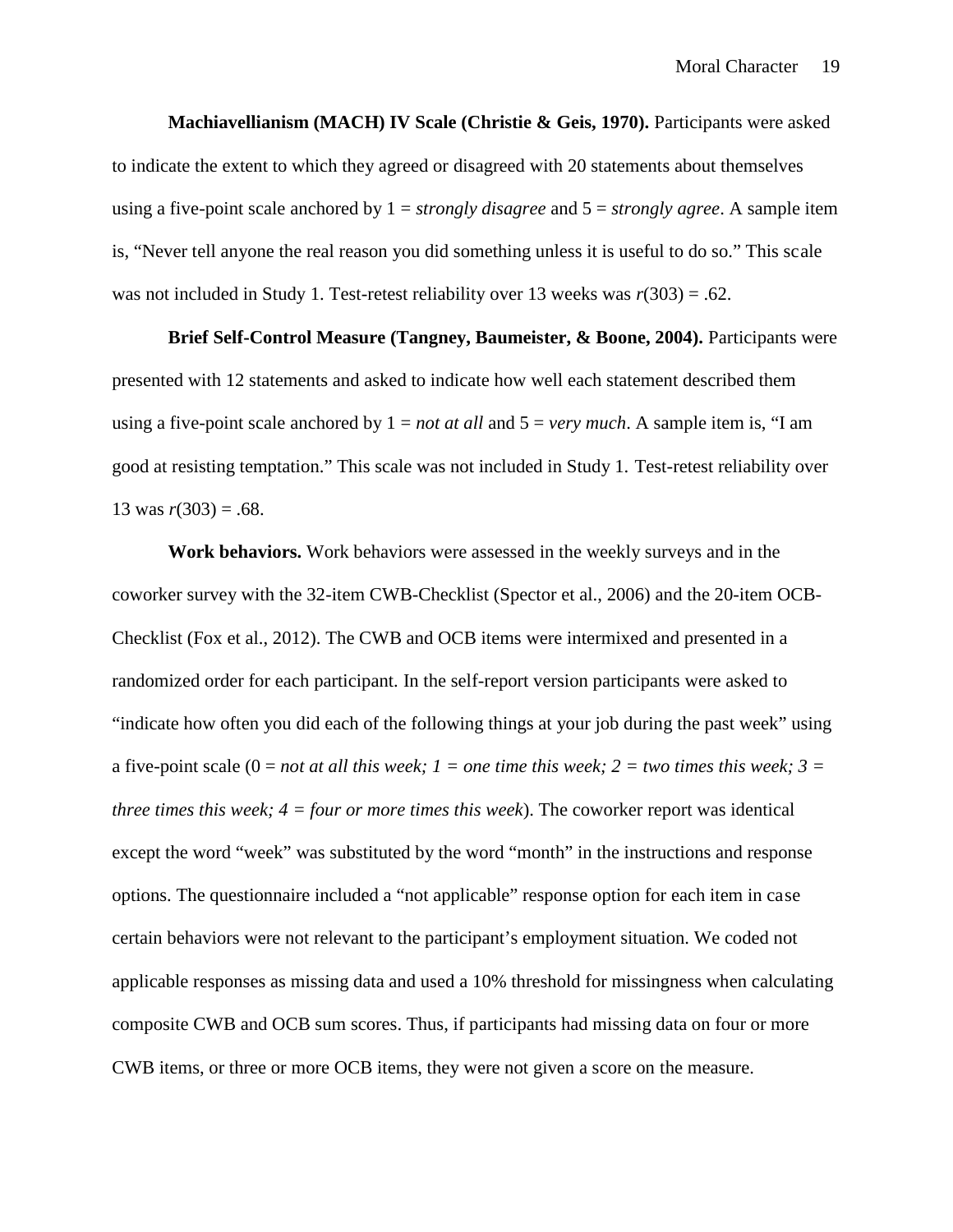#### **Results**

All individual difference variables were standardized to z-scores for the data analysis for ease of interpretation.

## **CWB and OCB Correlations**

Both CWB and OCB are counts and not normally distributed. Accordingly, we focused on Kendall's tau-b correlations rather than Pearson correlations. Many of these correlations are significant, but several are not (Table 1). For example, the correlations for Emotionality and cognitive moral development (i.e., moral reasoning ability) were nonsignificant and close to zero.

# **Latent Profile Analysis (LPA)**

We conducted latent profile analyses (LPA) of the individual difference scale scores to determine which measures best distinguish individuals with low moral character from those with high moral character. LPA—also known as latent class analysis with continuous variables—is a mixture-model clustering technique that identifies groups of people in a population who have similar responses to a set of measured variables (Flaherty & Kiff, 2012; Steinley & Brusco, 2011; Wang & Hanges, 2011). Individuals in the same latent class are assumed to be similar to others in their class, and different from individuals not in their class. With LPA, one can examine the means and standard errors for each variable in each class to determine which variables best distinguish the members of one class from those in another. These analyses were computed in MPlus 6.11 with MLR (Maximum Likelihood with Robust Standard Errors) estimation (Muthén & Muthén, 1998-2011).

We examined models with up to six latent classes, and ultimately selected a three-class model by comparing the interpretability and statistical soundness of different models. The three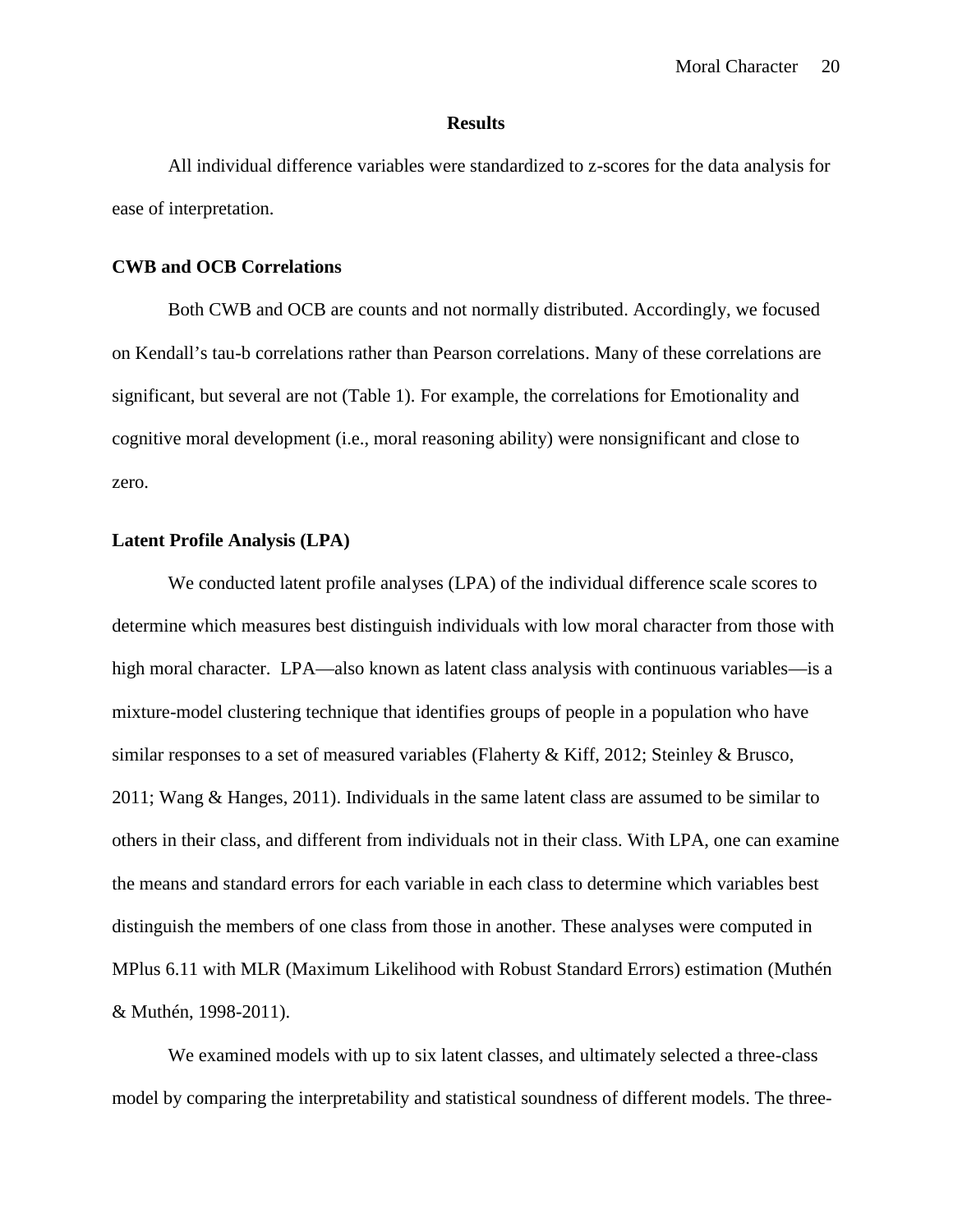class model, in contrast to four-class and five-class models, had a similar pattern of estimates across both studies. Moreover, it differentiated the latent classes in a more fine-grained way than the two-class model. Thus, we concluded that the three-class model was the best model for our data, and focused on this solution when drawing conclusions about moral character. Figures 1 and 2 contain the results.

Across both studies, empathic concern, moral identity-internalization, guilt proneness, guilt-repair orientation, Conscientiousness, perspective taking, consideration of future consequences, and Honesty-Humility differentiated the high-character class from the low character class by approximately 1.5 standard deviations (*SDs*) or more. Machiavellianism and self-control were not assessed in Study 1, but in Study 2 also differentiated the low-character and high-character classes by more than 1.5 *SDs*. These findings suggest that moral people have a strong capacity for empathy and guilt, value integrity, are conscientious, honest, and considerate of other people's perspectives and the future consequences of their own actions. Moreover, they refrain from manipulating others and are good at resisting temptations.

There were five variables in which the low-character and high-character classes differed by less than one standard deviation across both studies, suggesting that these variables are less relevant to moral character than the others. They were: Emotionality, cognitive moral development, future self-continuity, moral relativism, and moral identity-symbolization. Agreeableness had a difference of less than one standard deviation in Study 1, but the magnitude of the difference was larger in Study 2.

By categorizing individuals into different groups based on their most likely class membership, one can examine the antecedents, consequences, and correlates of class membership. Consistent with prior research on character strengths (Linley et al., 2007), men and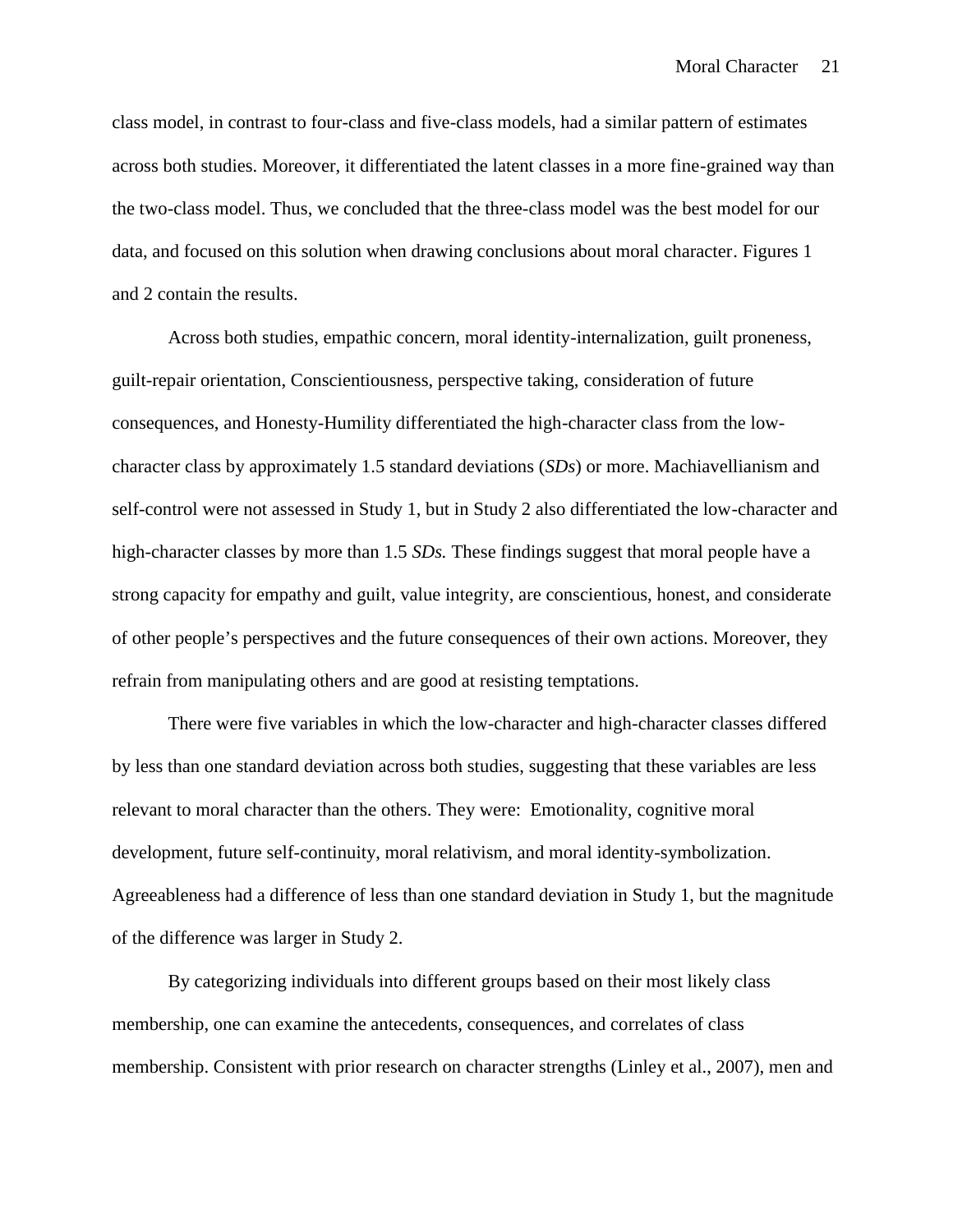younger adults were more likely to be classified as low-moral-character than were women and older adults. In Study 1, men comprised 70.6% of the low-moral-character class, 47.2% of the average-moral-character class, and 43.8% of the high-moral-character class,  $^{2}(2, N = 1020) =$ 44.85, *p* < .001. In Study 2, men comprised 63.6% of the low-moral-character class, 41.9% of the average-moral-character class, and 36.8% of the high-moral-character class,  $^{2}(2, N = 494) =$ 23.70,  $p < .001$ . In Study 1, the average age was 35.06 years (*SD* = 10.47) in the low-moralcharacter class,  $37.78$  ( $SD = 10.61$ ) in the average-moral-character class, and 41.69 years ( $SD =$ 11.74) in the high-moral-character class,  $F(2, 1014) = 26.44$ ,  $p < .001$ . In Study 2, the average age was 36.43 years ( $SD = 10.94$ ) in the low-moral-character class, 42.88 years ( $SD = 10.33$ ) in the average-moral-character class, and  $42.88$  years  $(SD = 10.33)$  in the high-moral-character group,  $F(2, 490) = 19.30, p < .001$ .

Although not a focus of our research program, the topic of political ideology has received considerable attention in the field of moral psychology (e.g., Graham, Haidt, & Nosek, 2009; Haidt, 2007). As such, we thought it would be interesting to explore whether political ideology was associated with moral character. An item in the initial survey asked, "Which response best describes your political beliefs?"  $(1 = very liberal, 2 = liberal, 3 = slightly liberal, 4 =$ *moderate/middle-of-the-road,* 5 *= slightly conservative,* 6 *= conservative,* 7 *= very conservative;* libertarian and other were coded as missing). Overall, our samples were politically moderate and this did not meaningfully differ by moral character classification. Low-moral-character class (Study  $1 M = 4.12$ ,  $SD = 1.57$ ; Study  $2 M = 3.65$ ,  $SD = 1.67$ ); Average-moral-character class (Study  $1 M = 3.99$ ,  $SD = 1.53$ ; Study  $2 M = 4.15$ ,  $SD = 1.72$ ); High-moral-character class (Study  $1 M = 4.05$ ,  $SD = 1.73$ ; Study  $2 M = 3.98$ ,  $SD = 1.66$ ). As indicated by these means, in Study 1, the average moral character group was slightly more liberal than the low and the high moral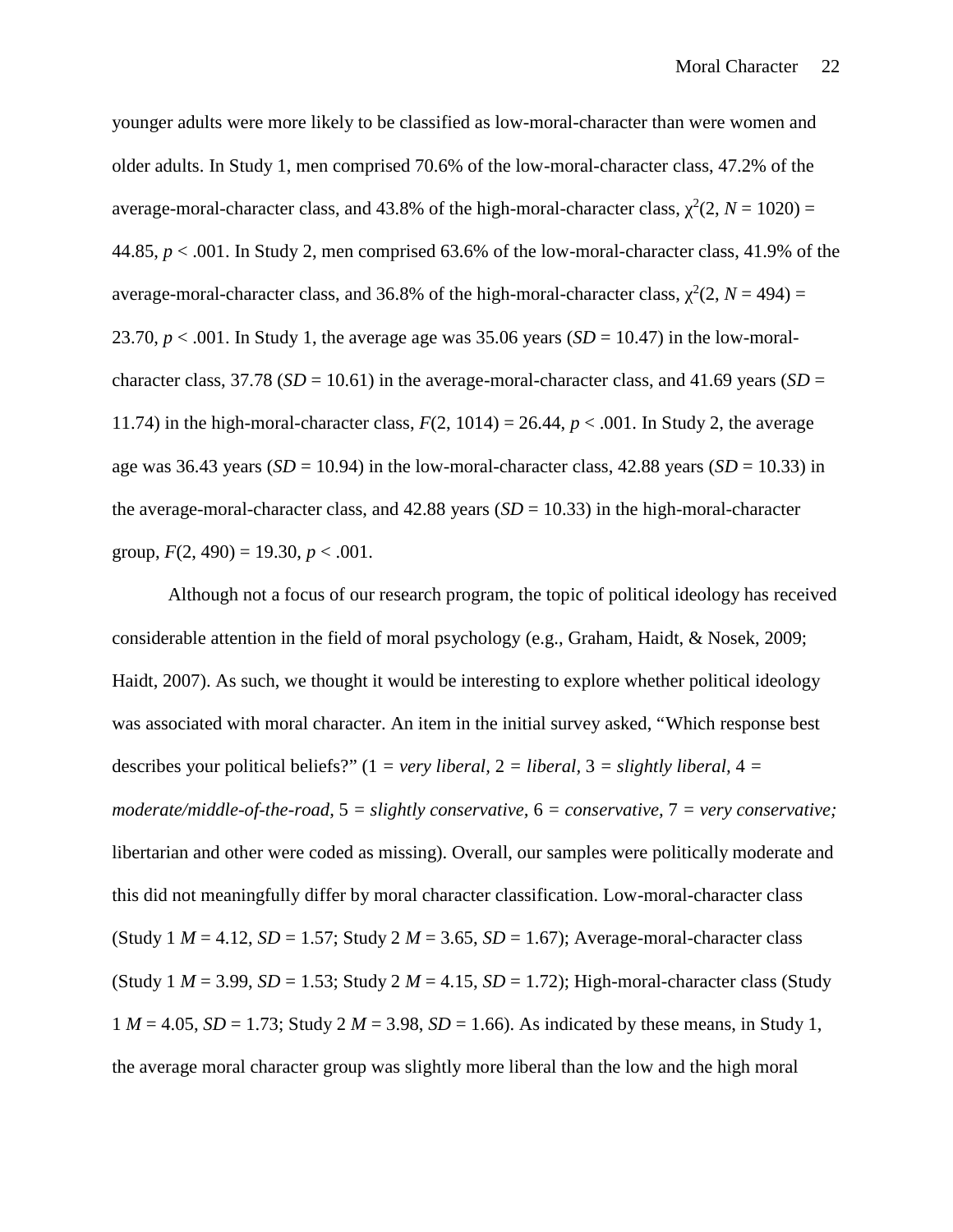character groups, whereas in Study 2 the average moral character was slightly more conservative than the low and high moral character groups. Thus, we did not see a consistent pattern across the studies, and the observed differences in ideology were minimal.

## **CWB and OCB Regression Analyses**

It is clear that the classes identified in the LPA models differ, but is it appropriate to label some people "low-moral-character" and others "high-moral-character" on the basis of these results? That is, do the differences in classifications indicate that one class of respondents (i.e., the high-moral-character class) is more moral than another (i.e., the low-moral-character class)? Answering this question requires criterion measures. If, as we suggest by our labels, the latent classes are indicative of moral character, then we should observe corresponding differences in the amount of unethical behavior and ethical behavior committed by employees classified into these groups. To this end, we conducted regression analyses testing whether the three moral character classifications predicted self-reported work behaviors and coworker reported work behaviors. The average-moral-character group (the largest category) was selected as the reference group. Thus, the regression models tell us how the behavior of employees classified as low in moral character and high in moral character, respectively, compares to the behavior of employees classified as average in moral character.

We analyzed the coworker reports of CWB and OCB with negative binomial regressions, computed in MPlus 6.11 with MLR estimation (Muthén & Muthén, 1998-2011). We analyzed the weekly self-reports with multilevel models in HLM 7 with Overdispersed Poisson distribution and robust standard errors (Raudenbush, Bryk, & Congdon, 1996-2011). The multilevel models included fixed (level 2) effects for all independent variables, a random (level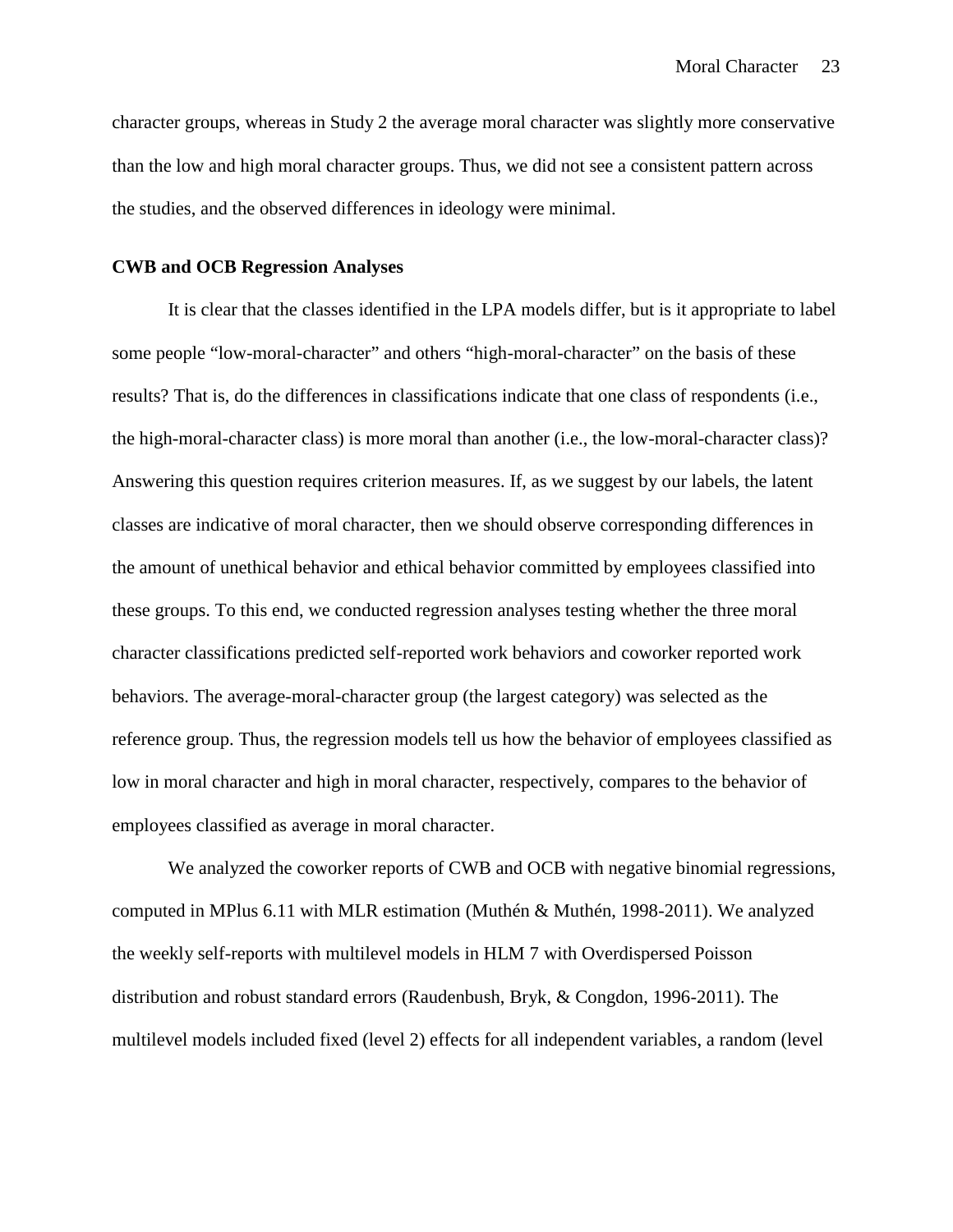1) intercept parameter to account for the nesting of observations within persons, and a fixed (level 1) effect for week number to account for changes in CWB and OCB over time.

As predicted, low-moral-character employees committed more CWB and less OCB than high-moral-character employees (Figure 3). Regression models that included demographic and organizational controls established the robustness of the results (Tables 2 and 3). The results of the CWB multilevel models (the first two columns in Table 2) are particularly striking because they demonstrate that employees with a low-moral-character classification reported more CWB than employees with an average or high-moral-character classification over a three-month time span, controlling for a host of demographic and organizational characteristics.

For self-reported OCB (the last two columns in Table 2), the low-moral character contrast was nonsignificant in both studies; the high-moral-character contrast was significant in Study 2, and although in the same direction in Study 1, it was nonsignificant ( $p = .17$ ). Nonetheless, although the moral character results were not as strong for self-reported OCB as self-reported CWB, the pattern in both studies is such that those with a high-moral-character classification engaged in more OCB than employees with average or low-moral-character classifications (Figure 3). Contrary to expectations, the low-moral-character employees did not report fewer OCB acts than the average-moral-character employees—the low-moral-character and average moral-character classes reported nearly identical levels of OCB.

Consistent with the notion that CWB is generally private, the coworkers observed less CWB than the participants self-reported. This pattern is particularly interesting because the selfreport survey asked employees about their behavior during the past week, whereas the coworker survey asked about the employees' behaviors during past month. Thus, Figure 3 shows that low moral-character employees self-reported more CWB acts in the first week of the study than their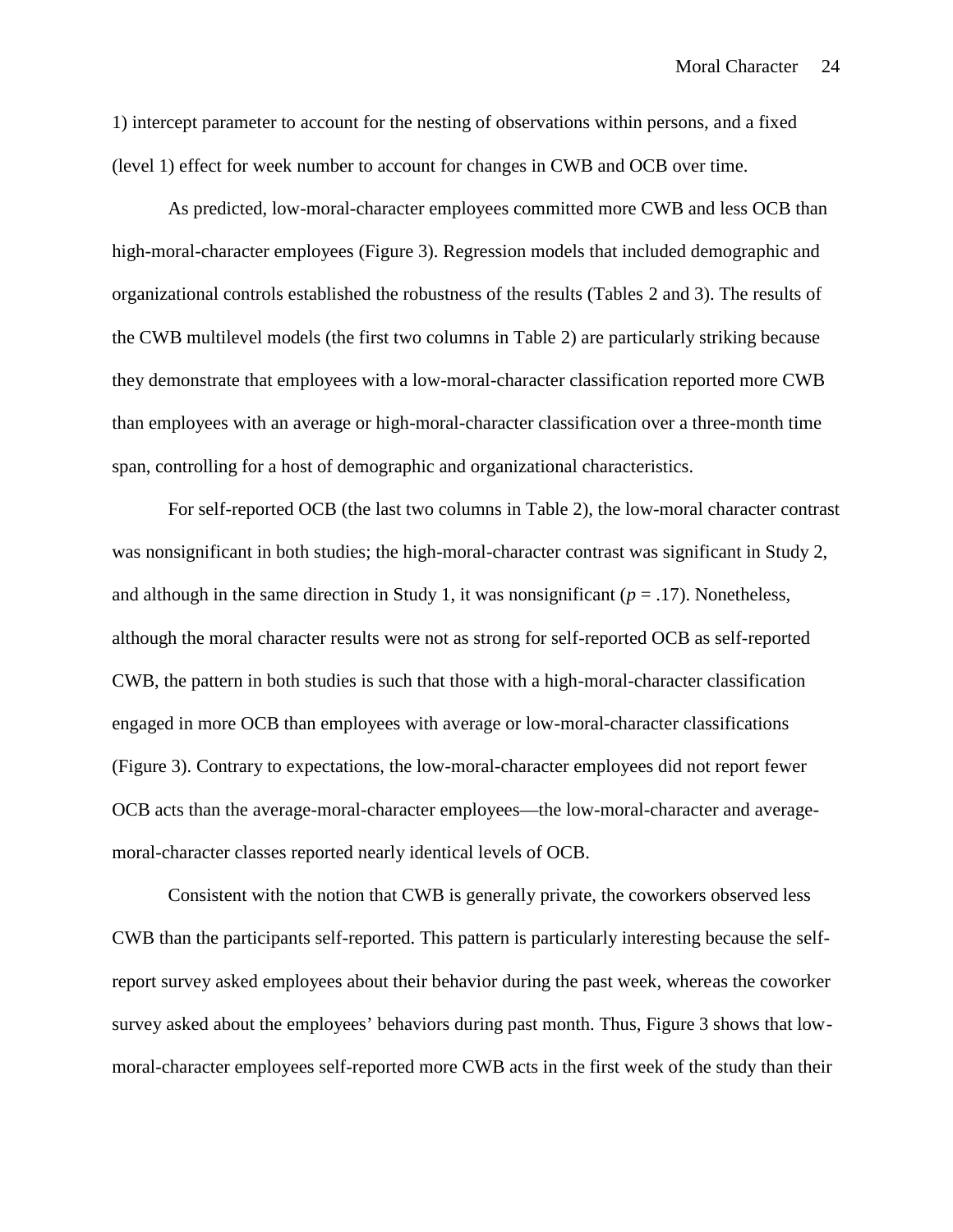coworkers observed during an entire month. The same pattern was not true for OCB, which makes sense given that employees are generally motived to make their OCB public and their CWB private.

Despite the private nature of CWB, the low-moral-character contrast predicted coworkers' observations of CWB in both studies (Table 3), although the effect was marginal in Study 1 ( $p = .07$ ). Employees classified as low in moral character committed more acts of CWB than employees classified as average in moral character, as reported by their coworkers. The high-moral-character contrast did not predict coworkers' observations of CWB in either study (Table 3), as there were few incidents of CWB observed by coworkers of employees with high or average moral character (see Figure 3).

The high-moral-character contrast significantly predicted coworkers' observations of OCB in both studies. Employees classified as high in moral character committed more acts of OCB than employees classified as average in moral character, as reported by their coworkers. The low-moral-character contrast was significant in Study 1, but not in Study 2 ( $p = .52$ ) One interpretation of these results is that it is not necessarily unethical to abstain from OCB, but employees who are particularly moral do more of these helpful behaviors than do those of low or average character.

#### **Discussion**

What are the characteristics of moral people? Our results indicate that they are considerate of others, good at self-regulation, and value being moral. Specifically, they consider other people's perspectives and feelings (high *perspective taking & empathic concern*) and refrain from manipulating others (low *Machiavellianism*). Moreover, when they do something wrong, they feel guilty about their behavior and change their future behavior accordingly (high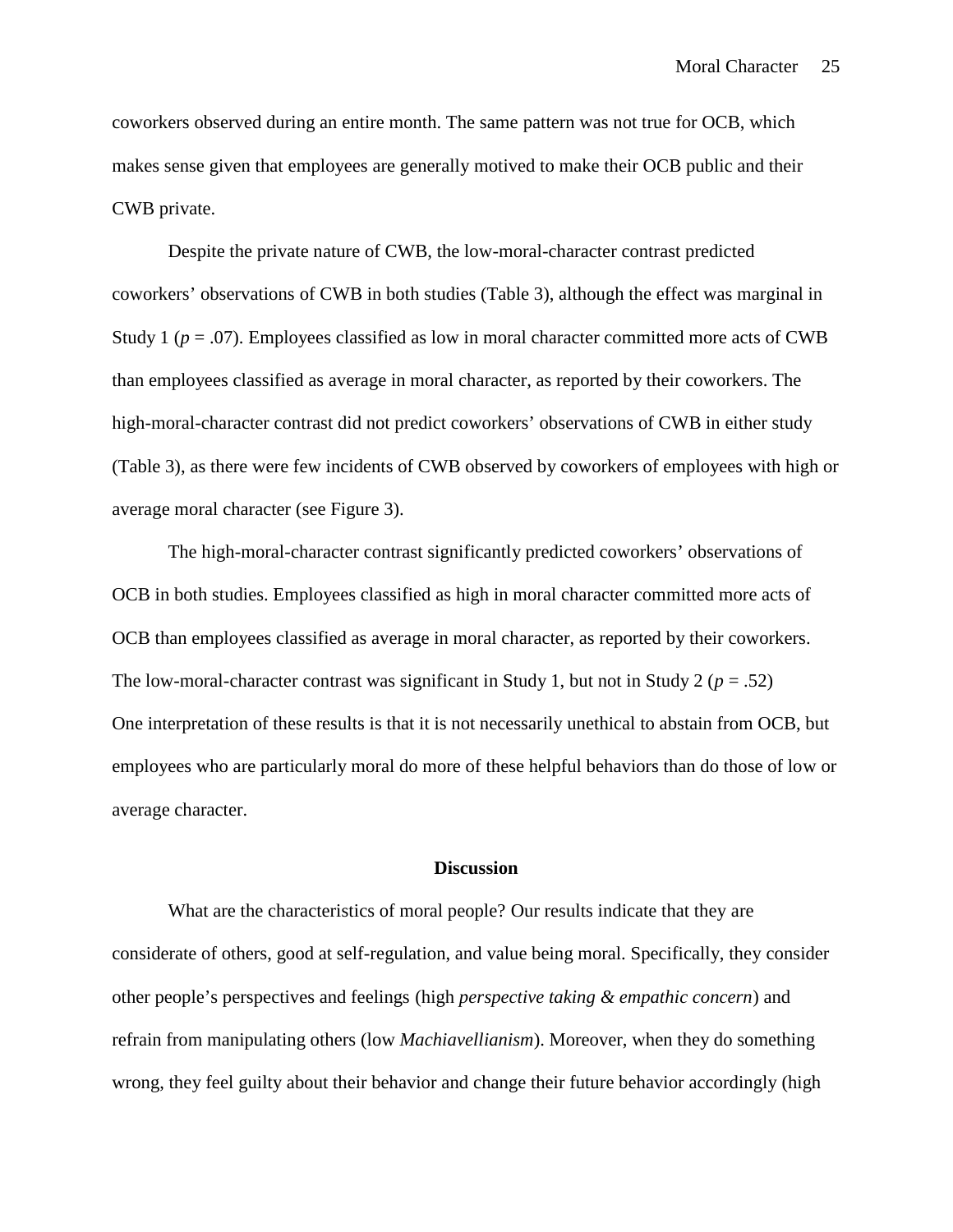*guilt proneness* and *guilt-repair orientation*). In general, they can be described as sincere, modest, and fair (high *Honesty-Humility*), as well as disciplined, prudent, and organized (high *Conscientiousness*). In addition, they are good at resisting temptations (high *self-control*) and think about future consequences of their behavior (high *consideration of future consequences*). Finally, integrity is important to them and they want to see themselves as possessing moral traits (high *moral-identity-internalization*).

Two of the more surprising results were that cognitive moral development (i.e., moral reasoning ability) and Emotionality were not found to be critical elements of character, findings we discuss further in the General Discussion. It was also surprising that none of the demographic or organizational variables that were included in the regression models had consistent effects on CWB or OCB. Prior research implies that the enforcement of an ethics code and income should have predicted unethical behavior (Kish-Gephart et al., 2010; Piff, Stancato, Côté, Mendoza- Denton, & Keltner, 2012; Treviño et al., 2014). However, neither these variables, nor the other demographic and organizational controls, showed consistent effects in the two studies. Age was the only control variable to have a significant effect on self-reported CWB in both studies—older people self-reported less CWB than younger people—but this relationship was nonsignificant in the coworker models. Being a supervisor (operationalized as having at least one direct report versus no direct reports) had significant effects on self-reported OCB in both studies supervisors reported more OCB than non-supervisors—but this relationship was nonsignificant in the coworker models. In the coworker models, none of the control variables had significant effects in both studies (except Asian versus White, which had significant effects on CWB in both studies, but in opposite directions). In sum, the lack of robust results for the control variables suggest that moral character traits predict ethical and unethical workplace behaviors better than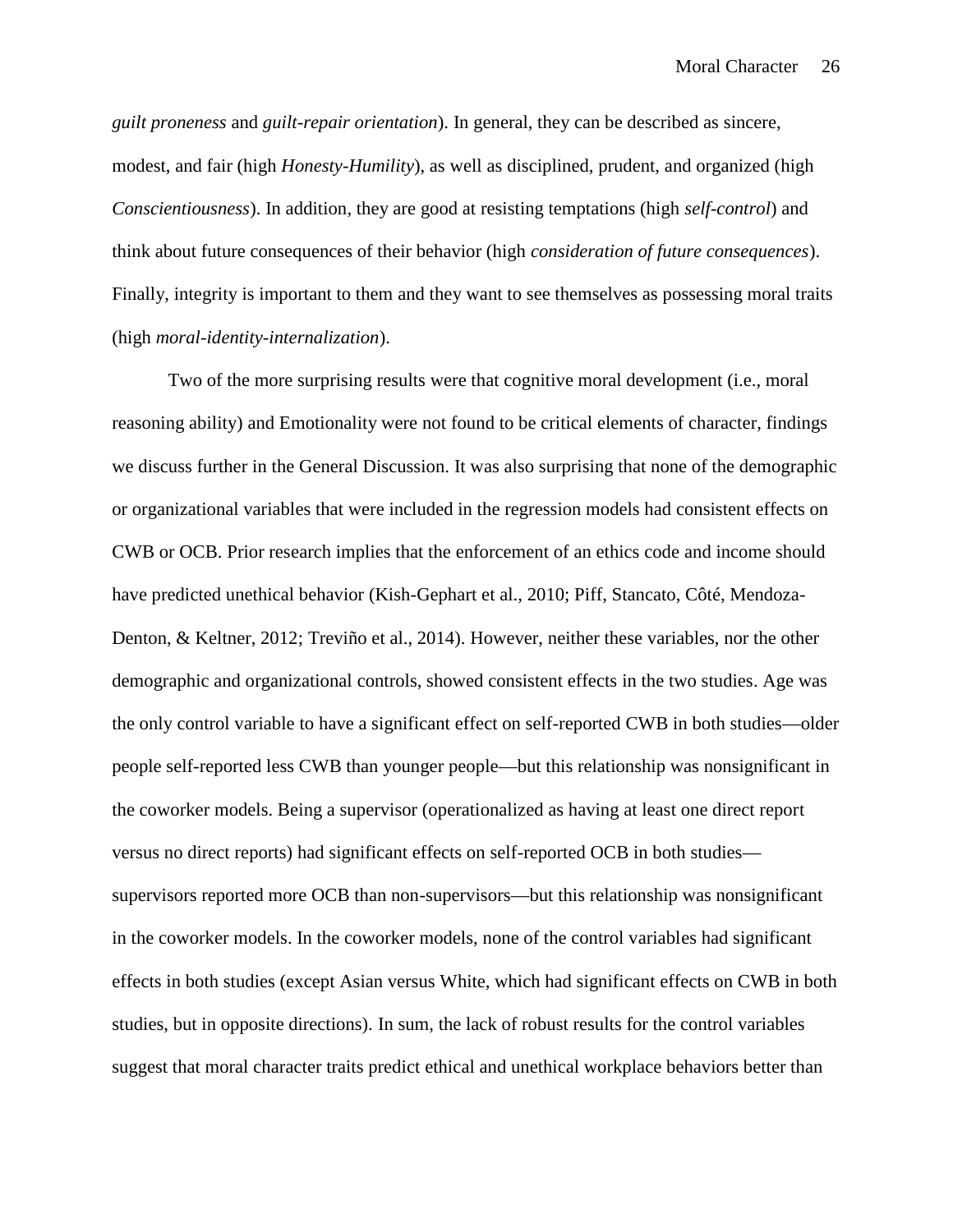basic organizational and demographic characteristics. We discuss this issue further in the General Discussion.

#### **Study 3**

Study 3 builds on the previous studies by investigating three scales that were not available at the time Studies 1 and 2 were designed: a new measure of moral disengagement by Moore and colleagues (Moore, Detert, Klebe Treviño, Baker, & Mayer, 2012), a new measure of social value orientation by Murphy and colleagues (Murphy, Ackermann, & Handgraaf, 2011), and a new measure of moral foundations by Graham and colleagues (Graham et al., 2011). In addition to these scales, a revised guilt proneness scale was investigated in Study 3 (Cohen, Kim, Jordan, & Panter, 2014), as was the complete NPI-16 measure of narcissism (Ames et al., 2006), given that only the E/E component was measured in the previous studies. To replicate our key findings from Studies 1 and 2, the survey also included: the HEXACO-60 personality inventory, moral identity-internalization items, consideration of future consequences scale, brief self control measure, and Machiavellianism IV scale. <sup>4</sup>

Two new criterion variables were tested in Study 3—delinquency and approval of unethical negotiations behaviors—both of which have been used as criterion variables in prior research on unethical behavior (Ashton & Lee, 2008b; Cohen et al., 2011; Hershfield, Cohen, & Thompson, 2012). Examining the relationship between moral character and these constructs allows us to broaden our scope beyond CWB and OCB to other indicators of unethicality.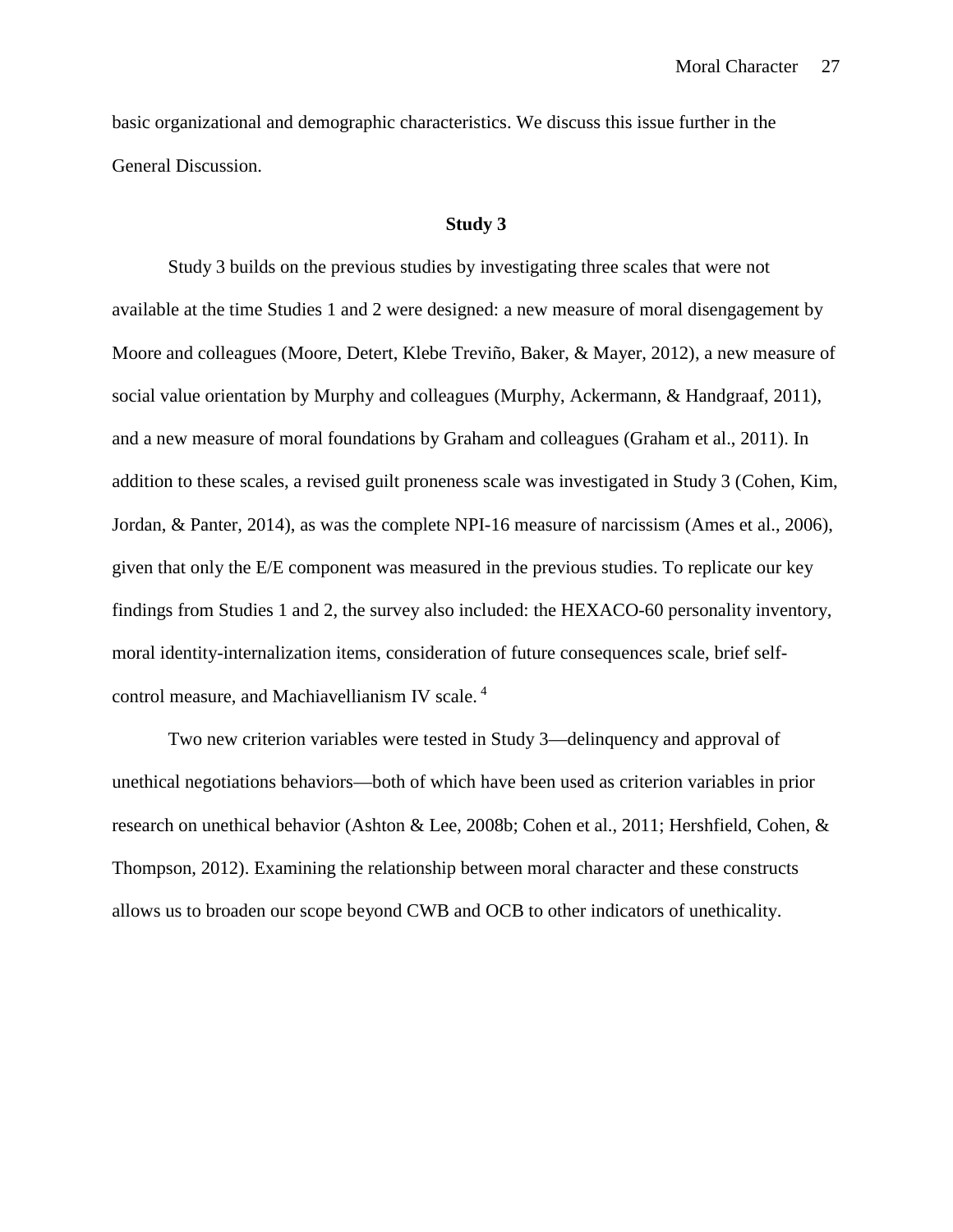### **Method**

## **Participants & Procedure**

In August 2013, a private survey research firm was contracted to conduct a 45-minute survey of American adults, about "personality and social behavior." Participants were recruited via a different subcontractor than in the prior studies to ensure Study 3 was completed by new participants. To be eligible, participants were required to be 18 years or older. They were paid \$2.75 from the research firm as appreciation for their participation.

Data were collected from 665 participants, of whom 553 finished the survey. Participants could skip questions, so our sample size varies somewhat across the different analyses, as we used all available data rather than just those with no missing responses. Breaks were permitted and answers were saved automatically as respondents progressed through the survey. The order of measures and the items within each measure were randomized to minimize issues related to attrition and missing data. All variables were standardized to z-scores for the data analysis for ease of interpretation.

Participants lived in 48 U.S. states. The sample was 53.5% women. Ages ranged from 18 to 91 years ( $M = 55.64$  years,  $SD = 15.31$ ; the average age was approximately 15 years older than in Studies 1 and 2). The sample contained White (72.0%), Black (11.5%), Hispanic (5.6%), Asian (2.1%), and multiracial or other (8.7%) participants, which roughly corresponds to U.S. census data (http://www.census.gov/prod/cen2010/briefs/c2010br-02.pdf). In regards to education, 43.0% had a Bachelor's degree or more, whereas 57.0% had less education than a Bachelor's degree. Unlike Studies 1 and 2, which assessed income with an open-ended item where respondents were asked to type their annual salary into a text box, Study 3 asked respondents to select one of nine ordinal categories ranging in \$25,000 units from  $1 = $0$  to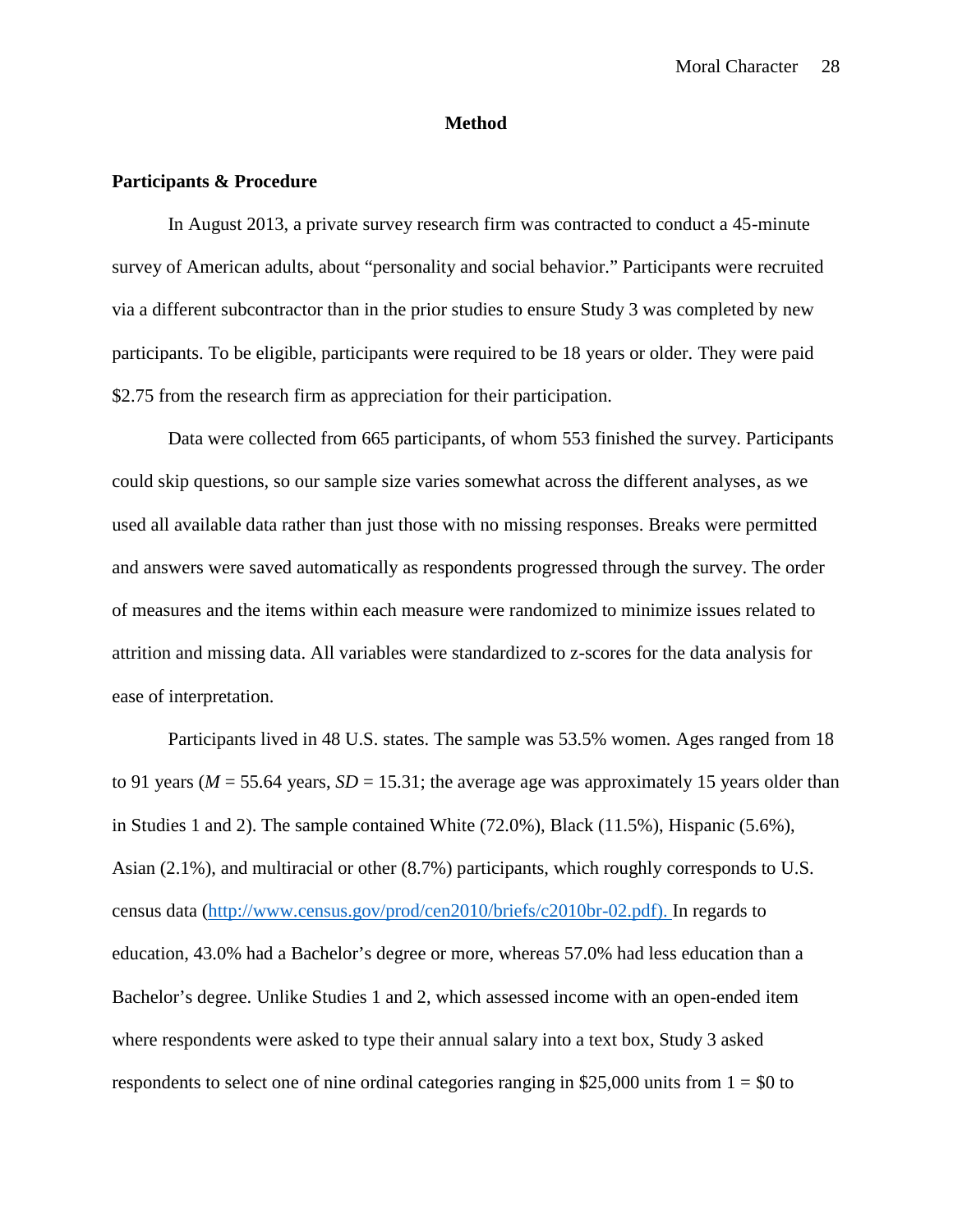\$25,000 to  $9 = $200,001$  or more. The median income of the sample was between \$25,000 and \$50,000.

#### **Measures**

The HEXACO factors, empathic concern, perspective taking, moral identityinternalization, consideration of future consequences, self-control, and Machiavellianism were measured with the same items used in Studies 1 and 2. The new and revised measures included in Study 3 are described below. Tables in the supplemental online materials report descriptive statistics, alpha coefficients, and correlations among the variables.

### **Moral Disengagement (Moore, Detert, Kleve, Treviño, Baker, & Mayer, 2012).**

Participants were presented with eight statements, and were asked to indicate the extent to which they agreed or disagreed with each statement on a seven-point scale, ranging from 1 = *strongly disagree* to 7 = *strongly agree*. Sample items include: "Some people have to be treated roughly because they lack feelings that can be hurt" and "Taking something without the owner's permission is okay as long as you're just borrowing it."

**Social Value Orientation (SVO; Murphy, Ackermann, & Handgraaf, 2011).** In six items, participants allocated a hypothetical pool of resources between themselves and another person. Each item had nine allocation choices, and participants were instructed as follows:

In this task we ask you to imagine that you have been randomly paired with another person, whom we will refer to simply as the "Other." This other person is someone you do not know. Your choices will produce points for both yourself and the "Other" person. The more points you receive, the better for you, and the more points the "Other" receives, the better for him/her. For each of the six situations, please select a letter from the drop down menu to indicate the column you prefer the most.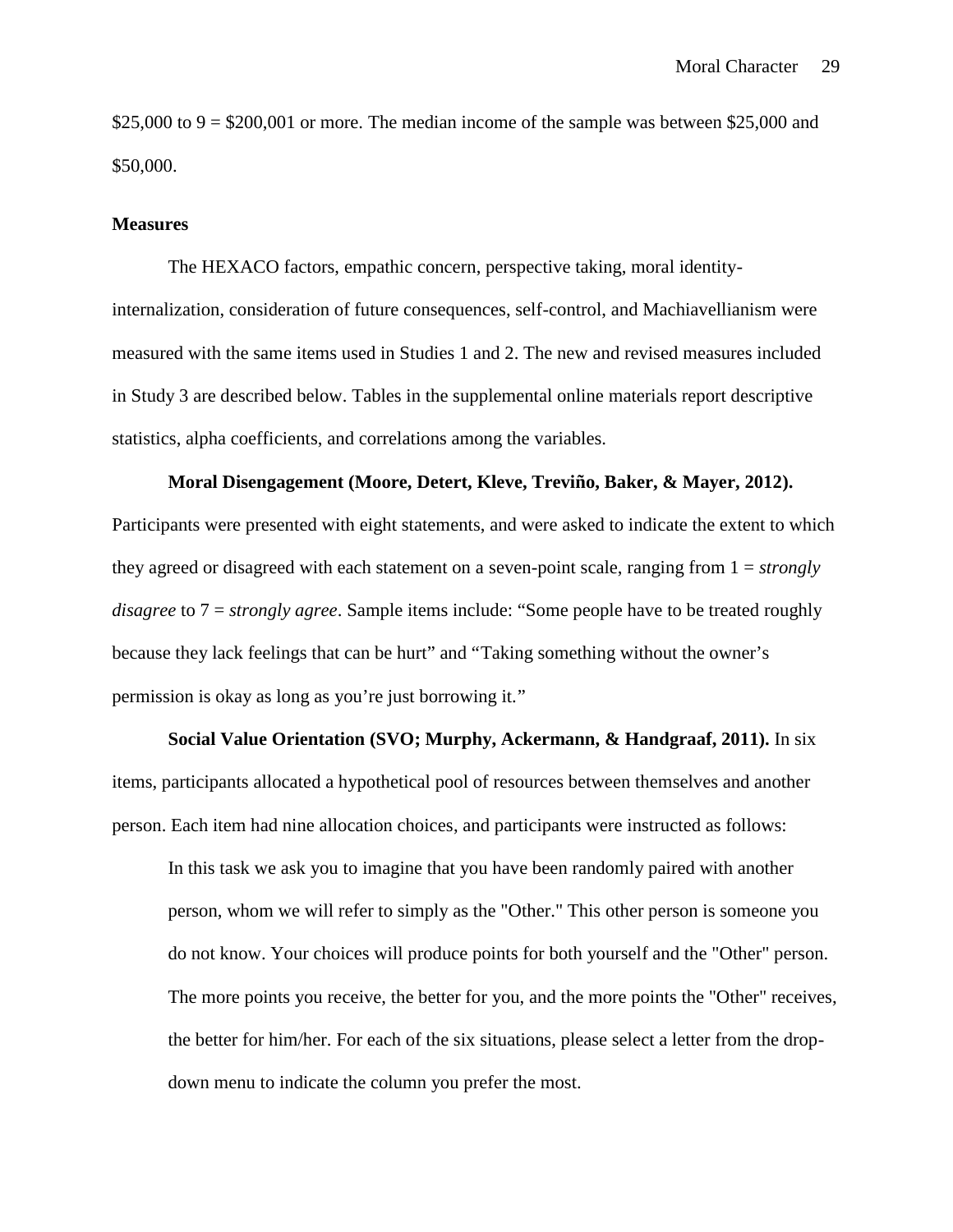When this measure is scored (via a somewhat complicated method described in Murphy et al., 2011), it results in a continuous ratio score that indicates how much a respondent benefits oneself versus the other person. The lowest range of scores represents a competitive orientation, the next range of scores represents an individualistic orientation, followed by a prosocial orientation, and finally the highest range represents an altruistic orientation.

## **Moral Foundations Questionnaire (MFQ; Graham, Nosek, Haidt, Iyer, Koleva, &**

**Ditto, 2011).** Five moral values (i.e., foundations) were measured with the MFQ: Harm/Care, Fairness/Reciprocity, Ingroup/Loyalty, Authority/Respect, and Purity/Sanctity. Participants were presented with 30 items divided across two sections.

In section one, participants were asked, "When you decide whether something is right or wrong, to what extent are the following considerations relevant to your thinking? *[0] = not at all relevant (This consideration has nothing to do with my judgments of right and wrong); [1] = not very relevant; [2] = slightly relevant; [3] = somewhat relevant; [4] = very relevant; [5] = extremely relevant (This is one of the most important factors when I judge right and wrong)."* Sample items in this section include: "Whether or not someone suffered emotionally" (Harm/Care): "Whether or not some people were treated differently than others" (Fairness/Reciprocity); "Whether or not someone's action showed love for his or her country" (Ingroup/Loyalty); "Whether or not someone showed a lack of respect for authority"; (Authority/Respect); "Whether or not someone violated standards of purity and decency" (Purity/Sanctity).

In section two, participants indicated their agreement with 15 statements (*Strongly disagree = 0, Moderately disagree = 1, Slightly disagree = 2, Slightly agree = 3, Moderately*  $agree = 4$ , *Strongly agree*  $= 5$ ). Sample items in this section include: "Compassion for those who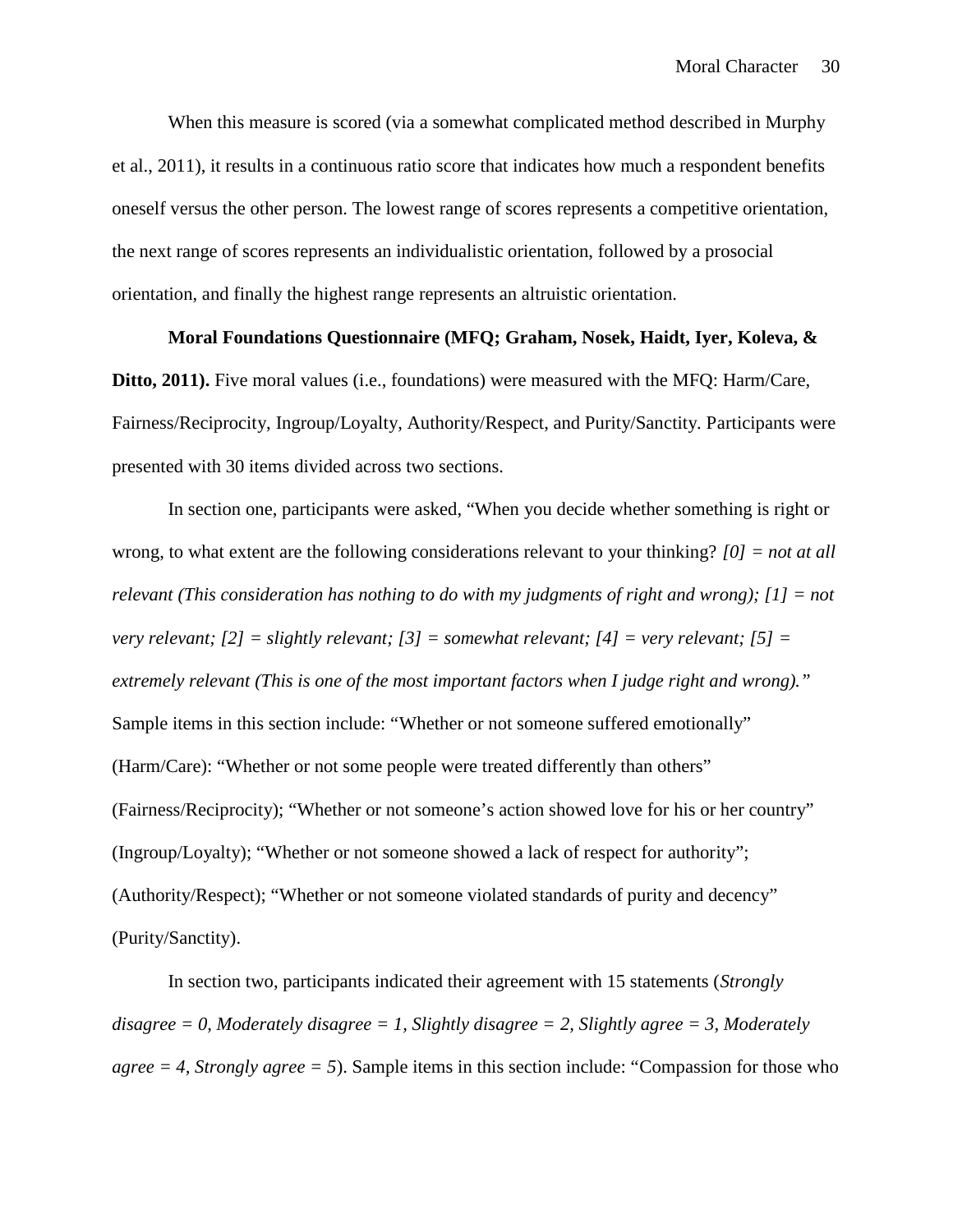are suffering is the most crucial virtue" (Harm/Care); "Justice is the most important requirement for a society" (Fairness/Justice); "People should be loyal to their family members, even when they have done something wrong" (Ingroup/Loyalty); "Respect for authority is something all children need to learn" (Authority/Respect); "People should not do things that are disgusting, even if no one is harmed" (Purity/Sanctity).

**Narcissism Personality Inventory-16 (NPI-16; Ames et al., 2006).** Whereas Studies 1 and 2 only included the five exploitiveness/entitlement items from the NPI-16, Study 3 included the full measure. Participants were presented with 16 pairs of statements, and instructed to choose the statement in each pair that comes closest to describing their feelings and beliefs about themselves. For example, one pair included the statements, "Being an authority doesn't mean that much to me," and "People always seem to recognize my authority." The latter statement reflects narcissism.

**Five-Item Guilt Proneness Scale and Guilt-Repair Orientation items (Cohen et al., 2011, 2014).** In Study 3, we measured guilt proneness with the newly-developed five-item guilt proneness scale (GP-5; Cohen et al., 2014), which is a modification of the guilt proneness subscale from the GASP (Cohen et al., 2011). The GP-5 has a five-point rating scale ( $1 =$ *Extremely Unlikely*, 2 = *Unlikely*, 3 = *About 50% Likely*, 4 = *Likely*, 5 = *Extremely Likely*), and an additional item.<sup>5</sup> These modifications give the GP-5 better psychometric properties and item functioning than the GASP subscale (Cohen et al., 2014). The guilt-repair orientation items from the GASP are not part of the GP-5, but in light of the results from Studies 1 and 2, we included these four items in Study 3, randomly interspersed with the GP-5 items.

**Delinquency (Ashton & Lee, 2008).** Participants self-reported six kinds of delinquent behavior, including forms of cheating, vandalism, smuggling, and stealing. Each delinquency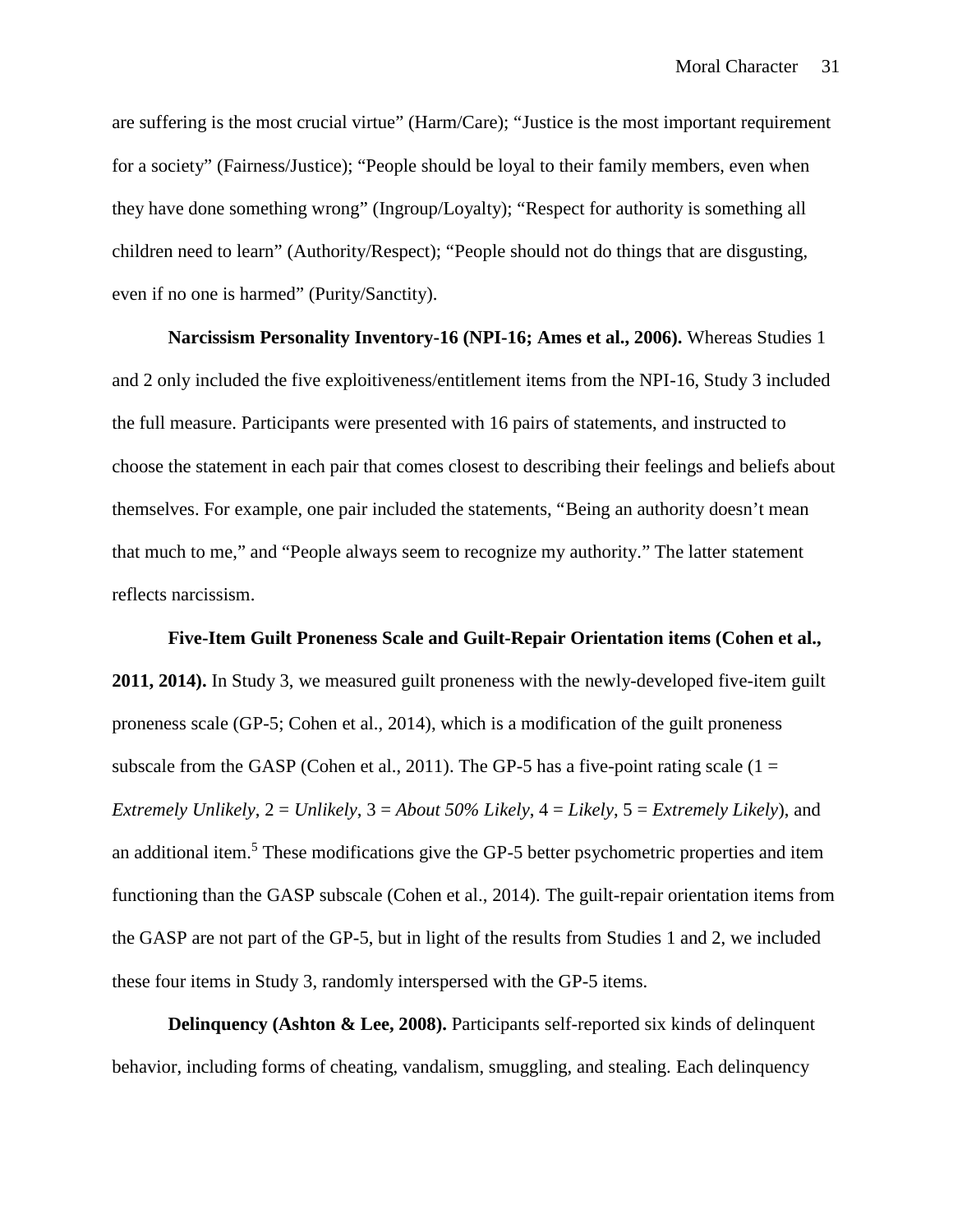item had eight response options, with different frequency ranges for each item. Sample items include, "What is the approximate total dollar value of all items that you have stolen?" and "During high school and/or college, on what percentage of your exams and assignments did you cheat, for your own benefit or for that of other students?" After standardizing the responses (because each item had different response options), the six items were averaged to form a delinquency composite. Positive delinquency scores indicate more delinquency than the average participant in the sample and negative delinquency scores indicate less delinquency than the average participant in the sample.

### **Approval of Unethical Negotiation Behaviors (Lewicki, Saunders, & Barry, 2007).**

We measured approval of unethical negotiation behaviors with the Self-reported Inappropriate Negotiation Strategies (SINS II) scale created by Lewicki, Saunders, and Barry (2007). In the SINS II scale, participants indicate whether they endorse lies, bribes, and other unethical negotiation tactics as appropriate techniques. Specifically, participants were presented with descriptions of a variety of negotiation behaviors and were asked to rate the inappropriateness versus appropriateness of these behaviors, using a seven-point scale (1 = *very inappropriate*, 2 = *inappropriate*, 3 = *slightly inappropriate*, 4 = *neutral*, 5 = *slightly appropriate*, 6 = *appropriate*, 7 = *very appropriate*). A sample item is, "Intentionally misrepresent information to your opponent in order to strengthen your negotiating arguments or position."

Although the full 25-item SINS II scale was administered, only 13 items in the scale are considered unethical by most people (Cohen, 2010; Cohen et al., 2011; Hershfield et al., 2012; Lewicki et al., 2007). These are the items assessing: attacking an opponent's network (e.g., attempting to get your opponent fired); false promises (e.g., promising concessions that you will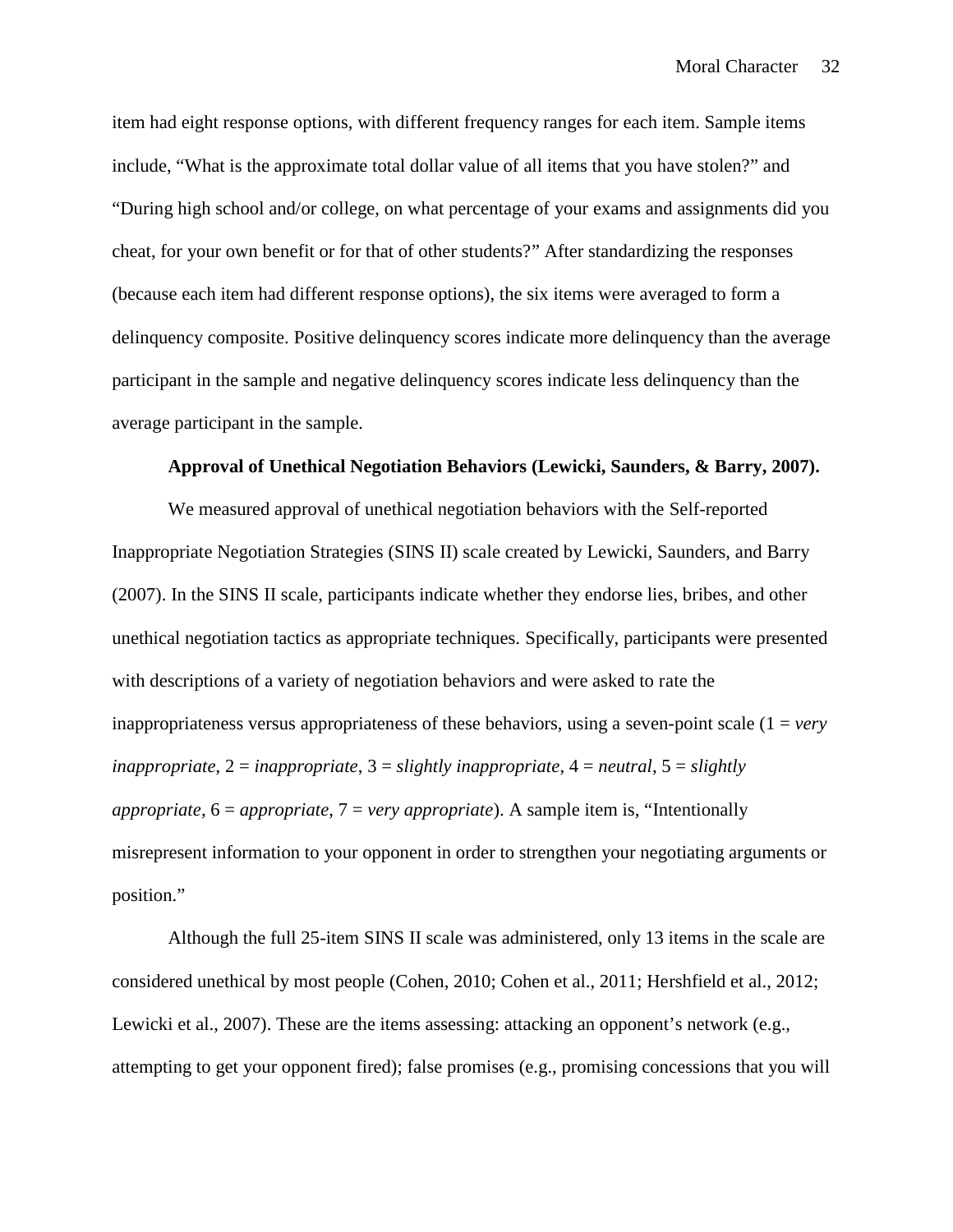not provide); misrepresentation (e.g., misrepresenting information to your opponent); and inappropriate information gathering (e.g., bribing people to get information about your opponent). Our criterion measure, approval of unethical negotiation behaviors, is a mean composite score of the ratings of the 13 items from these subscales, consistent with how this measure has been used in prior research on unethical choices (e.g., Hershfield et al., 2012).

### **Results**

First, we examined the correlations of each variable with the criterion variables (Table 4), and then we conducted a latent profile analysis to determine which variables best distinguish individuals with low moral character from those with high moral character (Figure 4; see also supplemental online materials). The variables that distinguished the low moral character and high moral character classes in the prior studies also distinguished these classes in Study 3. There is, of course, some variability across the studies in the relative importance of each variable given that each study contained a different set of variables. Nonetheless, Study 3 replicates Studies 1 and 2 by highlighting the importance of guilt proneness, guilt-repair orientation, empathic concern, moral identity-internalization, and low Machiavellianism for determining moral character, all of which differentiated the low class from the high-class by more than 1.5 standard deviations and correlated significantly with the criterion measures. Perspective taking, consideration of future consequences, and self-control showed, in general, the expected patterns of results in that they differentiated the groups and correlated with the criterion variables, but the results for these variables were somewhat weaker than the others. For example, consideration of future consequences was uncorrelated with delinquency. Although narcissism did not differentiate the groups very well in the LPA, it did significantly correlate with both criterion measures in the expected direction.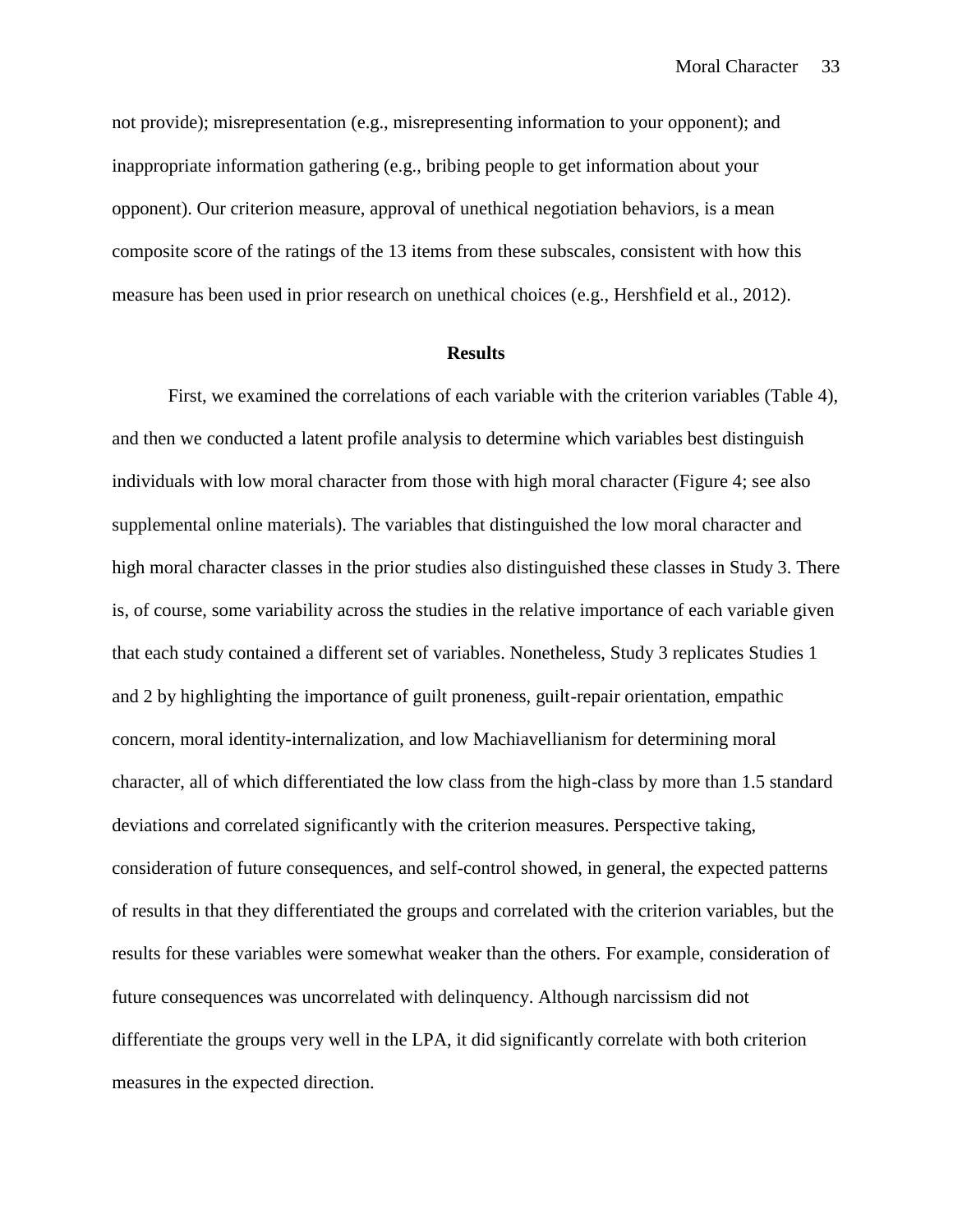Conscientiousness and Honesty-Humility again emerged as the two HEXACO dimensions with the strongest relationship to moral character. These broad personality factors distinguished the low-moral-character class from the high-moral-character class by more than 1.3 standard deviations, and were significantly correlated with the criterion variables. As before, Emotionality did not distinguish the classes very well and was only weakly correlated with the criterion measures.

In regards to the newly-added variables, moral disengagement was particularly important, as was the Harm/Care and Fairness/Justice moral foundations. Both these variables distinguished the low and high classes by more than 1.5 standard deviations and correlated significantly with both criterion variables. The other moral foundations also distinguished the low and high moral character classes and correlated with the criterion variables, but the results for the Ingroup/Loyalty, Authority/Respect, and Purity/Sanctity were relatively weaker than the Harm/Care and Fairness/Justice foundations.

Surprisingly, social value orientation did not differentiate the classes well and was only weakly correlated with the criterion measures. This suggests that SVO is not as diagnostic of moral character as compared to the other individual differences we investigated.

As in the prior studies, men and younger adults were significantly more likely to be classified as low character than were women and older adults. Specifically, men comprised 60.6% of the low-moral-character class, 45.5% of the average-moral-character class, and 42.1% of the high-moral-character class,  $^2(2, N = 602) = 9.54$ ,  $p = .008$ . The average age was 49.59 years ( $SD = 18.00$ ) for the low-moral-character class, 55.06 years ( $SD = 15.51$ ) for the averagemoral-character class, and 58.65 years (*SD* = 13.08) for the high-moral-character class, *F*(2, 596)  $= 12.50, p < .001$ . As in Studies 1 and 2, respondents were politically moderate and ideology was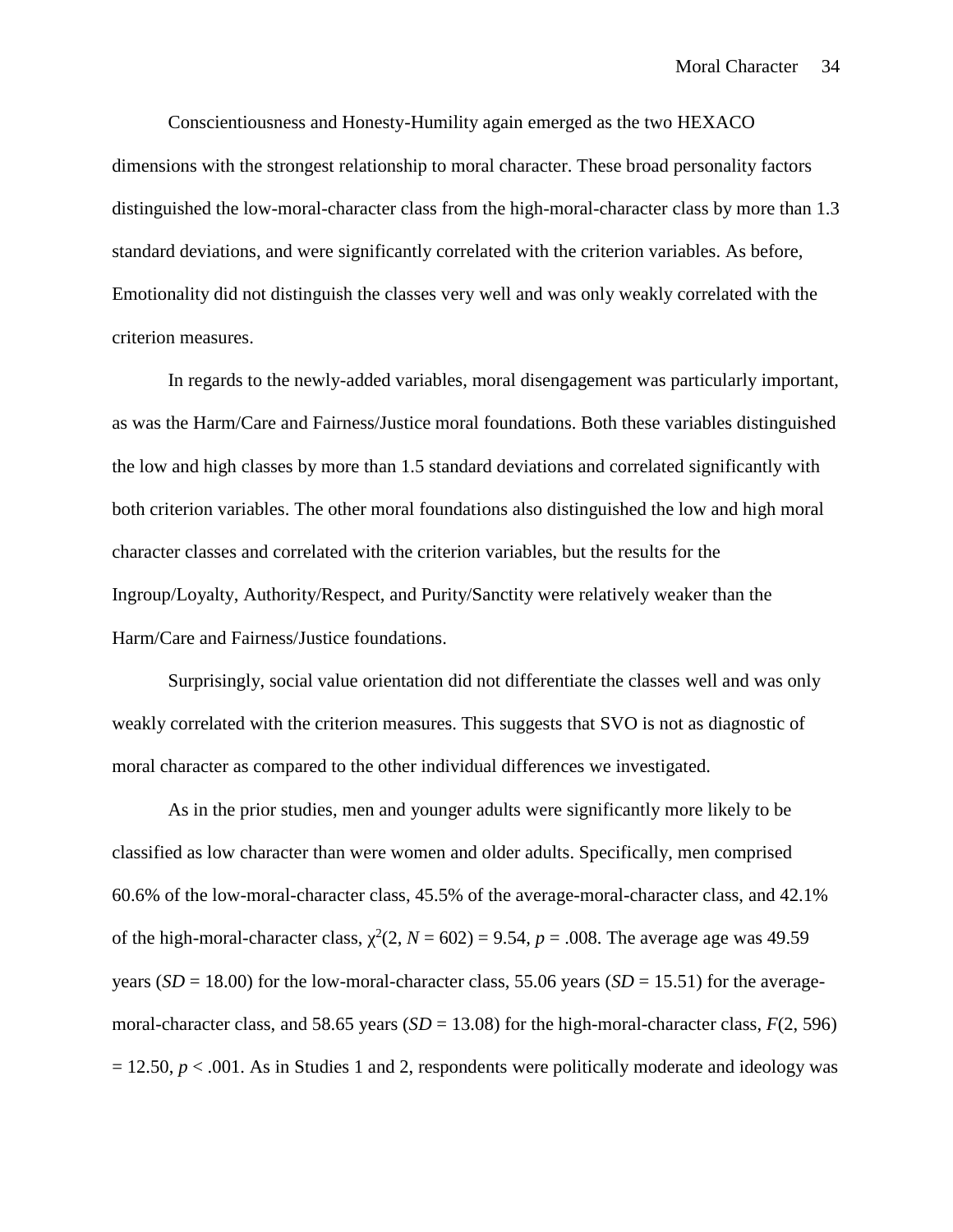unrelated to moral character,  $F(2, 580) = 1.11$ ,  $p = .33$ ): low-moral-character class ( $M = 4.10$ , SD  $= 1.90$ ); average-moral-character class ( $M = 4.12$ ,  $SD = 1.77$ ); high-moral-character class ( $M = 1.90$ ) 4.34,  $SD = 1.78$ ).

Figure 5 displays the differences in delinquent behaviors and judgments of unethical negotiation tactics by moral character classification. Regression models tested whether the classifications predicted these criterion variables while controlling for demographic characteristics (Table 5). As expected, low-moral-character respondents reported significantly more delinquent behavior and judged unethical negotiation tactics to be significantly less inappropriate as compared to average-moral-character respondents. High-moral-character respondents did the reverse—they reported marginally less delinquent behavior and judged unethical negotiation behaviors as significantly more inappropriate as compared to average moral-character respondents.

#### **Discussion**

Guilt proneness, guilt-repair orientation, empathic concern, moral identity-internalization, low Machiavellianism, low moral disengagement, and strong Harm/Care and Fairness/Justice moral foundations all appear to be important elements of moral character. Perspective taking, consideration of future consequences, self-control, and the other three moral foundations also appear to be diagnostic of moral character, but possibly relatively less so than the other variables included in Study 3. Importantly, we replicated Studies 1 and 2 by showing that of the six major personality dimensions, the Emotionality dimension is the least indicative of moral character, whereas the Honesty-Humility and Conscientiousness dimensions are the most indicative. Surprisingly, social value orientation was not found to be a key element of moral character, despite prior research indicating that it influences charitable giving (Van Lange, Bekkers,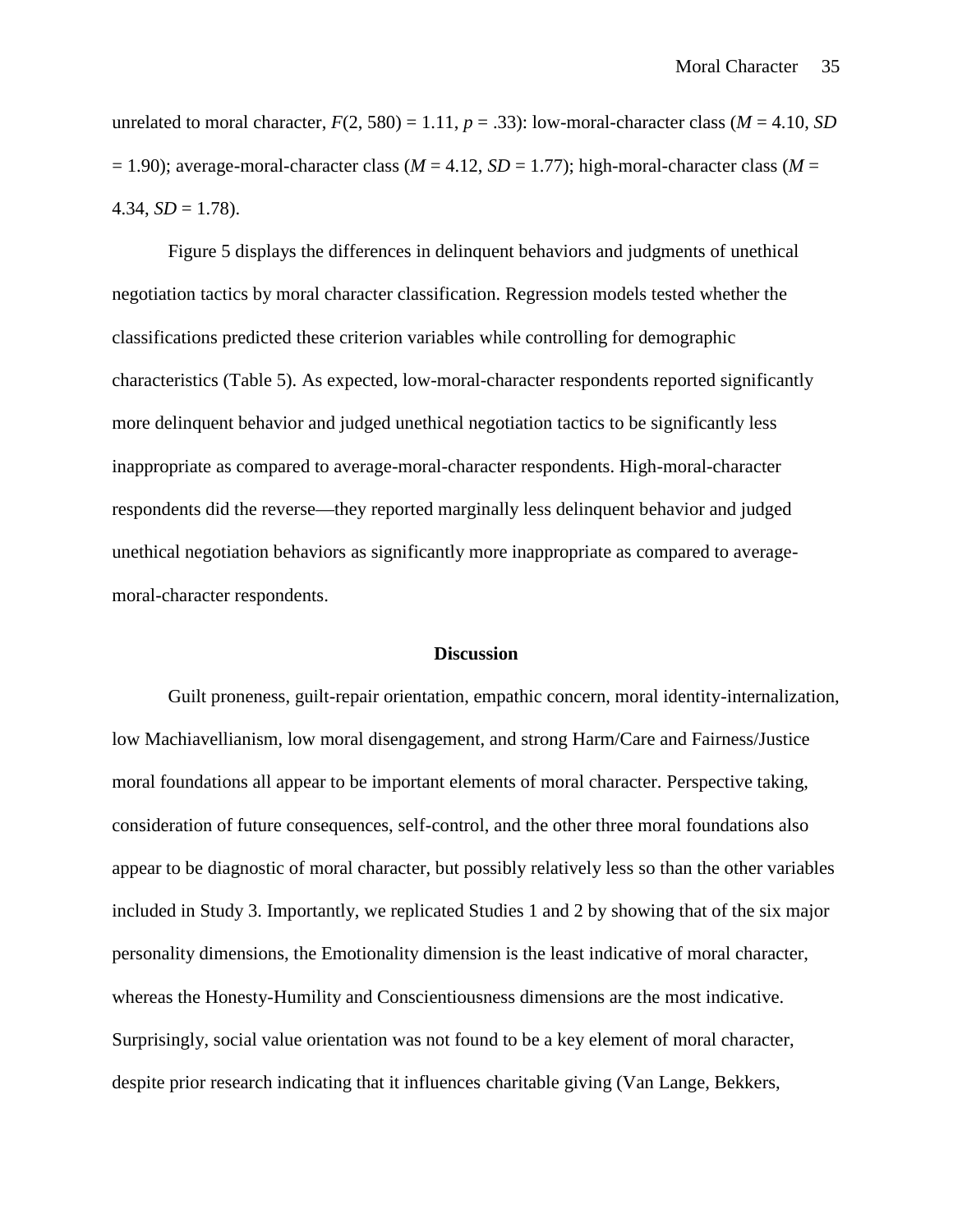Schuyt, & Van Vugt, 2007) and cooperative behavior in social dilemmas (Bailliet, Parks, & Joireman, 2009).

As in the first two studies, women and older adults were found to have higher levels of moral character than men and younger adults, respectively. And, although gender and age did not significantly predict delinquent behavior in the regression model with moral character, they did each predict judgments of unethical negotiation strategies. These results suggest a tendency for women to be more ethical than men, and for older adults to be more ethical than younger adults. However, the influence of these demographic characteristics on actual behavior appears to be weak and less consistent than the influence of moral character traits on behavior.

Income was unrelated to delinquency and approval of unethical negotiation tactics, just as it was unrelated to CWB. The null results for income in each of our three studies call into question the generalizability of prior studies linking higher social class to unethical behavior (cf. Piff et al., 2012; Trautmann, de Kuilen, & Zeckhauser, 2013). The current studies indicate that social class is not associated with unethical behavior if social class is operationalized as one's income. However, if social class is operationalized in a different manner, it may indeed be associated with delinquency, CWB, and other unethical behaviors. Such a conclusion, however, awaits further research that compares different instantiations of social class.

#### **General Discussion**

We identified distinguishing features of adults low versus high in moral character, and demonstrated that employees classified as low in moral character committed harmful work behaviors more frequently and helpful work behaviors less frequently than employees classified as high in moral character, according to their own admissions and their coworkers' observations (Study 1 and Study 2). Moreover, low-moral-character adults reported engaging in more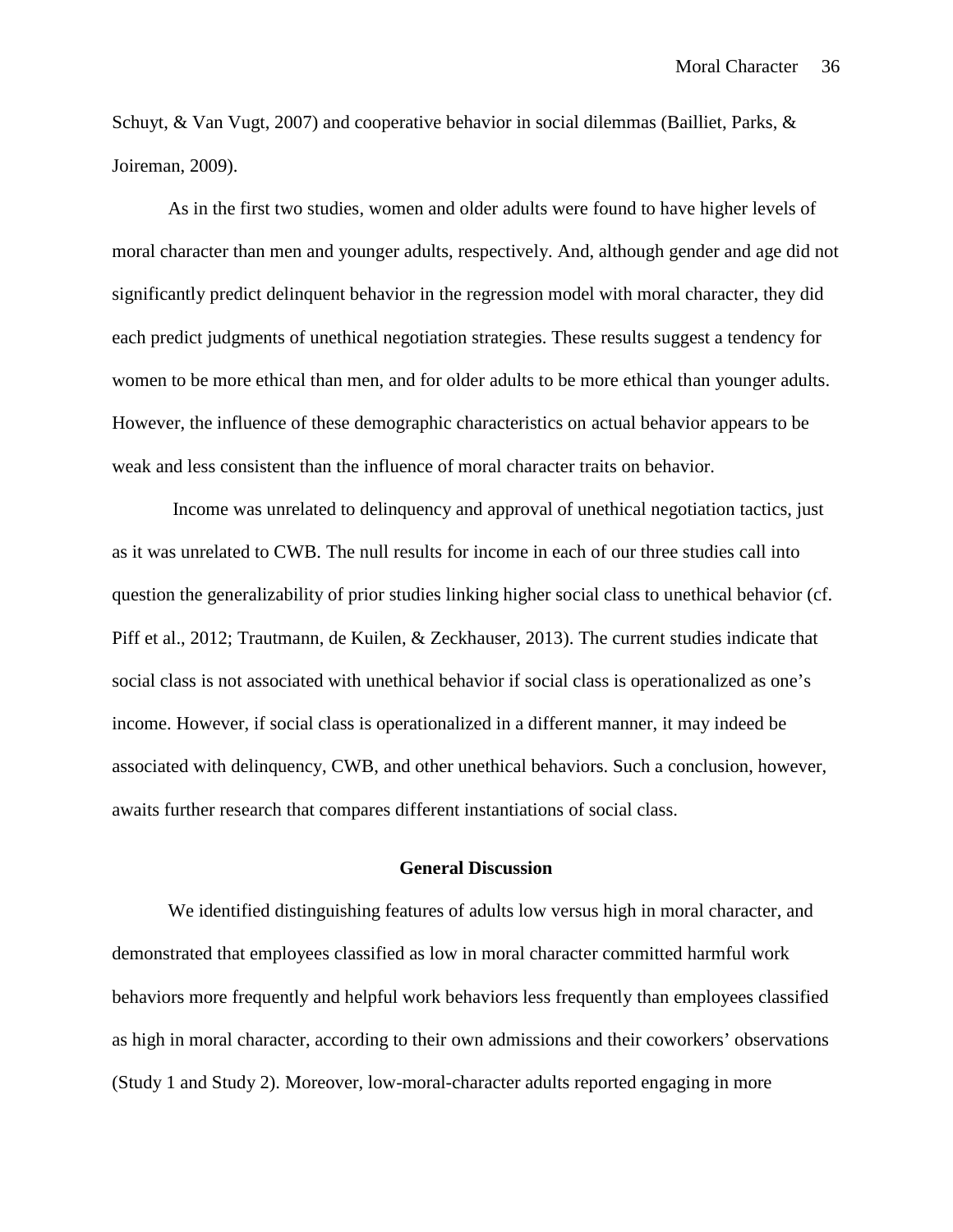delinquent behavior and had more lenient attitudes toward unethical negotiation tactics as compared to high-moral-character adults (Study 3). We conclude from these results that people with strong moral character can be identified by self-reports in surveys, and these self-reports predict consequential work behaviors months after the initial assessment. An important area for future work is to investigate whether the questionnaires we administered in our studies can be used in applied settings in which individuals are identifiable and motivated to make a positive impression. Future studies are also needed to determine which of the moral character traits we identified are necessary and sufficient to predict harmful and helpful behaviors in applied settings.<br>By showing robust relationships between individual differences and behaviors,

controlling for a host of demographic and organizational characteristics, our research disputes situationist arguments that question the importance of personality for behavioral prediction (cf. Bazerman & Gino, 2012; Davis-Blake & Pfeffer, 1989; Doris, 2002; Mischel, 1968; Ross & Nisbett, 1991; Zimbardo, 2004). These results suggest that moral character traits predict harmful and helpful work behaviors more strongly and robustly than do basic organizational and demographic variables—a conclusion that is consistent with prior work on the power of personality to predict consequential behaviors and life outcomes (Funder & Ozer, 1983; Ozer & Benet-Martínez, 2006; Roberts, Kuncel, Shiner, Caspi, & Goldberg, 2007).

Of course, the current studies were not designed to compare the effect sizes or explore the complex interrelationships among individual difference variables and situational variables, so we can only speculate on their relative importance (cf. Aquino et al., 2009; Funder & Ozer, 1983; Kurtines, 1986). Moreover, despite the long history of the person versus situation debate (Fleeson & Noftle, 2008), we view the dichotomy between the two to be largely a false one in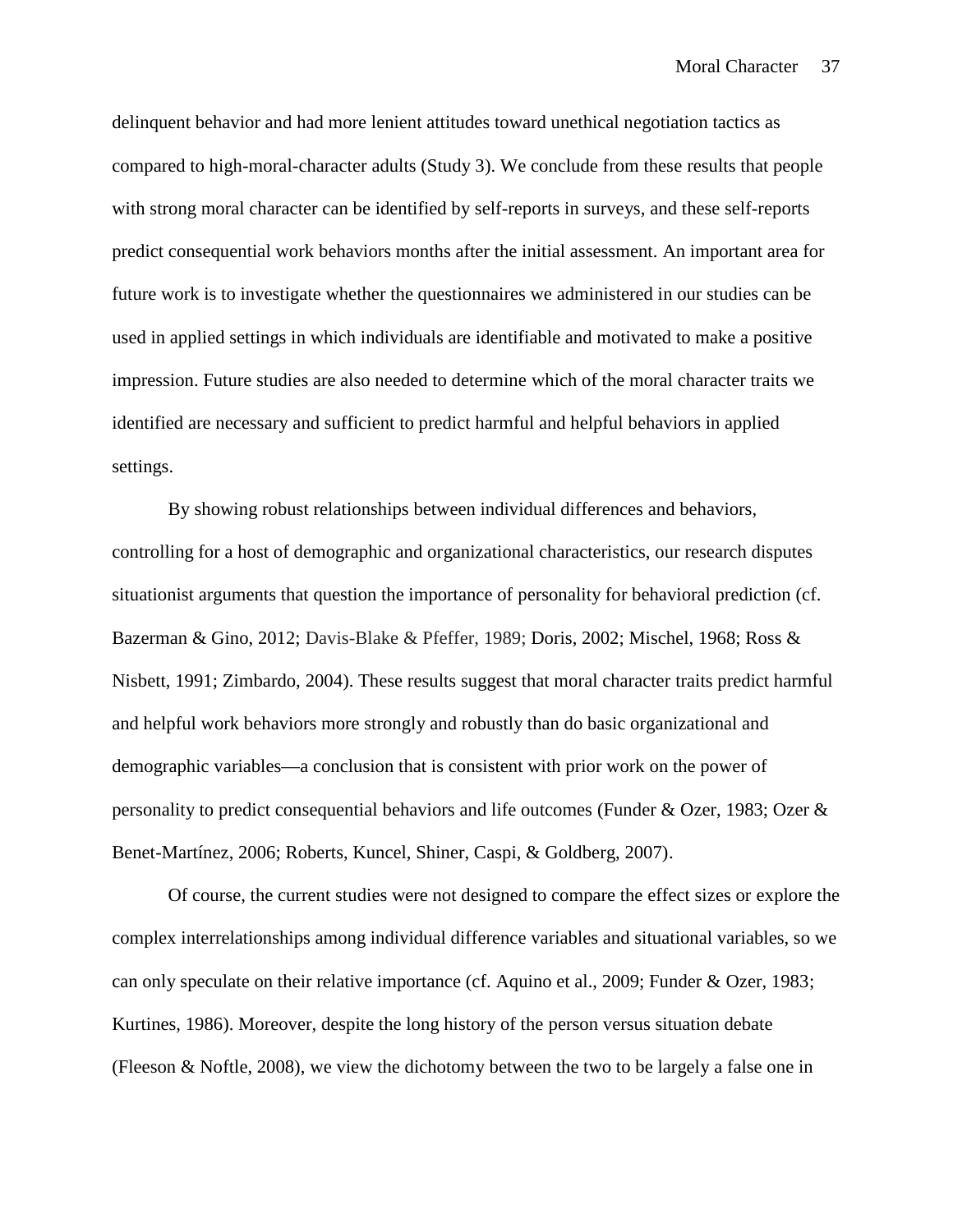that personality influences situations and vice versa. For example, we know from prior research (Meier & Spector, 2013), as well as our own data (Kim, Cohen, & Panter, 2014), that there is a reciprocal relationship between work stressors (e.g., organizational constraints, interpersonal conflict at work) and CWB such that increases in CWB lead to increases in work stressors and vice versa. Coupled with the current findings, this suggests the interesting prediction that bad work environments are not uniformly faced by low- and high-moral-character employees. Rather we theorize that low-moral-character employees experience a disproportionate amount of work stressors owing to their own bad behavior, making the relationship between personality, situations, and behavior a dynamic one.

We assume that in the moral domain, similar to other domains, there are "strong situations" where personality matters very little for behavioral prediction, as well as "weak situations" where personality matters a lot for behavioral prediction. Likewise, we assume that there are "strong moral character traits" and "weak moral character traits," with the former predicting behavior strongly and consistently across a variety of situations, and the latter predicting behavior weakly and inconsistently across different situations. The variables we identified as relatively important indicators of moral character (e.g., guilt proneness, empathic concern, moral identity internalization) are likely to be strong moral character traits, whereas those that we deemed relatively less important (e.g., moral idealism, moral relativism, Agreeableness) are likely to be weak moral character traits.

Given the longstanding debate about the relative importance of reasoning versus emotion in determining people's moral judgments (Greene, 2013; Greene et al., 2001; Haidt, 2001, 2010; Narvaez, 2010), we find it interesting that neither moral reasoning ability (i.e., cognitive moral development) nor the broad Emotionality factor of personality were strong determinants of moral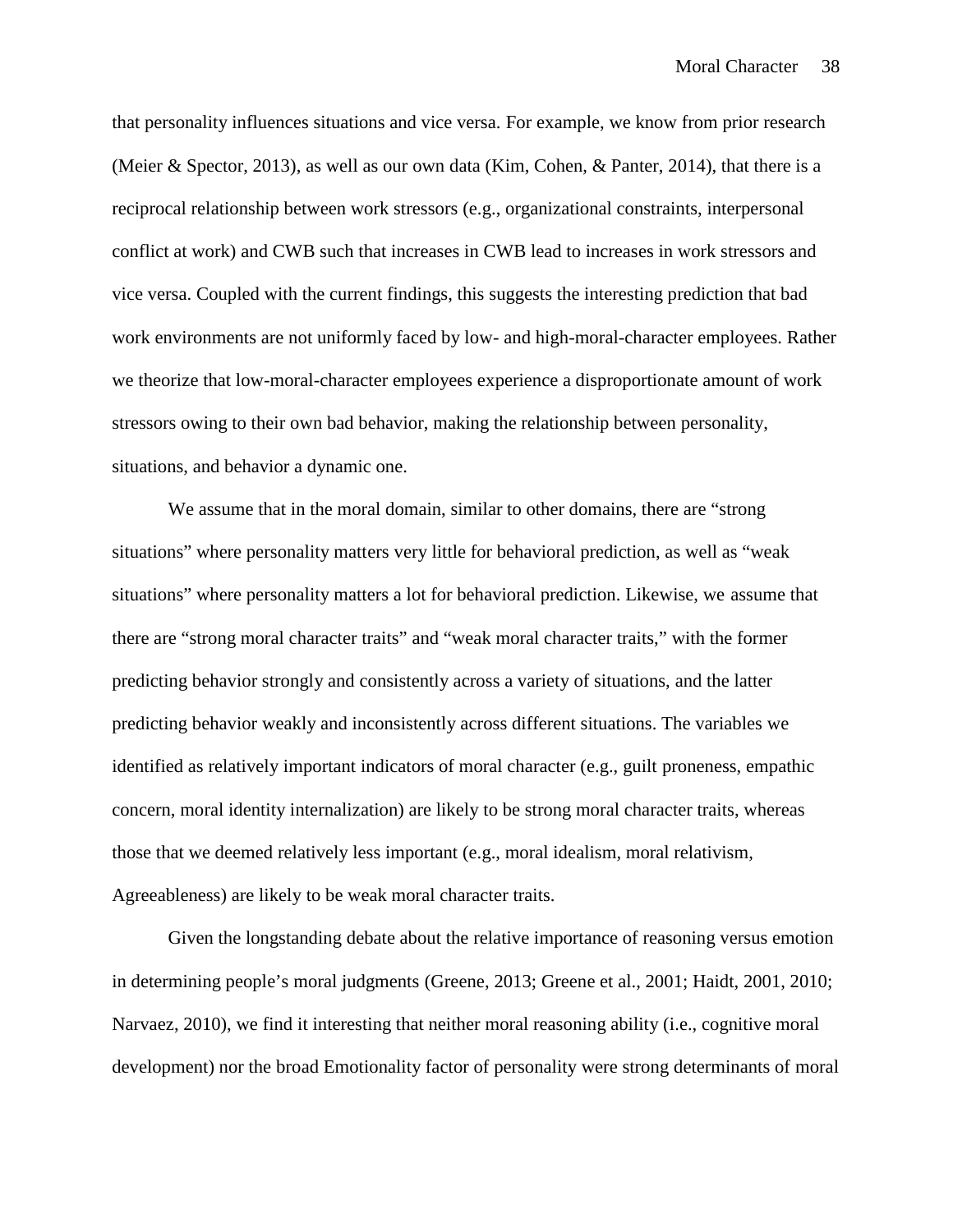character. Although prior research suggests that moral reasoning ability predicts unethical choices at work (Kish-Gephart et al., 2010), our results suggest that this construct is not a central component of moral character, or at least not as relevant as the other constructs measured in our studies. We suspect that moral reasoning ability is important for determining choices in difficult dilemmas involving multiple moral considerations. Whistleblowing is an example of a challenging moral dilemma that employees might face, where loyalty and fairness values are in conflict (Waytz, Dungan, & Young, 2013). Whistleblowing and other difficult moral decisions are rare in organizations compared to the behaviors we investigated in our studies. Thus, our conclusion is that moral reasoning ability is relatively inconsequential for determining moral and immoral work behavior in everyday situations where what is right and what is wrong is largely unambiguous.

Regarding Emotionality, our results corroborate prior HEXACO studies by showing that Honesty-Humility and Conscientiousness are more relevant to moral character than are the other four broad personality dimensions (e.g., Marcus et al., 2007). However, this conclusion is at odds with studies using Big Five personality scales, which highlight the importance of Agreeableness and Emotional Stability (as well as Conscientiousness) for predicting CWB and other deviant behaviors (e.g., Berry et al., 2012; Berry et al., 2007; Henle & Gross, 2013). It is important to recognize that the HEXACO dimensions of Emotionality and Agreeableness are rotational variants of the Big Five dimensions of Emotional Stability and Agreeableness (Ashton & Lee, 2007; Ashton et al., 2014). Thus, despite the fact that the labels used to describe these dimensions are quite similar, they nonetheless capture different facets of personality. Unlike the Emotional Stability dimension in the Big Five, the Emotionality dimension in the HEXACO does not include anger, but does include sentimentality, which is part of the Agreeableness factor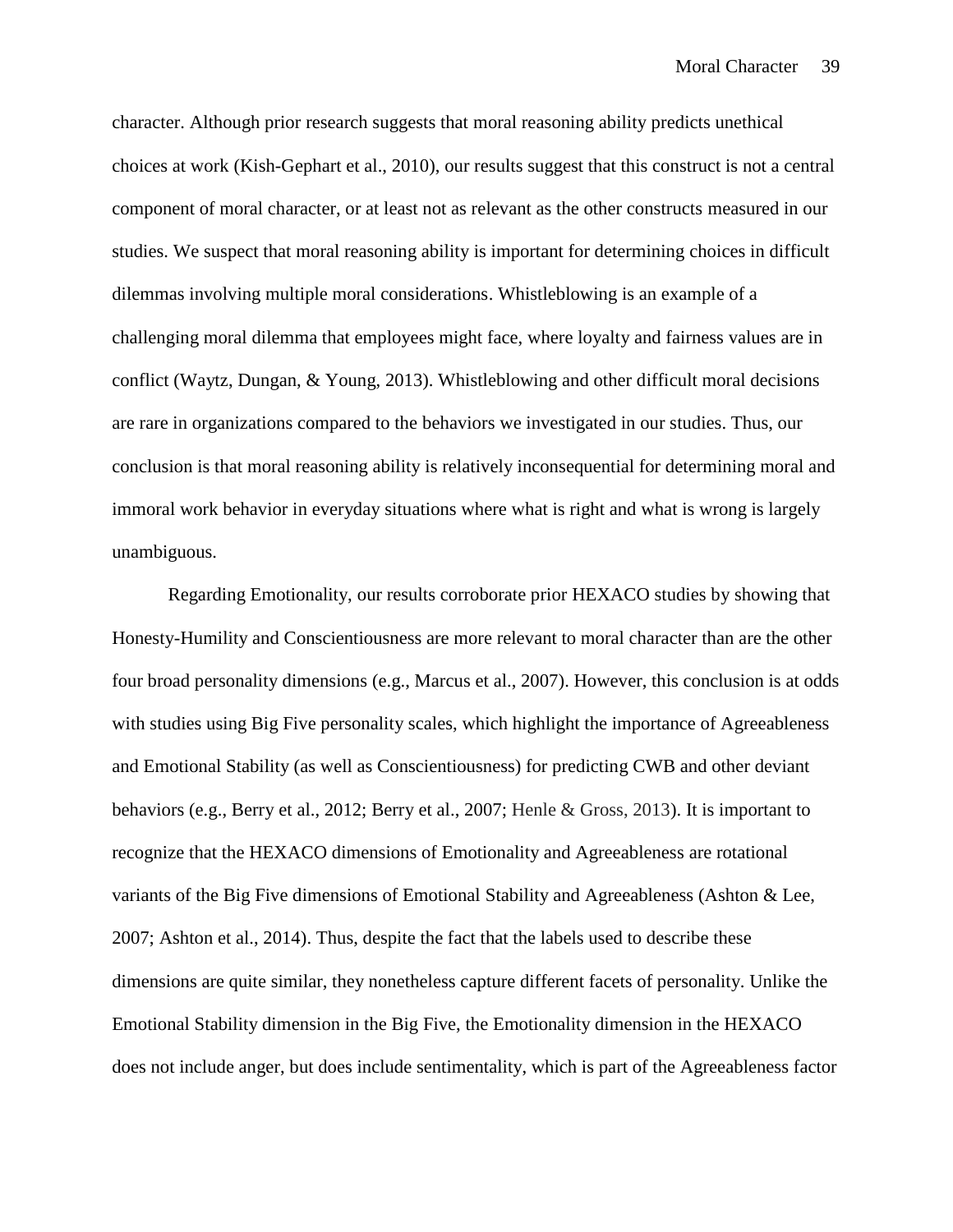in Big Five frameworks. In the HEXACO, the Agreeableness factor "excludes sentimentality and includes (lack of) anger" making it "perhaps even more consistent with the name Agreeableness" (Ashton & Lee, 2007, p. 152).

Although the relationship between Agreeableness and moral character was relatively weak in Study 1, it was moderate in Studies 2 and 3, and the correlations of Agreeableness with CWB and OCB were significant for both self-reports and coworkers' observations. This suggests that although not a critical component, Agreeableness is at least somewhat diagnostic of moral character, likely because to some extent it captures consideration of others, much like empathic concern and perspective taking. In contrast, Emotionality, unlike the other five HEXACO scales, was uncorrelated with CWB and OCB, and only weakly correlated with delinquency and approval of unethical negotiation behaviors. Of the all 22 individual differences that we measured in Studies 1 and 2, Emotionality had the weakest relationship with moral character across the different statistical analyses we conducted (see supplemental online materials). Thus, our results are clear in indicating that that the broad personality dimension of Emotionality is inconsequential for determining character.

By arguing that moral reasoning ability and Emotionality are relatively uninformative for understanding moral character, we are not making a general claim that cognitive and emotional processes are irrelevant. Indeed, empathic concern and guilt proneness are emotional traits, and were found to be very diagnostic of character. Similarly, perspective taking and consideration of future consequences are cognitive traits, and they too were found to be very diagnostic of character. Thus, our conclusion is that emotions and cognitions are both important for understanding character, but not every emotional trait is important nor is every cognitive trait.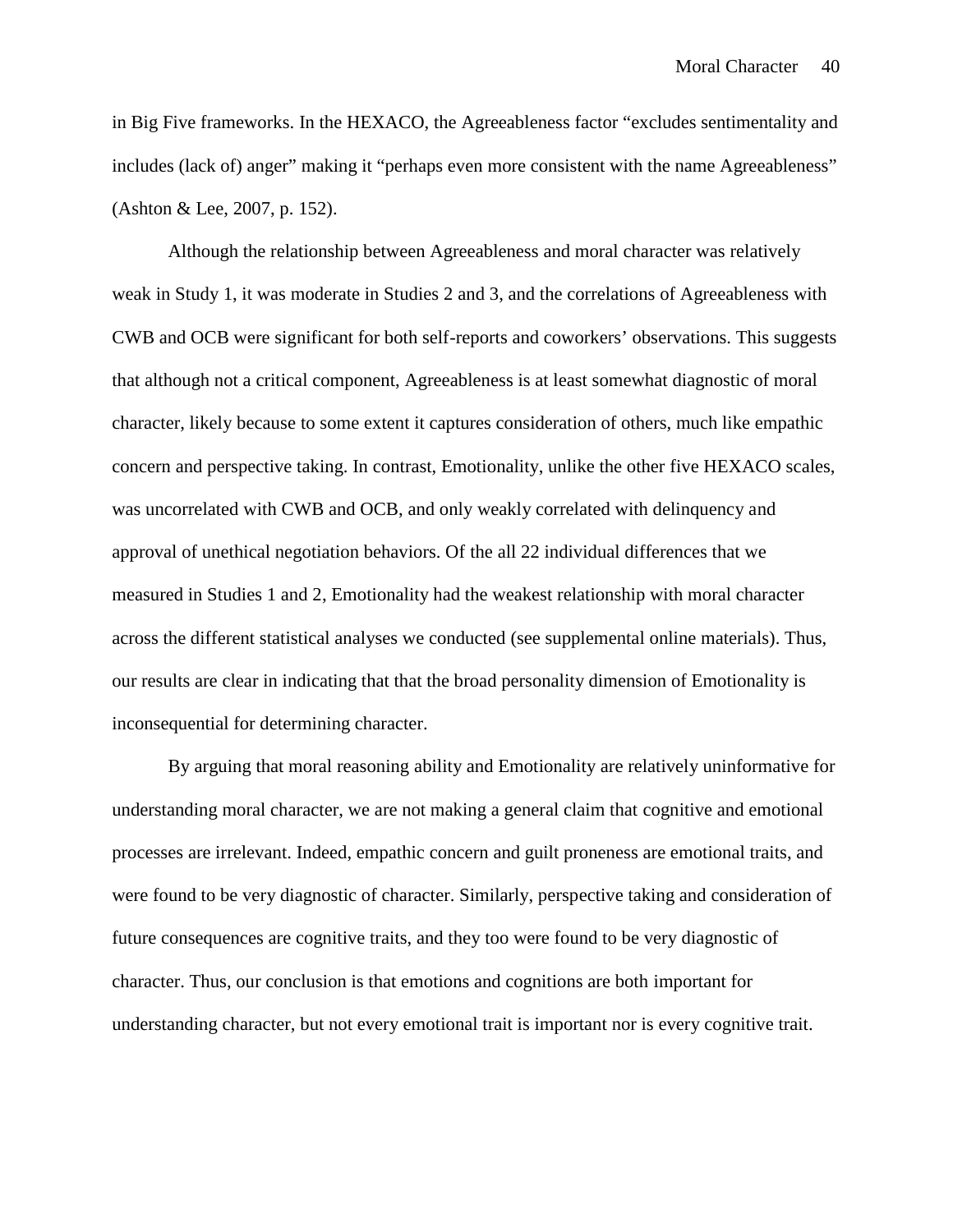#### **Conclusion**

Moral character is a multifaceted construct encompassing a variety of individual differences, including traits related to consideration of others, self-regulation, and moral identity. Many of the individual differences we identified as diagnostic of character indicate a disposition toward considering the needs and interests of others and how one's own actions affect other people (e.g., Honesty-Humility, empathic concern, perspective taking, guilt proneness, guiltrepair orientation, low Machiavellianism, low moral disengagement). We conjecture that these traits reflect the motivational element of moral character—the desire to do good and avoid doing bad. Other individual differences we identified as diagnostic of moral character indicate a disposition toward regulating one's behavior effectively, specifically with reference to actions that have positive short-term consequences but negative long-term consequences for one's self or others (e.g., Conscientiousness, self-control, consideration of future consequences). We conjecture that these traits reflect the ability element of moral character—the capacity to do good and avoid doing bad. Finally, moral identity seems to be a third element of moral character. It is related to the motivational and ability elements in that an individual could feel that it is important to be the kind of person who considers others interests' rather than exclusively one's own, and/or feel it is important to be the kind of person who has self-discipline. Either of these concerns could contribute to a highly internalized identity as a moral person. By identifying character traits related to the consideration of others, self-regulation, and moral identity, our findings are reminiscent of Robert Hogan's earlier work on morality emphasizing the importance of empathy, socialization, and autonomy (Hogan, 1973, 1975).

We hope this research prompts future theoretical and empirical inquiries aimed at developing an organizing framework for understanding character and its relation to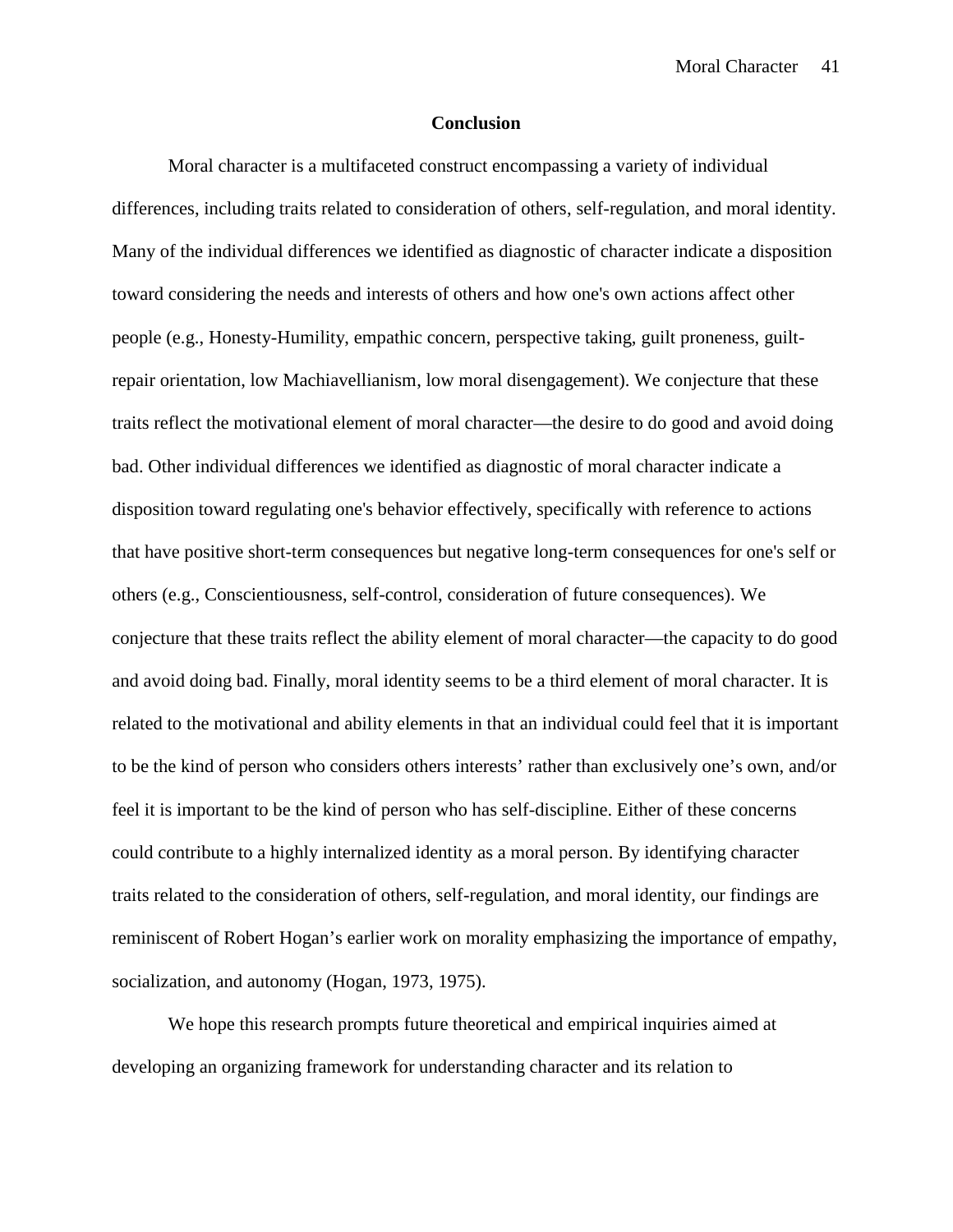consequential life outcomes. To more fully map the landscape, we encourage future studies that investigate the interrelationships and latent structure of the traits we identified as diagnostic of character in the current studies. Researchers could use multidimensional scaling (Borg, Groenen, & Mair, 2013), bifactor models (Reise, Moore, & Haviland, 2010), and other advanced statistical techniques to uncover the structure of character. Such analyses are beyond the scope of the current research, but are critical for fully understanding what makes a person help others and refrain from harming others.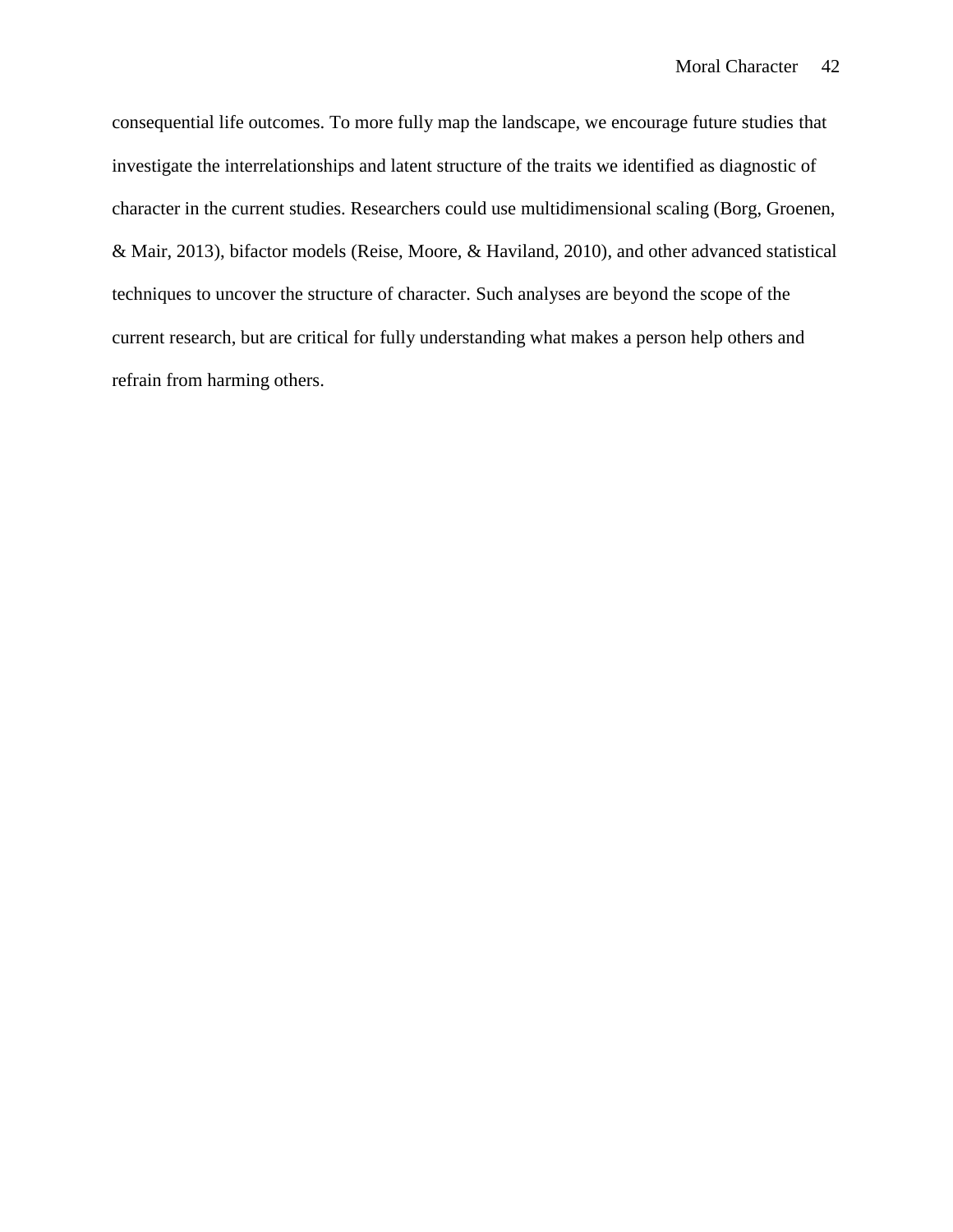## **References**

- Allport, G. W. (1937). *Personality: A psychological interpretation*. New York: Henry Holt & Company.
- Ames, D. R., Rose, P., & Anderson, C. P. (2006). The NPI-16 as a short measure of narcissism. *Journal of Research in Personality, 40*, 440-450.
- Aquino, K., Freeman, D., Reed, A., G, K., & Felps, W. (2009). Testing a social-cognitive model of moral behavior: The interactive influence of situations and moral identity centrality. *Journal of Personality and Social Psychology, 97*(1), 123-141. doi: 10.1037/a0015406
- Aquino, K., & Reed, A. (2002). The self-importance of moral identity. *Journal of Personality and Social Psychology, 83*(6), 1423-1440.
- Ashton, M. C., & Lee, K. (2007). Empirical, theoretical, and practical advantages of the HEXACO model of personality structure. *Personality and Social Psychology Review, 11*(2), 150-166. doi: 10.1177/1088868306294907
- Ashton, M. C., & Lee, K. (2008a). The HEXACO model of personality structure and the importance of the H Factor. *Social and Personality Psychology Compass, 2*, 1952-1962. doi: 10.1111/j.1751-9004.2008.00134.x
- Ashton, M. C., & Lee, K. (2008b). The prediction of Honesty-Humility-related criteria by the HEXACO and Five-Factor Models of personality. *Journal of Research in Personality, 42*(5), 1216-1228. doi: 10.1016/j.jrp.2008.03.006
- Ashton, M. C., & Lee, K. (2009). The HEXACO-60: A short measure of the major dimensions of personality. *Journal of ersonality Assessment, 91*(4), 340-345. doi: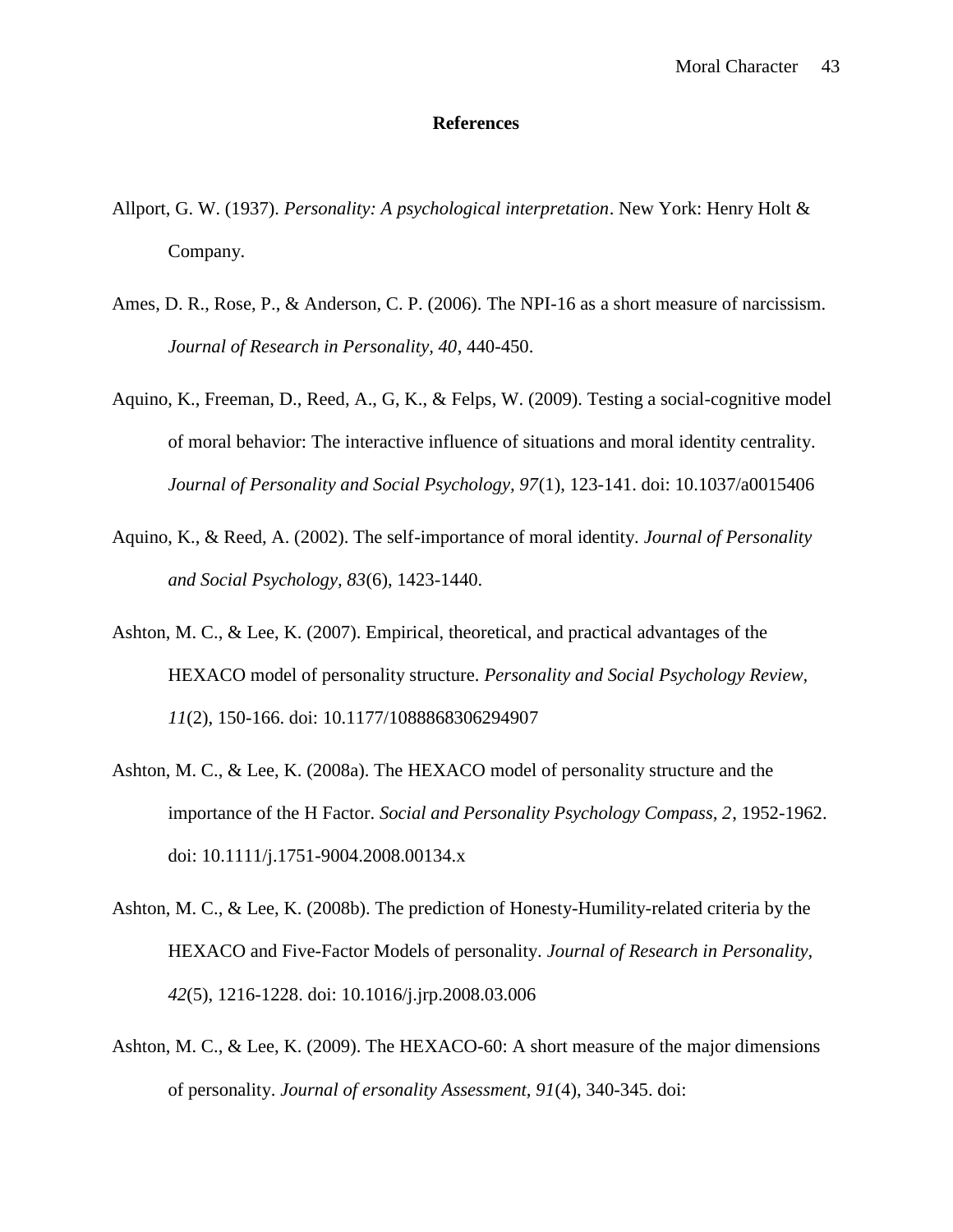- Ashton, M. C., Lee, K., & Vries, R. E. d. (2014). The HEXACO Honesty-Humility, Agreeableness, and Emotionality Factors A Review of Research and Theory. *Personality and Social Psychology Review*. doi: 10.1177/1088868314523838
- Balliet, D., Parks, C., & Joireman, J. (2009). Social value orientation and cooperation in social dilemmas: A meta-analysis. *Group Processes & Intergroup Relations*, *12*(4), 533-547. doi: 10.1177/1368430209105040

Bandura, A. (1986). Social foundations of thought and action. *Englewood Cliffs, NJ*.

- Batson, C. D., Lishner, D. A., Carpenter, A., Dulin, L., Harjusola-Webb, S., Stocks, E., ... Sampat, B. (2003). "...As you would have them do unto you": Does imagining yourself in the other's place stimulate moral action. *Personality and Social Psychology Bulletin, 29*(9), 1190-1201. doi: http://dx.doi.org/10.1177/0146167203254600
- Baumeister, R. F., Vohs, K. D., & Tice, D. M. (2007). The Strength Model of Self- Control.*Current Directions in Psychological Science*, *16*(6), 351–355. doi:10.1111/j.1467-8721.2007.00534.x
- Bazerman, M. H., & Gino, F. (2012). Behavioral Ethics: Toward a Deeper Understanding of Moral Judgment and Dishonesty. *Annual Review of Law and Social Science, 8(1),* 85- 104. doi: 10.1146/annurev-lawsocsci-102811-173815
- Berry, C. M., Carpenter, N. C., & Barratt, C. L. (2012). Do other-reports of counterproductive work behavior provide an incremental contribution over self-reports? A meta-analytic comparison. *Journal of Applied Psychology, 97*(3), 613-636. doi: 10.1037/a0026739

Berry, C. M., Ones, D. S., & Sackett, P. R. (2007). Interpersonal deviance, organizational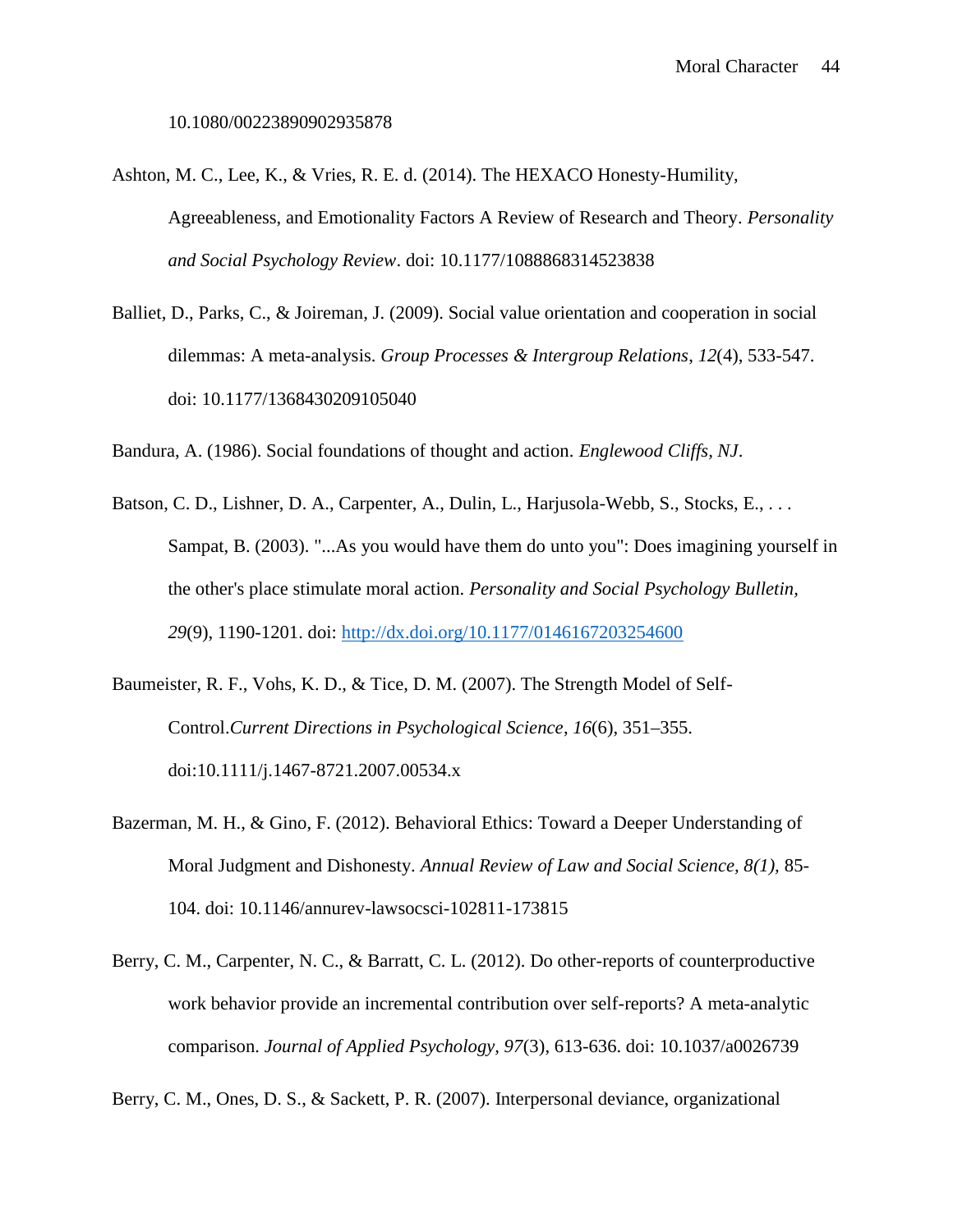deviance, and their common correlates: A review and meta-analysis. *Journal of Applied Psychology, 92*(2), 410-424.

- Borg, Ingwer, Groenen, Patrick J. F., & Mair, Patrick. (2013). *Applied multidimensional scaling*. Springer.
- Bourdage, J. S., Lee, K., Lee, J.-H., & Shin, K.-H. (2012). Motives for organizational citizenship behavior: Personality correlates and coworker ratings of OCB. *Human Performance, 25*(3), 179-200. doi: 10.1080/08959285.2012.683904
- Brief, A. P. (2012). The good, the bad, and the ugly: What behavioral business ethics researchers ought to be studying. In D. De Cremer & A. E. Tenbrunsel (Eds.), *Behavioral Business Ethics: Shaping an Emerging Field*. New York: Routledge.

Christie, R., & Geis, F. L. (1970). *Studies in Machiavellianism*. New York: Academic Press.

- Cohen, T. R. (2010). Moral emotions & unethical bargaining: The differential effects of empathy and perspective taking in deterring deceitful negotiation. *Journal of Business Ethics, 94*, 569-579. doi: 10.1007/s10551-009-0338-z
- Cohen, T. R., Kim, Y., Jordan, K. P. & Panter, A. T. (2014). *Measuring guilt proneness in applied settings with the five-item guilt proneness scale (GP-5).* Manuscript submitted for publication.
- Cohen, T. R., Panter, A. T., & Turan, N. (2012). Guilt proneness and moral character. *Current Directions in Psychological Science, 21*(5), 355-359. doi: 10.1177/0963721412454874
- Cohen, T. R., Panter, A. T., & Turan, N. (2013). Predicting counterproductive work behavior from guilt proneness. *Journal of Business Ethics, 114*, 45-53. doi: 10.1007/s10551-012- 1326-2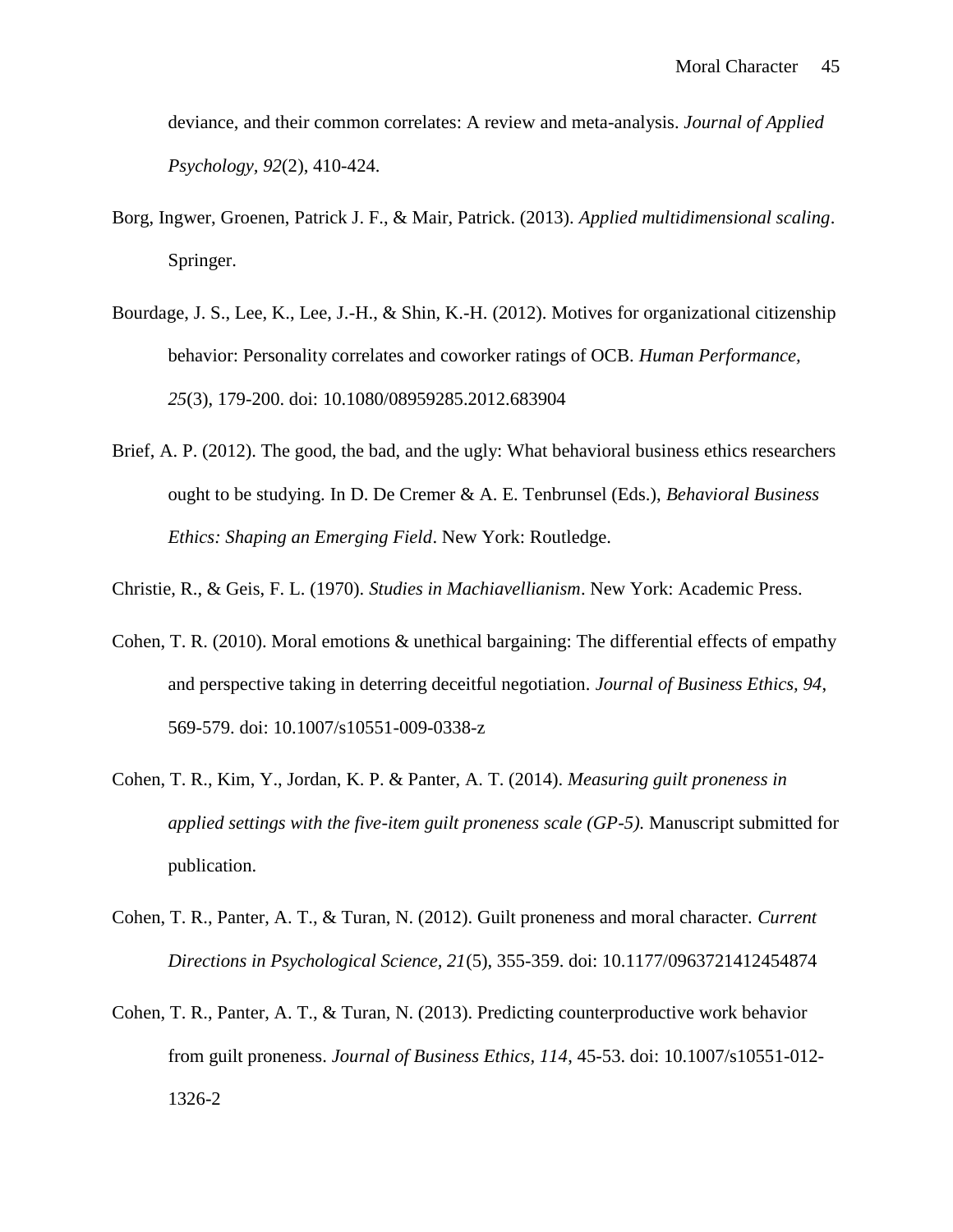- Cohen, T. R., Panter, A. T., Turan, N., Morse, L., & Kim, Y. (2013). Agreement and similarity in self-other perceptions of moral character. *Journal of Research in Personality*. *47*, 816- 830. doi: 10.1016/j.jrp.2013.08.009
- Cohen, T. R., Wolf, S. T., Panter, A. T., & Insko, C. A. (2011). Introducing the GASP scale: A new measure of guilt and shame proneness. *Journal of Personality and Social Psychology, 100*(5), 947-966. doi: 10.1037/a0022641
- Davis, M. H. (1983). Measuring individual differences in empathy: Evidence for a multidimensional approach. *Journal of Personality and Social Psychology, 44*(1), 113- 126.
- Davis-Blake, A., & Pfeffer, J. (1989). Just a mirage: The search for dispositional effects in organizational research. *Academy of Management Review, 14(3)*, 385-400. doi: 10.5465/AMR.1989.4279071
- Doris, J. M. (2002). *Lack of character: Personality and moral behavior*. Cambridge: Cambridge University Press.
- Eisenberg, N. (2000). Emotion, regulation, and moral development. *Annual Review of Psychology, 51*, 665-697.
- Ersner-Hershfield, H., Garton, M. T., Ballard, K., Samanez-Larkin, G. R., & Knutson, B. (2009). Don't stop thinking about tomorrow: Individual differences in future self-continuity account for saving. *Judgment and Decision Making, 4*, 280-286.
- Flaherty, B. P., & Kiff, C. J. (2012). Latent class and latent profile models. In H. Cooper, P. M. Camic, D. L. Long, A. T. Panter, D. Rindskopf & K. J. Sher (Eds.), *APA handbook of research methods in psychology* (Vol. 3: Data analysis and research publication, pp. 391- 404). Washington, DC: American Psychological Association.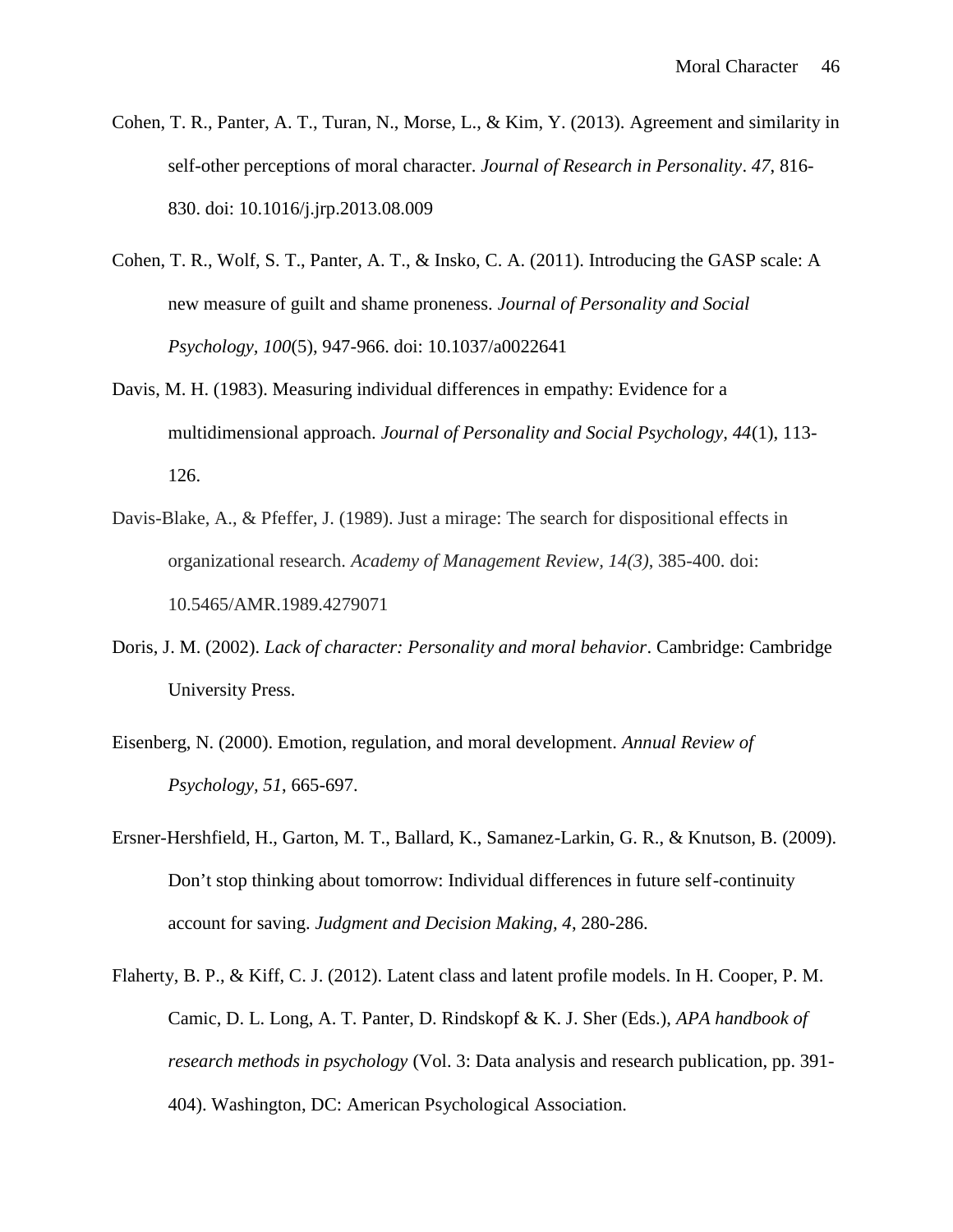- Fleeson, W., & Noftle, E. (2008). The end of the person–situation debate: An emerging synthesis in the answer to the consistency question. *Social and Personality Psychology Compass, 2*(4), 1667-1684.
- Forsyth, D. R. (1980). A taxonomy of ethical ideologies. *Journal of Personality and Social Psychology, 39*, 175-184.
- Fox, S., & Spector, P. E. (Eds.). (2005). *Counterproductive work behavior: Investigations of actors and targets*. Washington, DC: American Psychological Association.
- Fox, S., Spector, P. E., Goh, A., Bruursema, K., & Kessler, S. R. (2012). The deviant citizen: Measuring potential positive relations between counterproductive work behaviour and organizational citizenship behaviour. *Journal of Occupational and Organizational Psychology, 85*(1), 199-220. doi: 10.1111/j.2044-8325.2011.02032.x
- Freud, S. (1961). The ego and the id [original work published 1923–1925] (J. Strachey, Trans.). In J. Strachey (Ed.), *The standard edition of the complete psychological works of Sigmund Freud (Vol. 19)*. London: Hogarth Press
- Funder, D. C., & Fast, L. A. (2010). Personality in social psychology. In S. T. Fiske, D. T. Gilbert & G. Lindzey (Eds.), *Handbook of Social Psychology* (Vol. 5, pp. 668-697). New York: Wiley.
- Funder, D. C., & Ozer, D. J. (1983). Behavior as a function of the situation. *Journal of Personality and Social Psychology, 44*(1), 107-112. doi: 10.1037/0022-3514.44.1.107
- Gilligan, C. (1982). *In a different voice: Psychological theory and women's development*. Cambridge: MA: Harvard University Press.

Gino, F., & Ariely, D. (2012). The dark side of creativity: Original thinkers can be more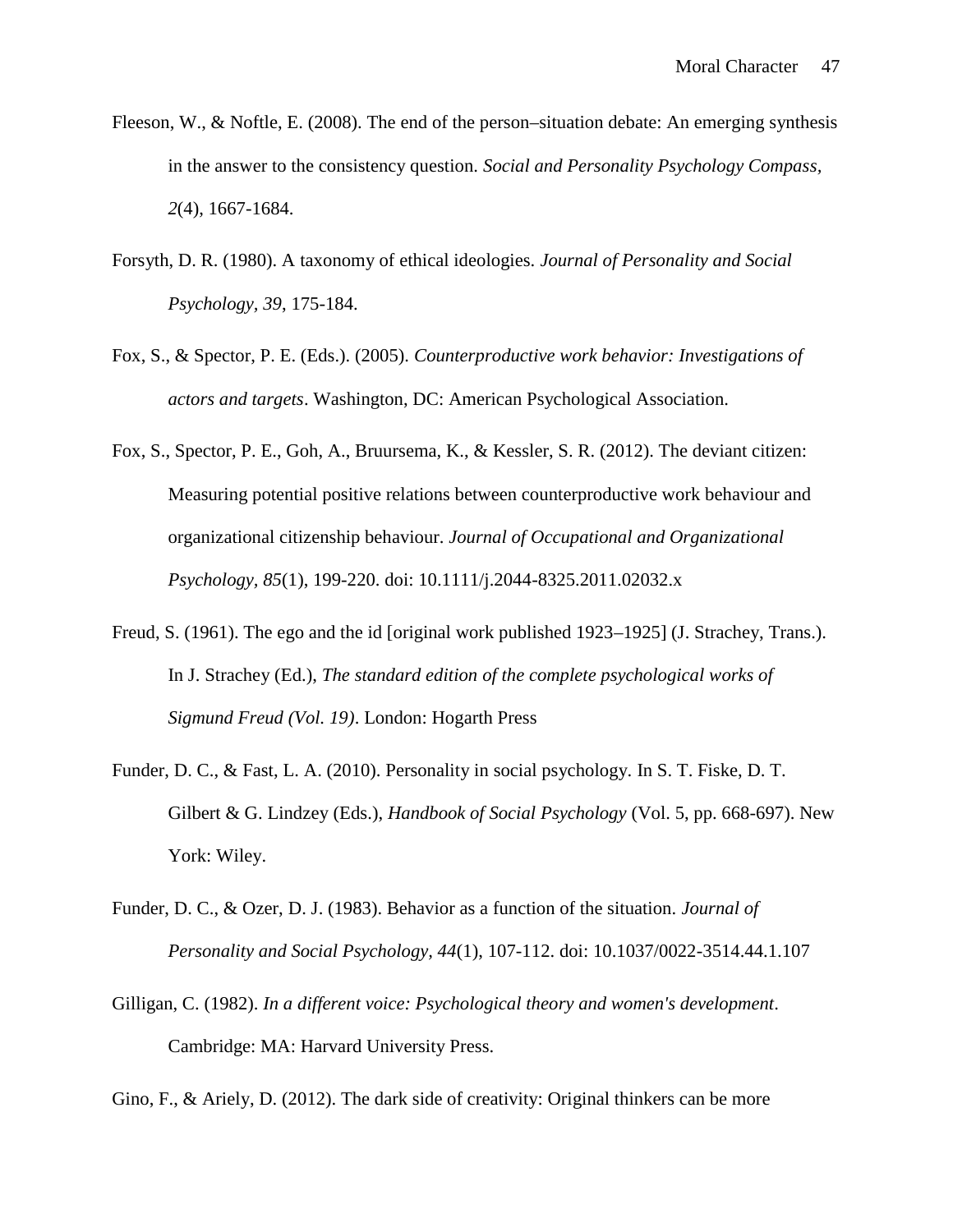dishonest. *Journal of Personality and Social Psychology, 102*(3), 445-459. doi: 10.1037/a0026406

- Gino, F., Schweitzer, M. E., Mead, N. L., & Ariely, D. (2011). Unable to resist temptation: How self-control depletion promotes unethical behavior. *Organizational Behavior and Human Decision Processes, 115*(2), 191-203. doi: 16/j.obhdp.2011.03.001
- Graham, J., Haidt, J., & Nosek, B. A. (2009). Liberals and conservatives rely on different sets of moral foundations. *Journal of Personality and Social Psychology, 96*(5), 1029-1046. doi: 10.1037/a0015141
- Graham, J., Nosek, B. A., Haidt, J., Iyer, R., Koleva, S., & Ditto, P. H. (2011). Mapping the moral domain. *Journal of Personality and Social Psychology, 101*(2), 366-385. doi: 10.1037/a0021847
- Gray, K., Young, L., & Waytz, A. (2012). Mind perception is the essence of morality. *Psychological Inquiry, 23*(2), 101-124. doi: 10.1080/1047840x.2012.651387
- Greene, J. D. (2013). *Moral tribes: emotion, reason, and the gap between us and them*. New York: The Penguin Press.
- Greene, J. D., Sommerville, R. B., Nystrom, L. E., Darley, J. M., & Cohen, J. D. (2001). An fMRI investigation of emotional engagement in moral judgment. *Science, 293*(5537), 2105-2105.
- Haidt, J. (2001). The emotional dog and its rational tail: A social intuitionist approach to moral judgment. *Psychological Review, 108*(4), 814-834.
- Haidt, J. (2007). The new synthesis in moral psychology. *Science, 316*(5827), 998-1002.
- Haidt, J. (2010). Moral psychology must not be based on faith and hope: Commentary on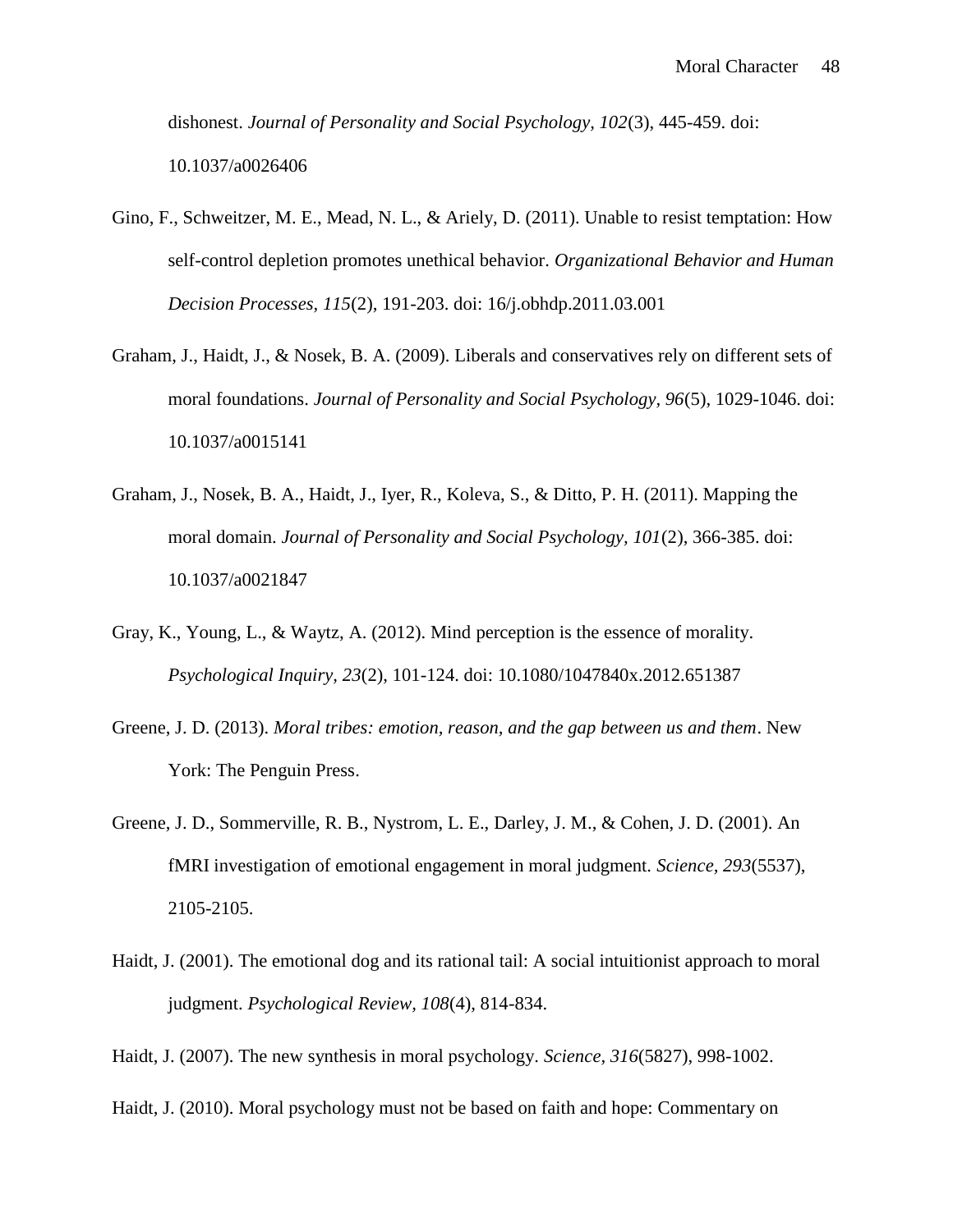Narvaez (2010). *Perspectives on Psychological Science, 5*(2), 182-184. doi: 10.1177/1745691610362352

- Haidt, J., & Kesebir, S. (2010). Morality. In S. T. Fiske, D. T. Gilbert & G. Lindzey (Eds.), *Handbook of Social Psychology* (Vol. 5, pp. 797-832). New York: Wiley.
- Halevy, N., Cohen, T. R., Chou, E. Y., Katz, J. J., & Panter, A. T. (2014). Mental models at work: Cognitive causes and consequences of conflict in organizations. *Personality and Social Psychology Bulletin, 40(1)*, 92-110*.* doi: 10.1177/0146167213506468.
- Hegarty, W. H., & Sims, H. P. (1978). Some determinants of unethical decision behavior: An experiment. *Journal of Applied Psychology, 63*(4), 451-457. doi: 10.1037/0021- 9010.63.4.451
- Henle, C. A., & Gross, M. A. (2013). Born to be deviant? An examination of the relationship between workplace deviance and employee personality. In S. M. Elias (Ed.), *Deviant and criminal behavior in the workplace.* New York: New York University Press.
- Hershfield, H. E., Cohen, T. R., & Thompson, L. (2012). Short horizons and tempting situations: Lack of continuity to our future selves leads to unethical decision making and behavior. *Organizational Behavior and Human Decision Processes, 117*, 298-310. doi: 10.1016/j.obhdp.2011.11.002
- Hogan, R. (1973). Moral conduct and moral character: A psychological perspective. *Psychological Bulletin, 79*(4), 217-232. doi: 10.1037/h0033956
- Hogan, R. (1975). The structure of moral character and the explanation of moral action. *Journal of Youth and Adolescence, 4*(1), 1-15.

Janoff-Bulman, R., & Carnes, N. C. (2013). Surveying the Moral Landscape Moral Motives and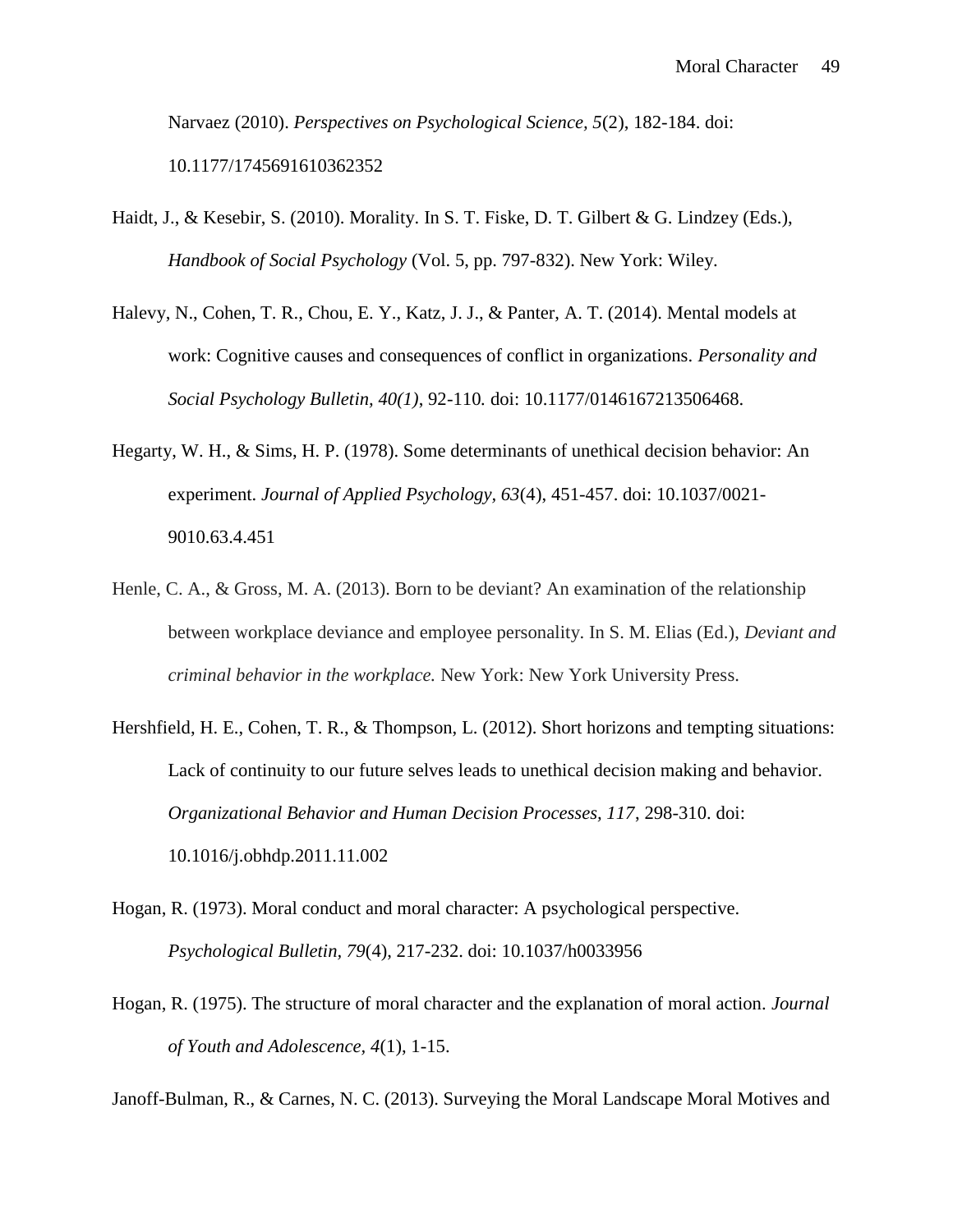Group-Based Moralities. *Personality and Social Psychology Review*. doi: 10.1177/1088868313480274

- Kim, Y., Cohen, T. R., & Panter, A. T. (2014, February). Reciprocal relationship between mistreatment and counterproductive work behavior: A twelve-wave longitudinal study. *Poster presented at the annual meeting of the Society for Personality and Social Psychology, Austin, TX.*
- Kish-Gephart, J. J., Harrison, D. A., & Treviño, L. K. (2010). Bad apples, bad cases, and bad barrels: Meta-analytic evidence about sources of unethical decisions at work. *Journal of Applied Psychology, 95*(1), 1-31. doi: 10.1037/a0017103
- Kohlberg, L. (1969). Stage and sequence: The cognitive-developmental approach to socialization. In D. A. Goslin (Ed.), *Handbook of socialization theory and research*. Chicago: Rand McNally.
- Kurtines, W. M. (1986). Moral behavior as rule governed behavior: Person and situation effects on moral decision making. *Journal of Personality and Social Psychology, 50*(4), 784- 791. doi: 10.1037/0022-3514.50.4.784
- Kray, L. J., & Haselhuhn, M. P. (2007). Implicit negotiation beliefs and performance: Experimental and longitudinal evidence. *Journal of Personality and Social Psychology, 93*(1), 49-64. doi: 10.1037/0022-3514.93.1.49
- Lee, K., & Ashton, M. C. (2012). *The H Factor of Personality: Why Some People are Manipulative, Self-Entitled, Materialistic, and Exploitive—And Why It Matters for Everyone*. Waterloo, Canada: Wilfrid Laurier University Press.

Lee, K., Ashton, M. C., Morrison, D. L., Cordery, J., & Dunlop, P. D. (2008). Predicting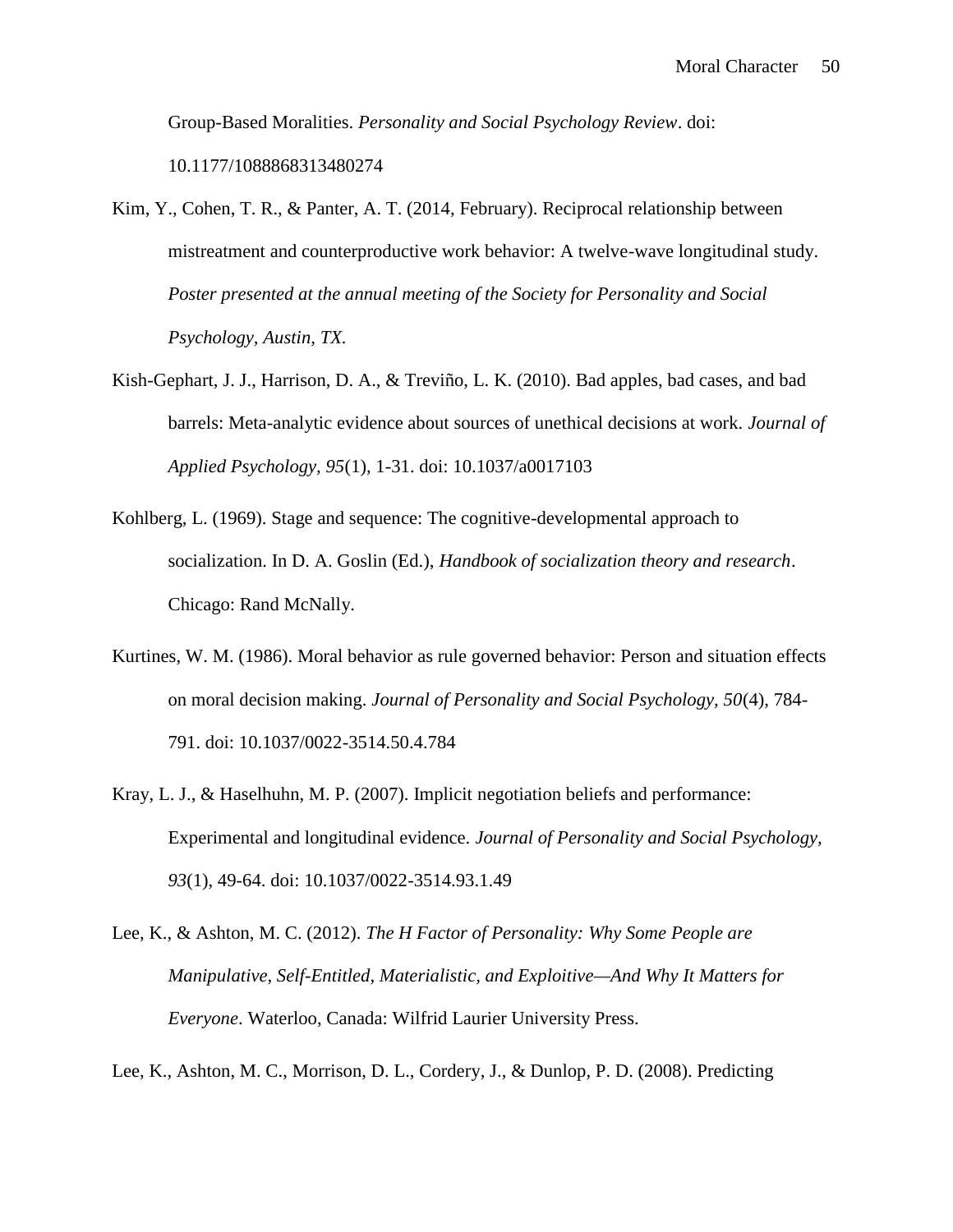integrity with the HEXACO personality model: Use of self- and observer reports. *Journal of Occupational and Organizational Psychology, 81*, 147-167. doi: 10.1348/096317907X195175

- Lewicki, R. J., Saunders, D. M., & Barry, B. (2007). *Negotiation: Readings, Exercises, and Cases* (5 ed.). Boston: McGraw Hill / Irwin.
- Linley, P. A., Maltby, J., Wood, A. M., Joseph, S., Harrington, S., Peterson, C., Park, N., & Seligman, M. E. P. (2007). Character strengths in the United Kingdom: The VIA inventory of strengths. *Personality and Individual Differences, 43*(2), 341-351.
- Marcus, B., Lee, K., & Ashton, M. C. (2007). Personality dimensions explaining relationships between integrity tests and counterproductive behavior: Big five, or one in addition? *Personnel Psychology, 60*(1), 1-34.
- Meier, L. L., & Spector, P. E. (2013). Reciprocal Effects of Work Stressors and Counterproductive Work Behavior: A Five-Wave Longitudinal Study. *Journal of Applied Psychology*, No-Pagination Specified. doi: 10.1037/a0031732
- Messick, D. M., & McClintock, C. G. (1968). Motivational bases of choice in experimental games. *Journal of experimental social psychology*, *4*(1), 1-25.

Mischel, W. (1968). *Personality and Assessment*. New York: Wiley.

- Moore, C., Detert, J. R., Klebe Treviño, L., Baker, V. L., & Mayer, D. M. (2012). Why Employees Do Bad Things: Moral Disengagement and Unethical Organizational Behavior. *Personnel Psychology, 65*(1), 1-48. doi: 10.1111/j.1744-6570.2011.01237.x
- Murphy, R., Ackermann, K., & Handgraaf, M. (2011). Measuring social value orientation. *Judgment and Decision Making, 6*, 771-781.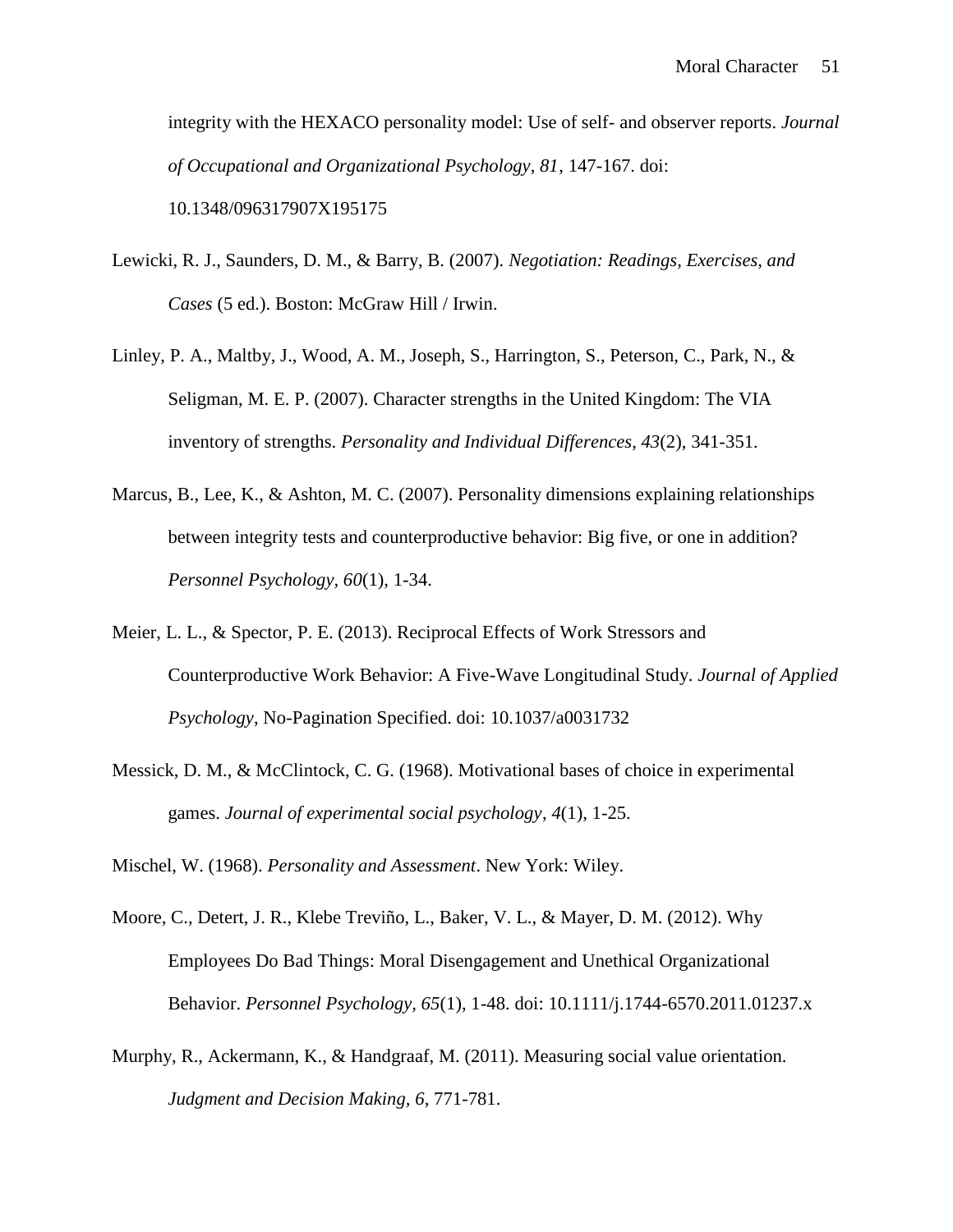- Muthén, L. K., & Muthén, B. O. (1998-2011). *Mplus User's Guide (Sixth Edition)*. Los Angeles, CA.
- Narvaez, D. (2010). Moral complexity: The fatal attraction of truthiness and the importance of mature moral functioning. *Perspectives on Psychological Science, 5*(2), 163-181. doi: 10.1177/1745691610362351
- Narvaez, D., & Lapsley, D. K. (Eds.). (2009). *Personality, Identity, and Character: Explorations in Moral Psychology.* New York: Cambridge University Press.
- O'Boyle, E. H., Jr., Forsyth, D. R., Banks, G. C., & McDaniel, M. A. (2012). A meta-analysis of the Dark Triad and work behavior: A social exchange perspective. *Journal of Applied Psychology, 97*(3), 557-579. doi: 10.1037/a0025679
- Ones, D. S., Viswesvaran, C., & Schmidt, F. L. (1993). Comprehensive meta-analysis of integrity test validities: Findings and implications for personnel selection and theories of job performance. *Journal of Applied Psychology, 78*, 679-703.
- Ones, D. S., Viswesvaran, C., & Schmidt, F. L. (2012). Integrity tests predict counterproductive work behaviors and job performance well: Comment on Van Iddekinge, Roth, Raymark, and Odle-Dusseau (2012). *Journal of Applied Psychology, 97*(3), 537-542. doi: 10.1037/a0024825
- Ozer, D. J., & Benet-Martínez, V. (2006). Personality and the Prediction of Consequential Outcomes. *Annual Review of Psychology, 57*(1), 401-421. doi: 10.1146/annurev.psych.57.102904.190127
- Peterson, C., & Seligman, M. E. P. (2004). *Character strengths and virtues: A handbook and classification*. USA: Oxford University Press.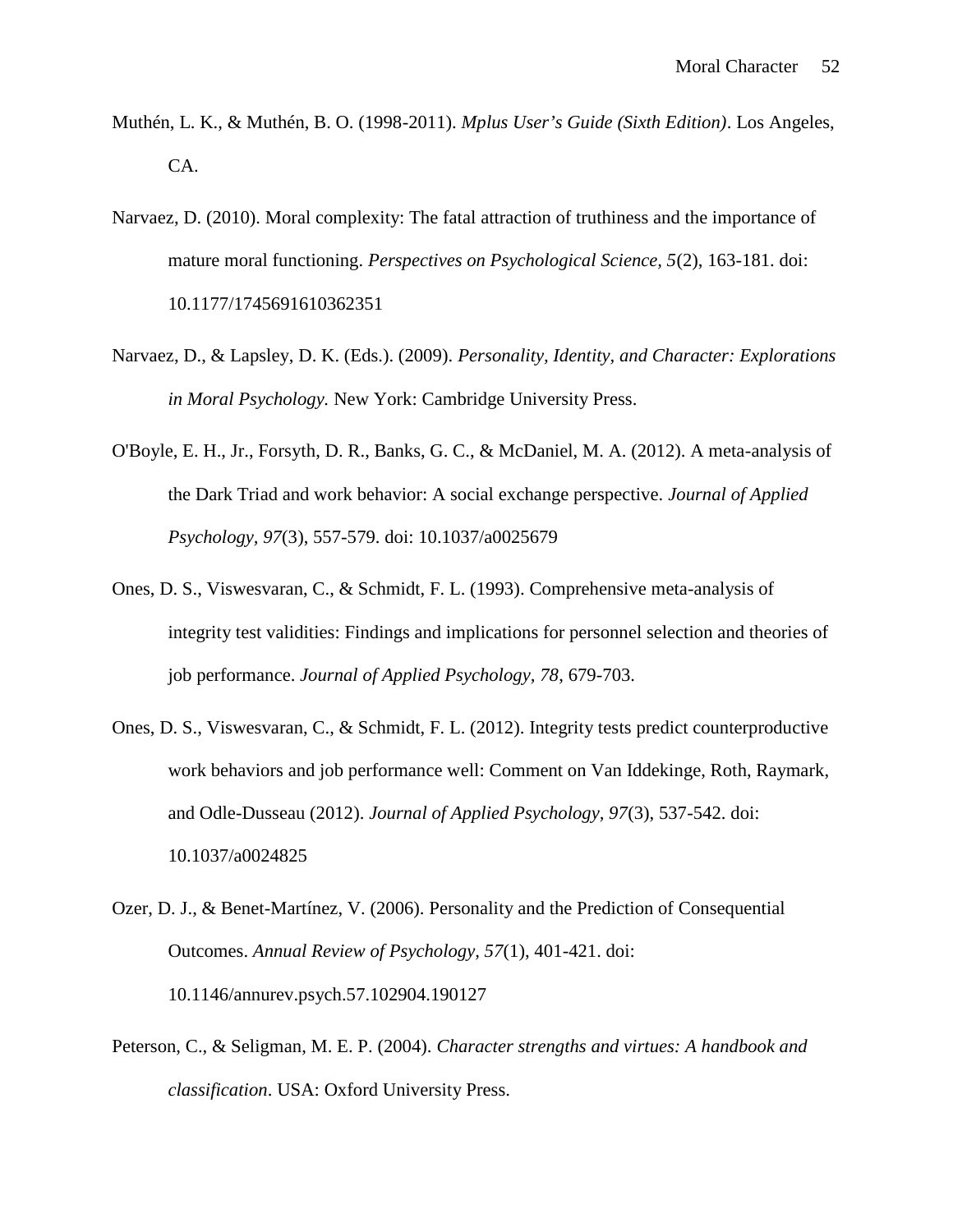- Piff, P. K., Stancato, D. M., Côté, S., Mendoza-Denton, R., & Keltner, D. (2012). Higher social class predicts increased unethical behavior. *Proceedings of the National Academy of Sciences*. doi: 10.1073/pnas.1118373109
- Podsakoff, P. M., MacKenzie, S. B., & Organ, D. W. (2005). *Organizational Citizenship Behavior: Its nature, antecedents, and consequences*. Thousand Oaks, CA: SAGE Publications, Inc.
- Rai, T. S., & Fiske, A. P. (2011). Moral psychology is relationship regulation: Moral motives for unity, hierarchy, equality, and proportionality. *Psychological Review, 118*(1), 57-75. doi: 10.1037/a0021867
- Raudenbush, S. W., Bryk, A. S., & Congdon, R. (1996-2011). HLM 7: Hierarchical linear and nonlinear modeling [computer software]. Lincolnwood, IL: Scientific Software International, Inc.
- Reed, A., & Aquino, K. (2003). Moral identity and the expanding circle of moral regard toward out-groups. *Journal of Personality and Social Psychology, 84*(6), 1270-1286. doi: 10.1037/0022-3514.84.6.1270
- Reise, S. P., Moore, T. M., & Haviland, M. G. (2010). Bifactor Models and Rotations: Exploring the Extent to Which Multidimensional Data Yield Univocal Scale Scores. *Journal of Personality Assessment, 92*(6), 544-559. doi: 10.1080/00223891.2010.496477

Rest, J. R. (1986). *Moral development: Advances in research and theory*. New York: Praeger.

Rest, J. R., Narvaez, D., Thoma, S. J., & Bebeau, M. J. (1999). DIT2: Devising and testing a revised instrument of moral judgment. *Journal of Educational Psychology, 91*(4), 644- 659. doi: 10.1037/0022-0663.91.4.644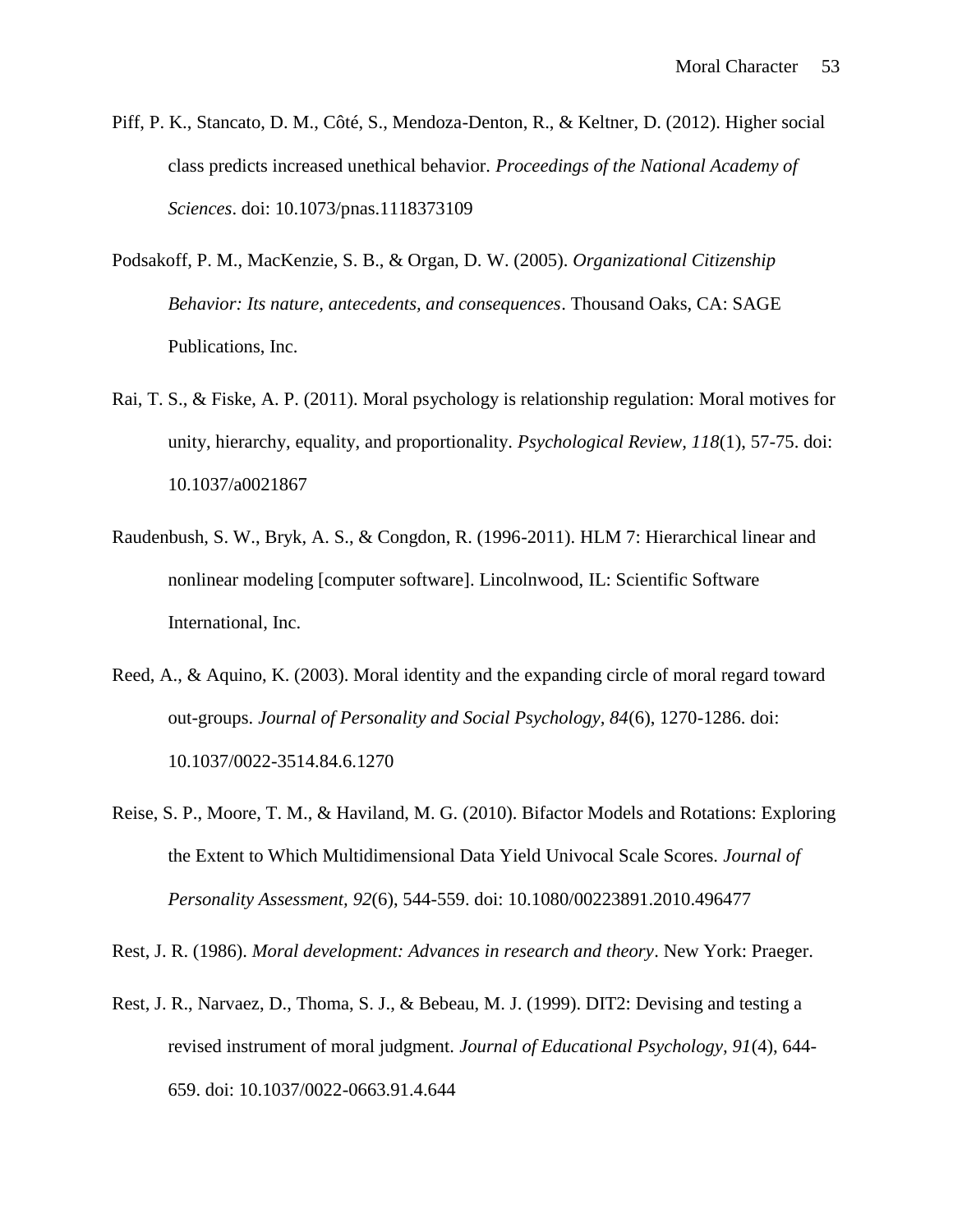Roberts, B. W., Jackson, J. J., Fayard, J. V., Edmonds, G., & Meints, J. (2009). Conscientiousness. In M. R. Leary & R. H. Hoyle (Eds.), *Handbook of Individual Differences in Social Behavior*. New York: Guilford Press.

- Roberts, B. W., Kuncel, N. R., Shiner, R., Caspi, A., & Goldberg, L. R. (2007). The Power of Personality: The Comparative Validity of Personality Traits, Socioeconomic Status, and Cognitive Ability for Predicting Important Life Outcomes. *Perspectives on Psychological Science, 2*(4), 313-345. doi: 10.1111/j.1745-6916.2007.00047.x
- Ross, L., & Nisbett, R. E. (1991). *The person and the situation: Perspectives of social psychology*. New York: McGraw-Hill Book Company.
- Sackett, P. R., & Schmitt, N. (2012). On reconciling conflicting meta-analytic findings regarding integrity test validity. *Journal of Applied Psychology, 97*(3), 550-556. doi: 10.1037/a0028167
- Shao, R.D., Aquino K, Freeman D. (2008). Beyond moral reasoning: a review of moral identity research and its implications for business ethics. *Business Ethics Quarterly, 18,* 513–540.
- Spector, P. E., Fox, S., Penney, L., Bruursema, K., Goh, A., & Kessler, S. (2006). The dimensionality of counterproductivity: Are all counterproductive behaviors created equal? *Journal of Vocational Behavior, 68*(3), 446-460. doi: 10.1016/j.jvb.2005.10.005
- Steinley, D., & Brusco, M. J. (2011). Evaluating Mixture Modeling for Clustering: Recommendations and Cautions. *Psychological Methods, 16*(1), 63-79.
- Stephan, W. G., & Finlay, K. (1999). The role of empathy in improving intergroup relations. *Journal of Social Issues, 55*(4), 729-743.

Strathman, A., Gleicher, F., Boninger, D. S., & Edwards, C. S. (1994). The consideration of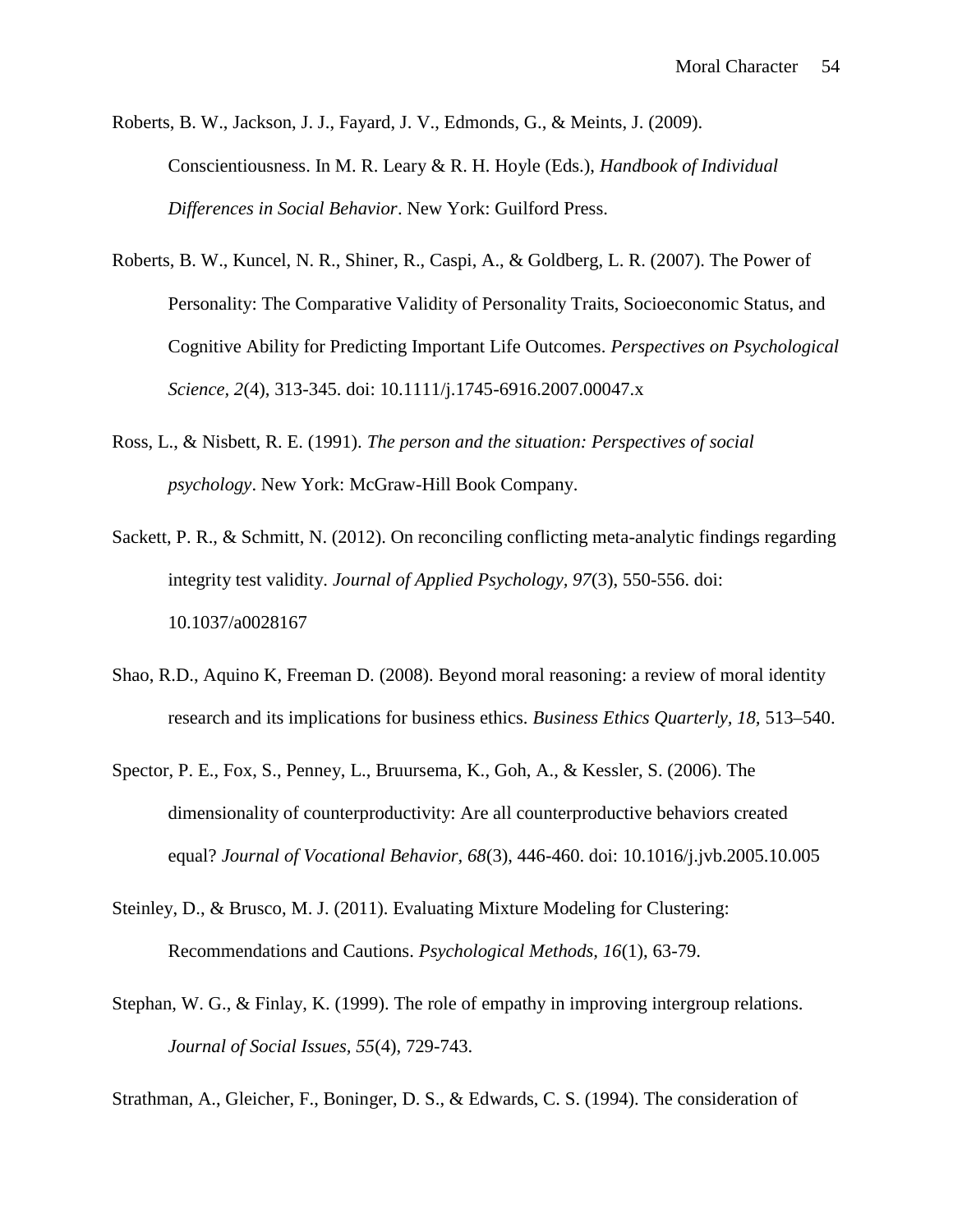future consequences: Weighing immediate and distant outcomes of behavior. *Journal of Personality and Social Psychology, 66*, 742-752.

- Tangney, J. P., Baumeister, R. F., & Boone, A. L. (2004). High self-control predicts good adjustment, less pathology, better grades, and interpersonal success. *Journal of Personality, 72*(2), 271-324. doi: 10.1111/j.0022-3506.2004.00263.x
- Tangney, J. P., Stuewig, J., & Martinez, A. G. (2014). Two faces of shame: The roles of shame and guilt in predicting recidivism. *Psychological Science.* doi: 10.1177/0956797613508790
- Tangney, J. P., Stuewig, J., & Mashek, D. J. (2007). Moral emotions and moral behavior. *Annual Review of Psychology, 58*, 345-372.
- Tangney, J. P., Youman, K., & Stuewig, J. (2009). Proneness to shame and proneness to guilt. In M. R. Leary & R. H. Hoyle (Eds.), *Handbook of individual differences in social behavior* (pp. 192-209). New York: Guilford.
- Tenbrunsel, A. E., & Smith-Crowe, K. (2008). Ethical decision making: Where we've been and where we're going. *Academy of Management Annals, 2*, 545-607.
- Trautmann, S. T., Kuilen, G. v. d., & Zeckhauser, R. J. (2013). Social Class and (Un)Ethical Behavior A Framework, With Evidence From a Large Population Sample. *Perspectives on Psychological Science, 8*(5), 487-497. doi: 10.1177/1745691613491272
- Treviño, L. K., den Nieuwenboer, N. A., & Kish-Gephart, J. J. (2014). (Un)Ethical Behavior in Organizations. *Annual Review of Psychology, 65*(1), 635-660. doi: 10.1146/annurev psych-113011-143745
- U.S. Bureau of Labor Statistics (2010). 2010 Standard Occupational Classification (SOC User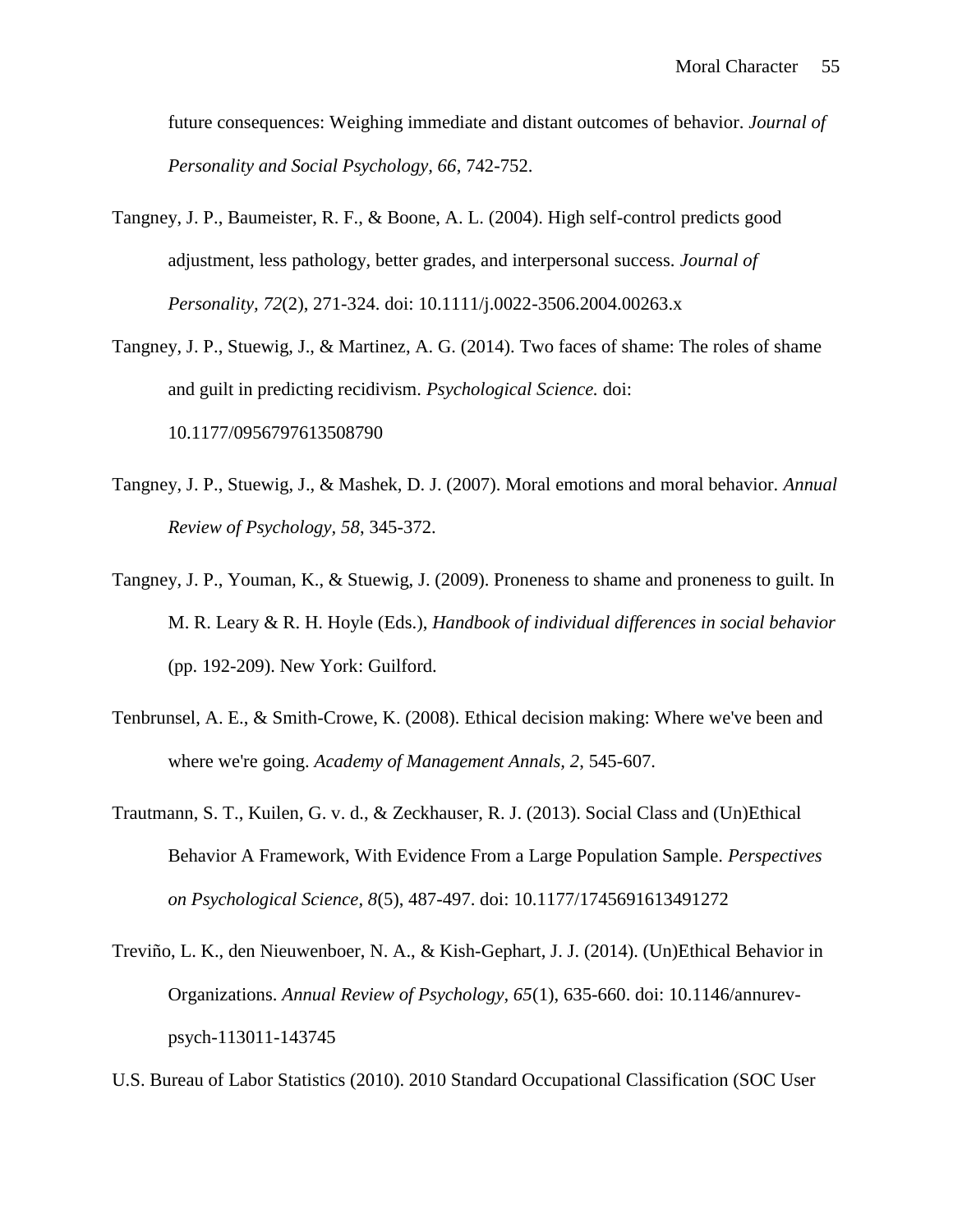Guide). Available from: http://www.bls.gov/soc/#materials

- Van Iddekinge, C. H., Roth, P. L., Raymark, P. H., & Odle-Dusseau, H. N. (2012). The criterionrelated validity of integrity tests: An updated meta-analysis. *Journal of Applied Psychology, 97*(3), 499-530. doi: 10.1037/a0021196
- Van Lange, P. A. M., Bekkers, R., Schuyt, T. N. M., & Van Vugt, M. (2007). From games to giving: Social value orientation predicts donations to noble causes. *Basic and Applied Social Psychology, 29*(4), 375-384.
- Vazire, S. (2010). Who knows what about a person? The self–other knowledge asymmetry (SOKA) model. *Journal of Personality and Social Psychology, 98*(2), 281-300. doi: 10.1037/a0017908
- Wang, M., & Hanges, P. J. (2011). Latent class procedures: Applications to organizational research. *Organizational Research Methods, 14*(1), 24-31. doi: 10.1177/1094428110383988
- Waytz, A., Dungan, J., & Young, L. (2013). The whistleblower's dilemma and the fairness– loyalty tradeoff. *Journal of Experimental Social Psychology, 49*(6), 1027-1033. doi: 10.1016/j.jesp.2013.07.002
- Zimbardo, P. G. (2004). A situationist perspective on the Psychology of Evil: Understanding How Good People Are Transformed into Perpetrators. In A. Miller (Ed.), *The Social Psychology of Good and Evil: Understanding Our Capacity for Kindness and Cruelty*. New York: Guilford.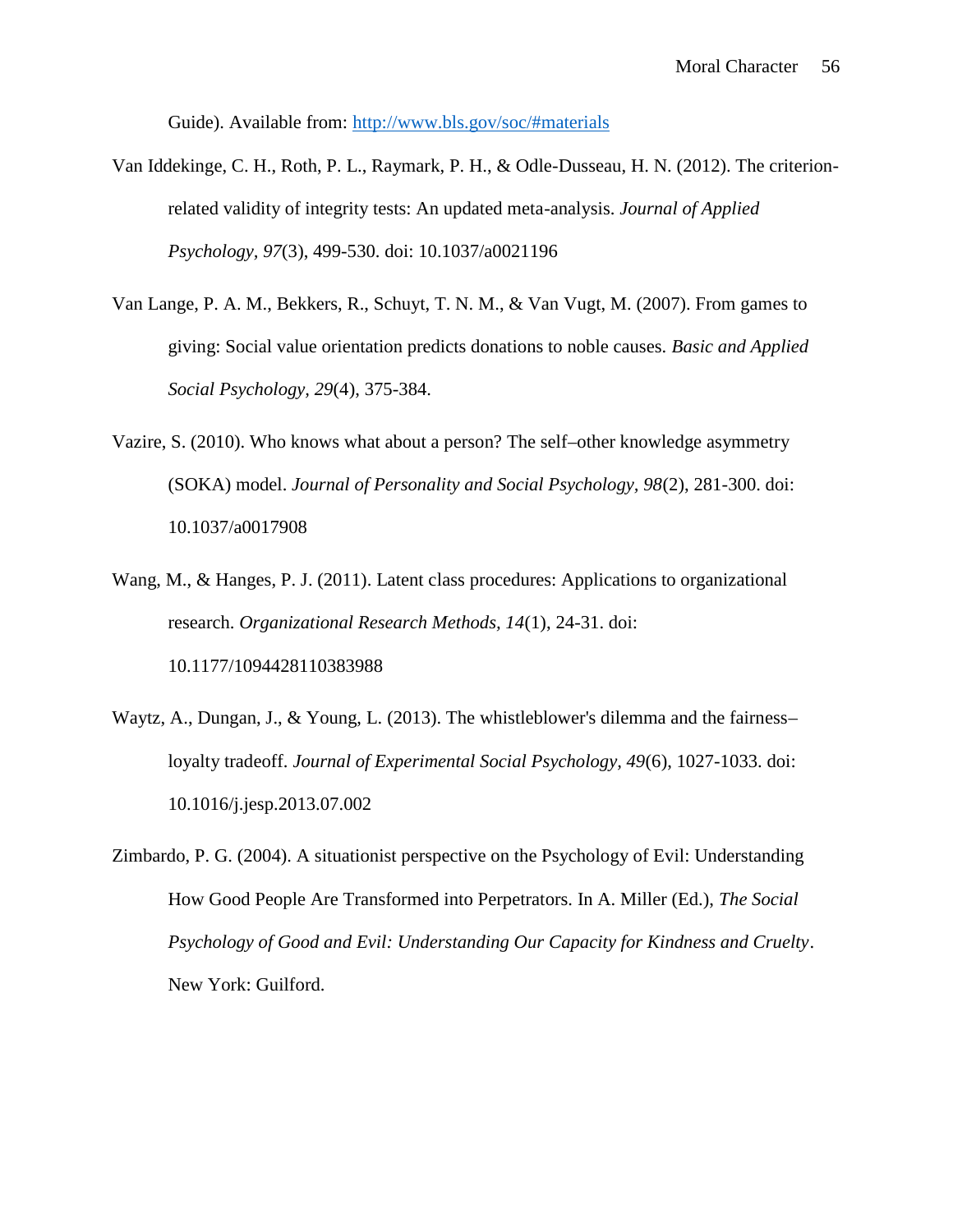#### **Appendix**

#### **Moral Judgments of Workplace Behaviors Study**

We verified the assumption that CWB and OCB are reflective of unethical and ethical behavior in a study in which we surveyed a sample of 443 full-time employees from across the U.S. about the immorality versus morality of the 32 behaviors in the CWB-Checklist (Spector et al., 2006) and the 20 behaviors in the OCB-Checklist (Fox et al., 2012). Due to missing data, the analyses reported below are based on the data from 420 to 431 participants, depending on the item. These data were part of a larger study, part of which was reported in a previous paper (Cohen, Panter, & Turan, 2013). The previous paper, however, did not include the following analyses.

Participants were presented with a randomized list of 52 work behaviors and were asked to indicate their opinion about whether each behavior is immoral or moral (-3 = *extremely immoral*,  $-2 = \text{im } z$ ,  $-1 = \text{slight } z$  *immoral*,  $0 = \text{neutral}$ ,  $+1 = \text{slight } z$  *moral*,  $+2 = \text{m } z$ ,  $+3 = \text{m } z$ *extremely moral*). Each of the 32 CWB acts was judged immoral (significantly below the neutral midpoint, *ps* < .001), ranging from slightly immoral for "ignoring someone at work" (*M* = -.93,  $SD = 1.17$ ,  $t(425) = -16.43$ ,  $p < .001$ ) to immoral/extremely immoral for "threatening someone at work with violence"  $(M = -2.43, SD = 1.18, t(429) = -42.53, p < .001)$ . Likewise, each of the 20 OCB acts was judged moral (significantly above the neutral midpoint, *ps* < .001), ranging from slightly moral for "giving up a meal and other breaks to complete work" ( $M = 1.04$ ,  $SD = 1.40$ ,  $t(424) = 15.26, p < .001$ ) to moral for "going out of the way to give a coworker encouragement or express appreciation" ( $M = 2.01$ ,  $SD = 1.18$ ,  $t(423) = 35.05$ ,  $p < .001$ ). On average, the CWB acts were judged slightly to moderately immoral  $(M = -1.85, SD = 0.91, t(431) = -42.01, p <$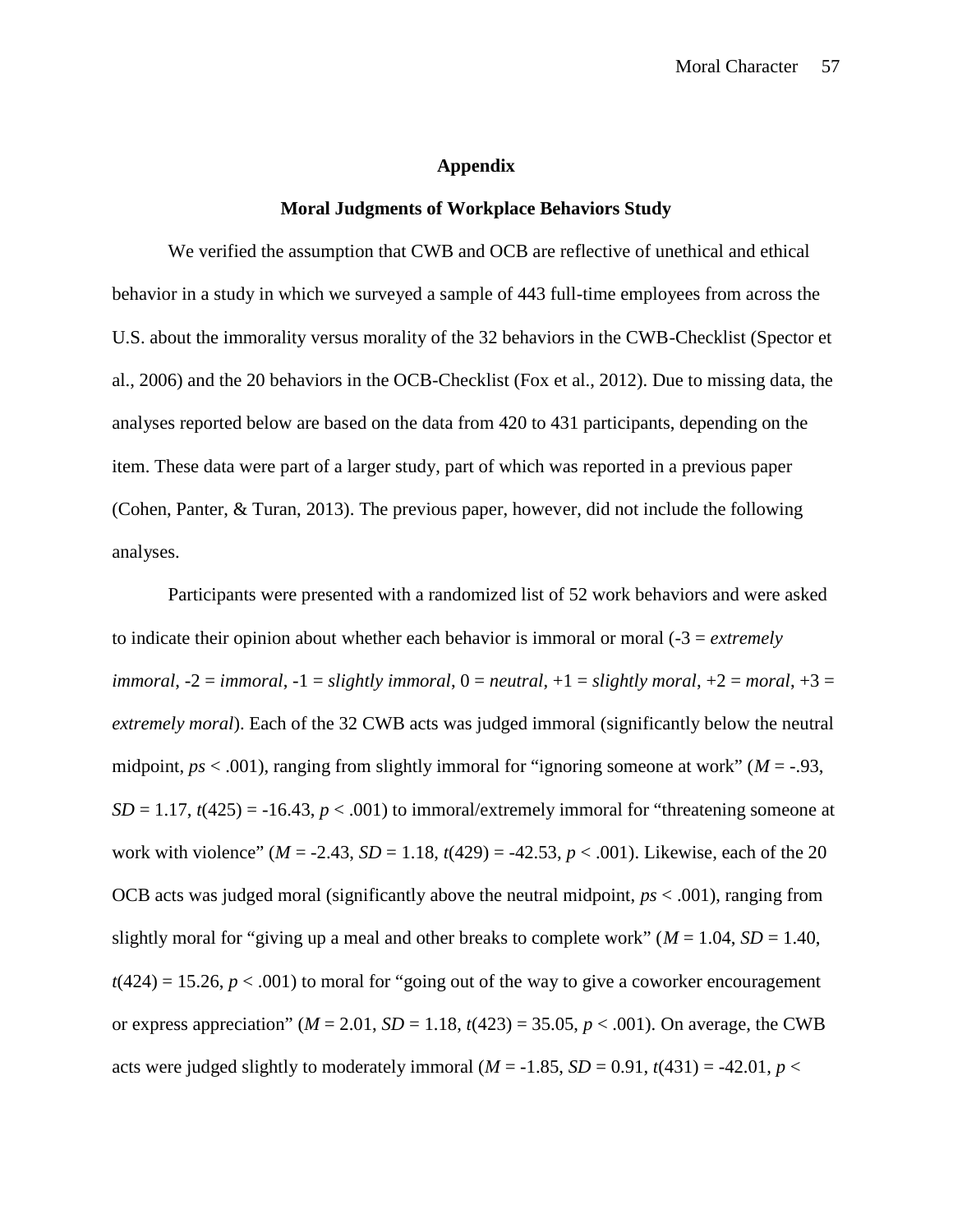.001) and the OCB acts were judged slightly to moderately moral ( $M = 1.68$ ,  $SD = 0.86$ ,  $t(431) =$ 40.80, *p* < .001). These findings support our operationalization of unethical/immoral work behavior as CWB and ethical/moral work behavior as OCB.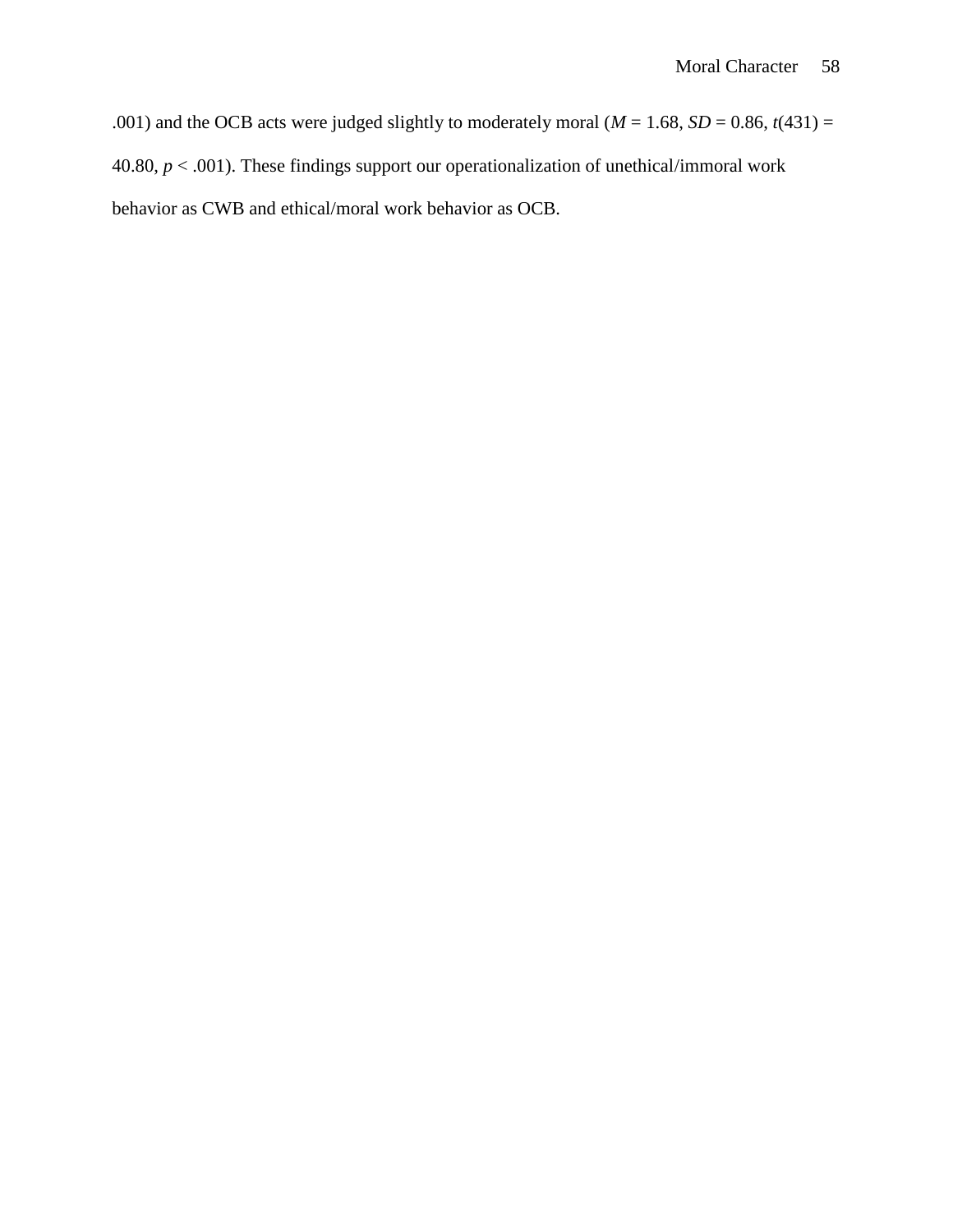|                                                  | <b>CWB</b><br>week 1 | <b>CWB</b><br>month 1 | OCB week<br>1 self- | <b>OCB</b><br>month 1 |
|--------------------------------------------------|----------------------|-----------------------|---------------------|-----------------------|
|                                                  | self-report          | coworker-             | report              | coworker-             |
|                                                  |                      | report                |                     | report                |
|                                                  | $(N = 1072)$         | $(N = 325)$           | $(N = 947)$         | $(N = 269)$           |
| Honesty-Humility<br>1.                           | $-.22**$             | $-17**$               | $.06*$              | $.20**$               |
| Emotionality<br>2.                               | .04                  | .06                   | $-.001$             | $-.04$                |
| Extraversion<br>3.                               | $-.15**$             | $-.13*$               | $.14**$             | $.20**$               |
| Agreeableness<br>4.                              | $-14**$              | $-.17**$              | $.04*$              | $.09*$                |
| Conscientiousness<br>5.                          | $-.22**$             | $-13**$               | $.09**$             | $.23**$               |
| Openness to Experience<br>6.                     | $-.12**$             | $-.07$                | $.12**$             | $.22**$               |
| <b>Guilt Proneness</b><br>7.                     | $-.17**$             | $-.19**$              | $.11**$             | $.22**$               |
| <b>Guilt-Repair Orientation</b><br>8.            | $-16**$              | $-.08$                | $.11**$             | $.23**$               |
| 9. Shame Proneness                               | $-.09**$             | $-.06$                | $.07*$              | .08                   |
| 10. Shame-Withdrawal Orientation                 | $.17**$              | $.11*$                | $-.01$              | $-.11*$               |
| 11. Empathic Concern                             | $-18**$              | $-.19**$              | $.09**$             | $.19**$               |
| 12. Perspective Taking                           | $-.17**$             | $-.19**$              | $.13**$             | $.17**$               |
| 13. Moral Identity-Internalization               | $-.17**$             | $-14**$               | $.08**$             | $.25**$               |
| 14. Moral Identity-Symbolization                 | $-.07*$              | $-.03$                | $.11**$             | $.14**$               |
| 15. Cognitive Moral Development                  | $-.03$               | .004                  | .04                 | $.09*$                |
| 16. Moral Idealism                               | $-.10**$             | $-.05$                | $.10**$             | $.14**$               |
| 17. Moral Relativism                             | $.11**$              | $.12*$                | $-.01$              | $-.05$                |
| 18. Consideration of Future                      | $-16**$              | $-.11*$               | $.11**$             | $.22**$               |
| 19. Future Self-Continuity                       | $-.17**$             | $-16**$               | $-.01$              | $-.01$                |
| 20. Exploitiveness-Entitlement                   | $.19**$              | $.21**$               | $-.02$              | $.11*$                |
| 21. Self-Control (Study 2 only) <sup>a</sup>     | $-.31**$             | $-.26**$              | $.08*$              | $.17*$                |
| 22. Machiavellianism (Study 2 only) <sup>a</sup> | $.25**$              | $.21**$               | $-.12*$             | $-.20*$               |

**Table 1.** Kendall's tau-b correlations of individual differences with counterproductive work behavior (CWB) and organizational citizenship behavior (OCB) (Study 1 & Study 2).

**Note.** Data from Study 1 and Study 2 were combined when computing these correlations. <sup>a</sup>The sample size for self-control and Machiavellianism was smaller than for the other variables ( $N =$ 375 with self-reported CWB, *N* = 326 with self-reported OCB, *N* = 121 with coworker-reported CWB and  $N = 98$  with coworker-reported OCB).

\**p* < .05; \*\**p* < .001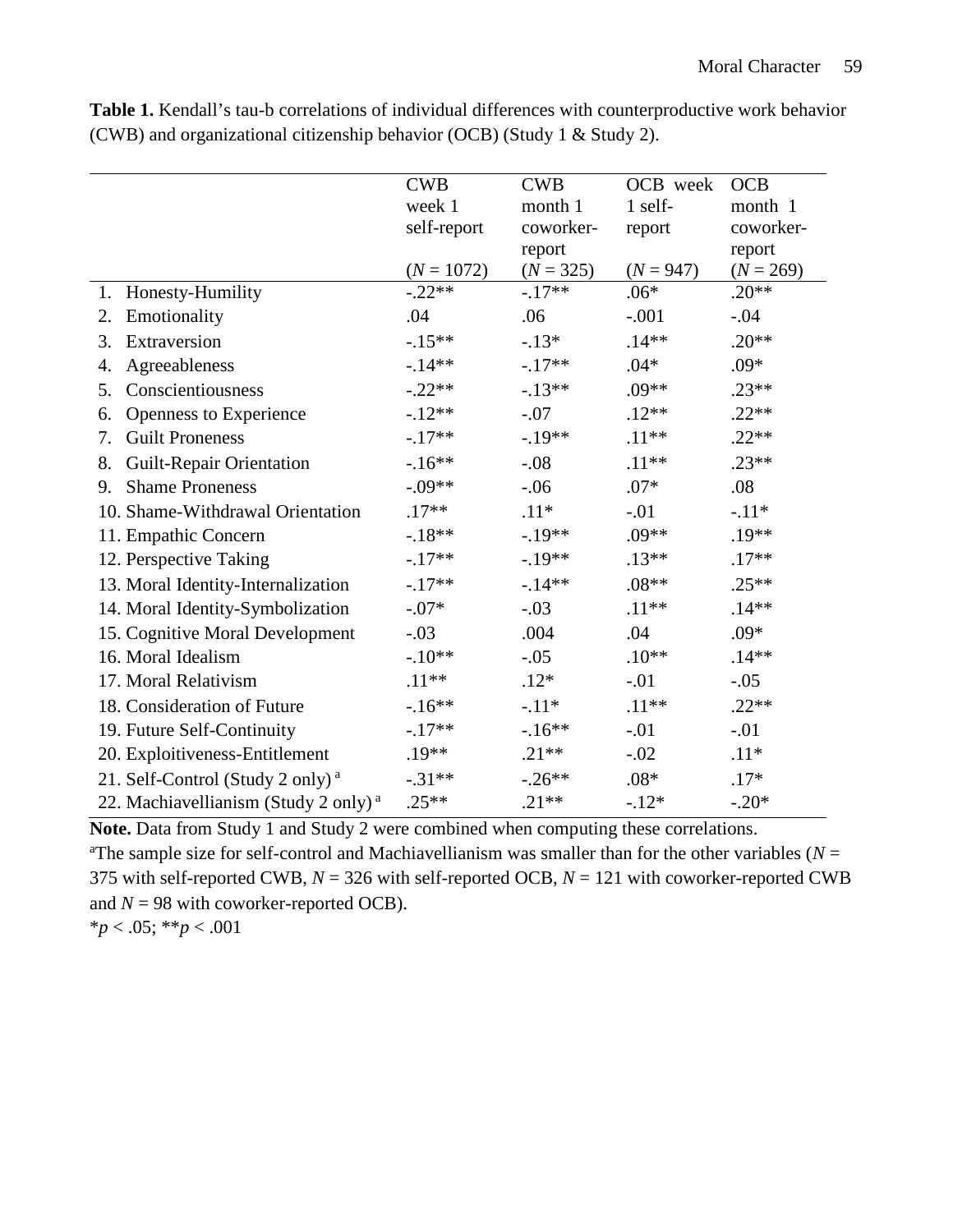**Table 2.** Multilevel models of self-reported counterproductive work behavior (CWB) and organizational citizenship behavior (OCB) during the past week for 12 consecutive weeks (Study 1  $\&$ Study 2).

|                                     | <b>Study 1 CWB</b>  | <b>Study 2 CWB</b>  | <b>Study 1 OCB</b>  | <b>Study 2 OCB</b>  |
|-------------------------------------|---------------------|---------------------|---------------------|---------------------|
|                                     | $(N = 995)$         | $(N = 439)$         | $(N = 995)$         | $(N = 426)$         |
| Low Moral Character <sup>a</sup>    | $0.89(.18)$ **      | $1.42$ $(.19)**$    | $-0.09(0.10)$       | 0.02(0.13)          |
| High Moral Character <sup>a</sup>   | $-0.80$ $(.14)$ **  | $-0.55$ $(.23)*$    | 0.10(0.07)          | $0.29(.10)*$        |
| Age (years)                         | $-.032(.007)$ **    | $-0.030$ $(.009)*$  | .002(.003)          | $0.001$ $(.005)$    |
| Income (natural log)                | $-0.08(0.11)$       | $-0.24(0.16)$       | $-0.05$ (.05)       | $-0.09$ $(.08)$     |
| Tenure at job (months)              | 0.000(.001)         | 0.000(.001)         | $-0.000$ $(.000)$   | $-0.000$ $(.000)$   |
| <b>Job Satisfaction</b>             | $-0.15$ $(.05)*$    | $-0.09(0.07)$       | $0.07$ $(.03)*$     | $0.06(.04) \pm$     |
| Female                              | $-0.17(0.13)$       | 0.09(0.18)          | $-0.02$ (.07)       | 0.14(0.11)          |
| Bachelor's degree or more           | $-0.07$ $(.14)$     | 0.22(0.17)          | $-0.17$ $(0.07)*$   | 0.01(0.09)          |
| Supervisor                          | 0.14(0.13)          | $0.50$ $(.18)*$     | $0.38(.07)$ **      | $0.33$ $(.10)$ **   |
| Race: Black <sup>b</sup>            | 0.27(0.23)          | $0.66(.31)*$        | $-0.04$ (.14)       | 0.11(0.16)          |
| Race: Hispanic <sup>b</sup>         | $0.49(.29) \pm$     | 0.09(.33)           | 0.09(0.17)          | 0.16(0.19)          |
| Race: Asian <sup>b</sup>            | 0.30(.32)           | $-0.62$ (.67)       | $-0.11$ $(.21)$     | $-0.36(.38)$        |
| Race: Other <sup>b</sup>            | 0.31(.26)           | 0.32(0.32)          | $-0.01(0.15)$       | 0.04(0.18)          |
| Code not enforced <sup>c</sup>      | 0.38(.33)           | 0.58(.41)           | 0.19(.20)           | 0.41(.26)           |
| Code loosely enforced <sup>c</sup>  | $-0.14(0.21)$       | $-0.34(0.28)$       | $-0.08$ (.12)       | 0.23(0.17)          |
| Code strictly enforced <sup>c</sup> | $-0.27(0.21)$       | $-0.32$ (.28)       | 0.08(.12)           | 0.20(0.16)          |
| Doesn't know code: c                | $-0.39(0.43)$       | $-0.29(0.47)$       | $-0.24$ (.23)       | $-0.48(.31)$        |
| Non-profit sector <sup>d</sup>      | 0.01(0.19)          | $-0.02$ (.25)       | 0.06(0.11)          | 0.14(0.14)          |
| Government sector <sup>d</sup>      | $-0.14(0.19)$       | 0.13(.25)           | $-0.16(.10) \pm$    | $-0.25$ (.13) $\pm$ |
| Self-employed <sup>d</sup>          | $0.52(.31) \pm$     | 0.04(.37)           | $-0.29$ (.17) $\pm$ | $-0.05$ (.21)       |
| Less than 20 employees <sup>e</sup> | $-0.65$ $(.23)*$    | $-0.36(.29)$        | $-0.30$ $(.11)^*$   | $-0.10(0.16)$       |
| 20 to 99 employees $e$              | $-0.13(0.19)$       | $-0.34$ $(.24)$     | $-0.10(0.10)$       | $-0.22(0.13)$       |
| 100 to 499 employees <sup>e</sup>   | 0.16(0.17)          | $-0.41$ $(.22) \pm$ | 0.01(.09)           | $-0.13(0.13)$       |
| Week number                         | $-0.04$ $(0.01)$ ** | $-0.06$ $(0.02)*$   | $-0.04$ $(.003)**$  | $-0.06$ $(0.01)$ ** |
| Intercept                           | $0.71(.26)$ *       | 0.10(.37)           | $2.57(.14)$ **      | $2.23(.20)$ **      |

*Note*. Unstandardized regression coefficients (with standard errors) are presented. <sup>a</sup>The reference category for the moral character variables was the average-moral-character class. <sup>b</sup>The reference category for the race variables was White. The reference category for the ethics code variables was no ethics code. <sup>d</sup>The reference category for the organizational sector variables was the private for-profit sector. <sup>e</sup> The reference category for the organizational size variables was more than 500 employees. Bolded values represent statistically significant effects.

 $\pm p$  < .10; \* $p$  < .05; \*\* $p$  < .001.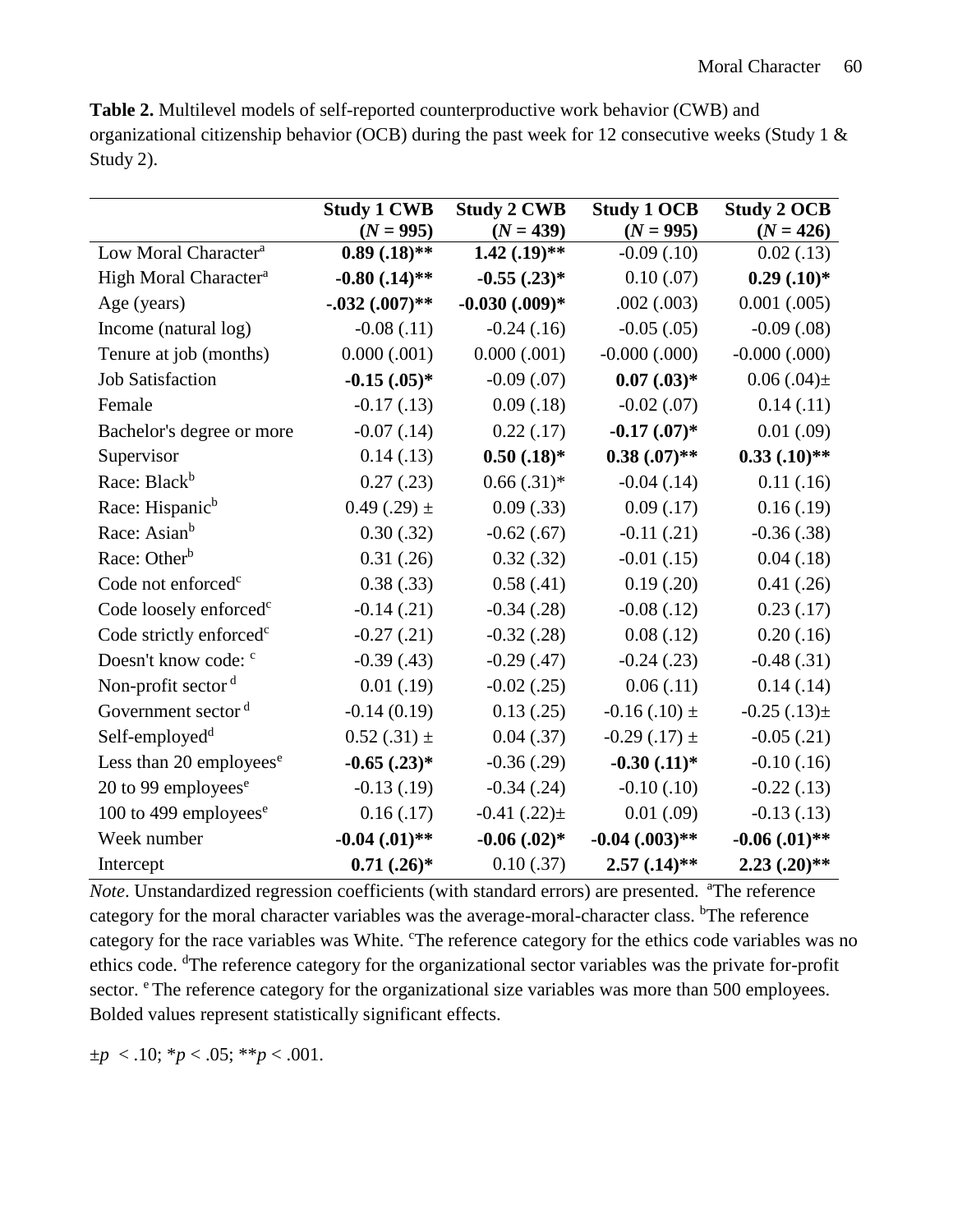|                                     | <b>Study 1 CWB</b> | <b>Study 2 CWB</b> | <b>Study 1 OCB</b> | <b>Study 2 OCB</b>  |
|-------------------------------------|--------------------|--------------------|--------------------|---------------------|
|                                     | $(N = 204)$        | $(N = 117)$        | $(N = 170)$        | $(N = 95)$          |
| Low Moral Character <sup>a</sup>    | $0.76(0.41) \pm$   | $2.27(.50)$ **     | $-0.38$ $(.17)*$   | $-0.17$ $(.26)$     |
| High Moral Character <sup>a</sup>   | $-0.32(0.32)$      | 0.27(0.46)         | $0.31$ $(.12)*$    | $0.38(.16)*$        |
| Age (years)                         | $-0.025(.015) \pm$ | $-0.013(0.019)$    | $-0.003$ $(.006)$  | 0.008(.010)         |
| Income (natural log)                | 0.13(0.19)         | $-0.63$ $(.40)$    | $-0.24$ $(.11)*$   | $0.30(.18) \pm$     |
| Tenure at job (months)              | $-0.001$ $(.002)$  | $-0.003(0.002)$    | $-0.001$ $(.001)$  | $-0.002$ $(.001)$ * |
| <b>Job Satisfaction</b>             | 0.14(0.11)         | $-0.21(0.15)$      | $0.11$ $(.04)*$    | $-0.06(.05)$        |
| Female                              | 0.10(.29)          | $-0.19(0.38)$      | 0.06(0.13)         | $-0.19(0.17)$       |
| Bachelor's degree or more           | $-0.39(0.29)$      | 0.34(0.43)         | $-0.14(0.12)$      | $-0.39$ $(.17)*$    |
| Supervisor                          | $-0.17$ $(.26)$    | 0.30(0.40)         | 0.18(.12)          | $-0.05$ (.15)       |
| Race: Black <sup>b</sup>            | $-1.03$ $(.36)$ *  | 0.22(.66)          | $-0.80$ $(.29)*$   | 0.07(0.30)          |
| Race: Hispanic <sup>b</sup>         | 0.89(.84)          | 1.14(0.74)         | 0.20(.28)          | $-0.08$ $(.38)$     |
| Race: Asian <sup>b</sup>            | $1.65(.56)^*$      | $-2.13(1.01)$ *    | 0.17(0.25)         | $-0.31(0.47)$       |
| Race: Other <sup>b</sup>            | $-0.09(.51)$       | $-0.64(0.55)$      | 0.27(0.22)         | 0.08(0.23)          |
| Code not enforced <sup>c</sup>      | $1.57(.84) \pm$    | $-0.50(1.09)$      | $0.52(.28) \pm$    | $-0.38(.38)$        |
| Code loosely enforced <sup>c</sup>  | $0.76(.43) \pm$    | $-0.10(0.60)$      | $-0.14(0.21)$      | $-0.05$ (.33)       |
| Code strictly enforced <sup>c</sup> | 0.32(0.45)         | $-0.56(.60)$       | 0.04(0.18)         | $-0.08$ $(.29)$     |
| Doesn't know code: <sup>c</sup>     | $-2.46(1.01)*$     | f                  | 0.13(0.28)         | $\mathbf f$         |
| Non-profit sector <sup>d</sup>      | 0.26(.37)          | $-0.51(0.61)$      | $0.40$ $(.18)*$    | 0.18(0.21)          |
| Government sector <sup>d</sup>      | 0.41(.35)          | 0.15(.60)          | $-0.13$ (.24)      | 0.27(0.22)          |
| Self-employed <sup>d</sup>          | 0.72(.51)          | $-0.66(.71)$       | $-0.09$ $(.26)$    | $-0.90(.30)*$       |
| Less than 20 employees <sup>e</sup> | $-0.63(0.42)$      | $-0.30(0.73)$      | $-0.13(0.21)$      | 0.13(0.22)          |
| 20 to 99 employees <sup>e</sup>     | $-0.18(0.43)$      | $1.18(.43)*$       | 0.12(0.17)         | 0.17(0.21)          |
| 100 to 499 employees <sup>e</sup>   | $-0.27(0.35)$      | 0.06(.61)          | $0.01$ (.17)       | 0.30(0.21)          |
| Intercept                           | $-0.48(2.30)$      | $8.91(3.91)^*$     | $5.21(1.29)$ **    | 0.58(1.82)          |
| Dispersion                          | $2.90(.37)$ **     | $2.43(.45)$ **     | $0.53$ $(.07)$ **  | $0.50$ $(.12)$ **   |

**Table 3**. Negative binomial regression models of coworker-reported counterproductive work behavior (CWB) and organizational citizenship behavior (OCB) during the past month (Study 1 & Study 2).

*Note*. Unstandardized regression coefficients (with standard errors) are presented. <sup>a</sup>The reference category for the moral character variables was the average-moral-character class. <sup>b</sup>The reference category for the race variables was White. The reference category for the ethics code variables was no ethics code. <sup>d</sup>The reference category for the organizational sector variables was the private for-profit sector. <sup>e</sup>The reference category for the organizational size variables was more than 500 employees. Bolded values represent statistically significant effects.

<sup>f</sup> Parameter could not be estimated due to too few participants in that category  $\pm p$  < .10; \* $p$  < .05; \*\* $p$  < .001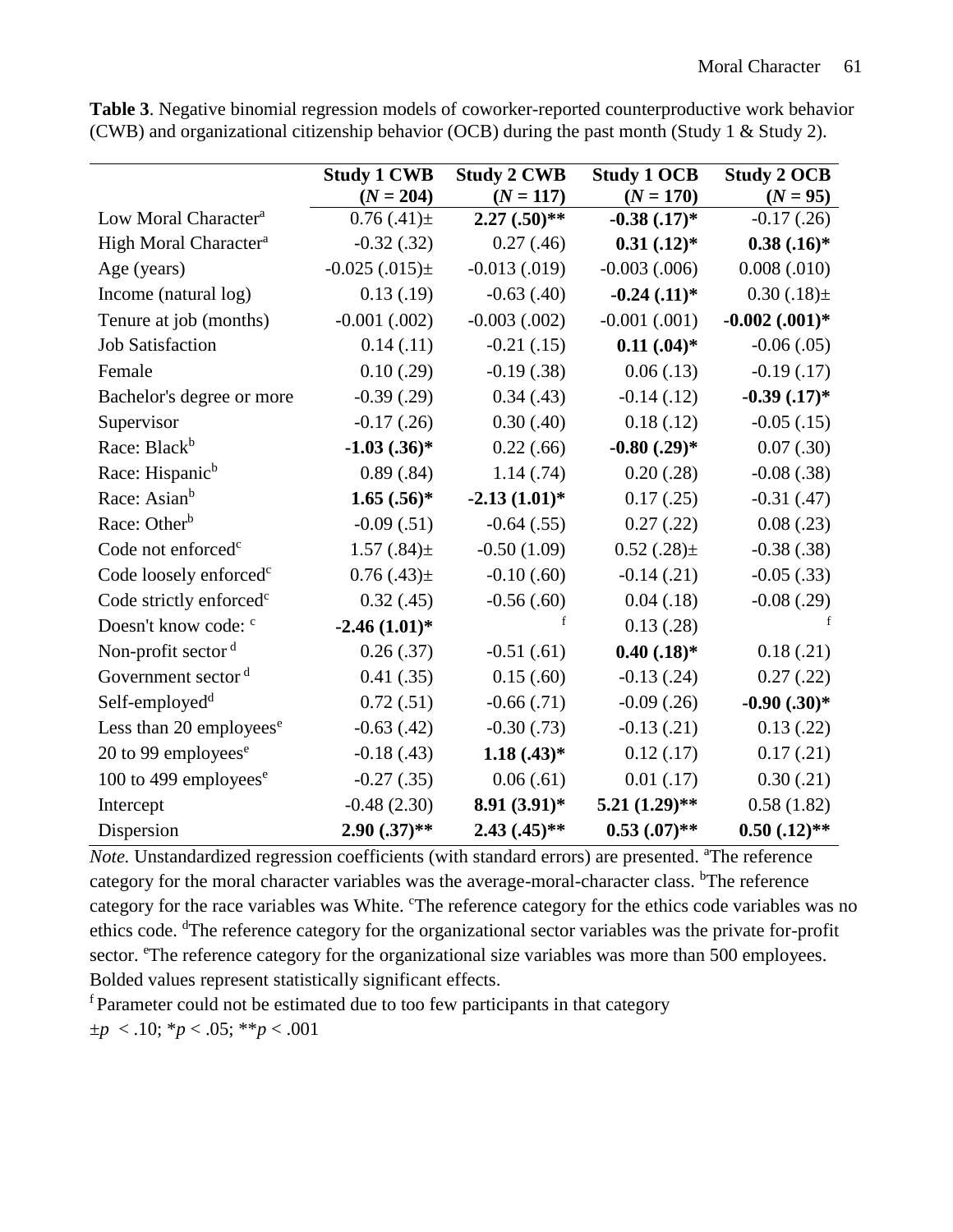**Table 4.** Correlations of individual differences with delinquency and approval of unethical negotiation behaviors (Study 3).

|                                             | <b>Correlation with</b>      | <b>Correlation with</b>      |  |
|---------------------------------------------|------------------------------|------------------------------|--|
|                                             | Delinquency                  | <b>Approval of Unethical</b> |  |
|                                             |                              | <b>Negotiation Behaviors</b> |  |
| Honesty-Humility                            | $r(460) = -.18, p < .001$    | $r(502) = -.48, p < .001$    |  |
| Emotionality                                | $r(460) = -.14$ , $p = .003$ | $r(502) = -.08, p = .09$     |  |
| Extraversion                                | $r(460) = -.06, p = .17$     | $r(502) = -.14$ , $p = .002$ |  |
| Agreeableness                               | $r(460) = -.21, p < .001$    | $r(502) = -.24, p < .001$    |  |
| Conscientiousness                           | $r(460) = -.11$ , $p = .02$  | $r(502) = -.35, p < .001$    |  |
| Openness to Experience                      | $r(460) = .06, p = .18$      | $r(502) = -.11, p = .01$     |  |
| Moral Identity-Internalization              | $r(464) = -.12, p = .01$     | $r(504) = -.41, p < .001$    |  |
| <b>Guilt Proneness</b>                      | $r(461) = -.13$ , $p = .005$ | $r(503) = -.43, p < .001$    |  |
| <b>Guilt Repair Orientation</b>             | $r(461) = -.14$ , $p = .002$ | $r(503) = -.35, p < .001$    |  |
| <b>Empathic Concern</b>                     | $r(464) = -.22, p < .001$    | $r(503) = -.36, p < .001$    |  |
| Perspective Taking                          | $r(464) = -.12, p = .01$     | $r(503) = -.28, p < .001$    |  |
| <b>Consideration of Future Consequences</b> | $r(460) = -.05, p = .25$     | $r(501) = -.35, p < .001$    |  |
| Self-Control                                | $r(462) = -.22, p < .001$    | $r(503) = -.22, p < .001$    |  |
| Machiavellianism                            | $r(461) = .23, p < .001$     | $r(502) = .44, p < .001$     |  |
| Narcissism                                  | $r(428) = .17$ , $p < .001$  | $r(465) = .28, p < .001$     |  |
| Moral Disengagement                         | $r(460) = .13, p = .004$     | $r(503) = .51, p < .001$     |  |
| Social Value Orientation (altruistic)       | $r(419) = .09$ , $p = .08$   | $r(457) = -.14$ , $p = .004$ |  |
| Harm Moral Foundation                       | $r(410) = -.11$ , $p = .03$  | $r(446) = -.23, p < .001$    |  |
| <b>Fairness Moral Foundation</b>            | $r(410) = -.10, p = .046$    | $r(446) = -.19, p < .001$    |  |
| <b>Ingroup Moral Foundation</b>             | $r(410) = -.09, p = .09$     | $r(446) = .03$ , $p < .001$  |  |
| <b>Authority Moral Foundation</b>           | $r(410) = -.12$ , $p = .02$  | $r(446) = -.09$ , $p = .047$ |  |
| <b>Purity Moral Foundation</b>              | $r(410) = -.15$ , $p = .003$ | $r(446) = -.12$ , $p = .009$ |  |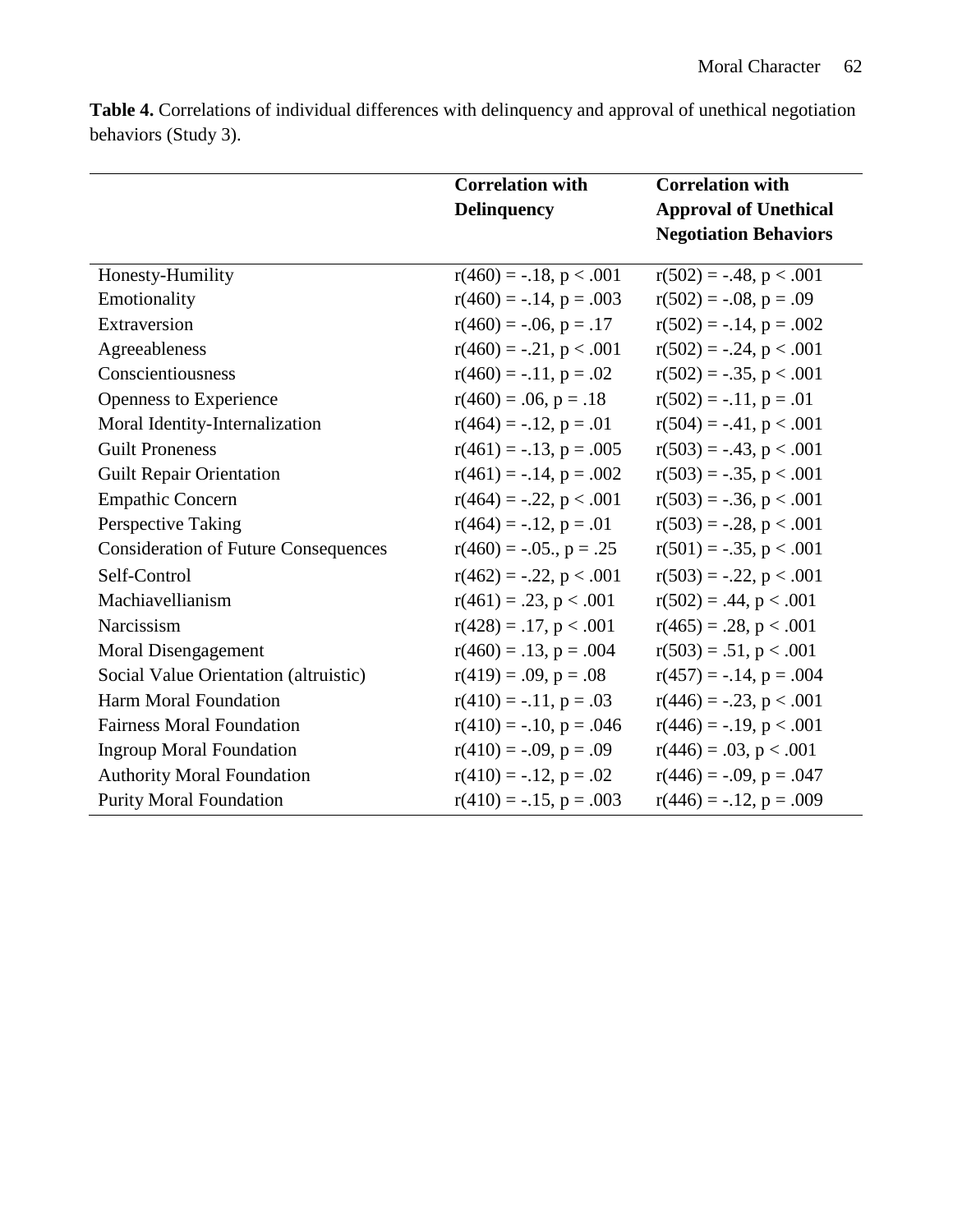|                                   | <b>Delinquency</b><br>$(N = 497)$ | <b>Approval of Unethical</b><br><b>Negotiation Behaviors</b><br>$(N = 533)$ |
|-----------------------------------|-----------------------------------|-----------------------------------------------------------------------------|
| Low Moral Character <sup>a</sup>  | $0.22(0.08)*$                     | $0.82(0.14)$ **                                                             |
| High Moral Character <sup>a</sup> | $-0.09(0.06)$ ±                   | $-0.72(0.10)$ **                                                            |
| Age (years)                       | 0.000(0.002)                      | $-0.010(0.003)*$                                                            |
| Income <sup>b</sup>               | 0.008(0.02)                       | 0.05(0.03)                                                                  |
| Female                            | $-0.11(0.06) \pm$                 | $-0.21(0.10)*$                                                              |
| Bachelor's degree or more         | 0.02(0.06)                        | $-0.03(0.10)$                                                               |
| Race: Black <sup>c</sup>          | 0.09(0.08)                        | $0.26(0.15)$ ±                                                              |
| Race: Hispanic <sup>c</sup>       | 0.19(0.11)                        | 0.13(0.21)                                                                  |
| Race: Asian <sup>c</sup>          | $-0.17(0.17)$                     | $-0.02(0.32)$                                                               |
| Race: Other <sup>c</sup>          | $-0.10(0.10)$                     | 0.17(0.16)                                                                  |
| Intercept                         | 0.03(0.13)                        | $3.03(0.24)$ **                                                             |
|                                   |                                   |                                                                             |

**Table 5**. Regression models of delinquency and approval of unethical negotiation behaviors (Study 3).

*Note.* Unstandardized regression coefficients (with standard errors) are presented

<sup>a</sup>The reference category for the moral character variables was the average-moral-character class. <sup>b</sup>Income was assessed in \$25,000 units, with 9 ordinal categories:  $1 = $0$  to \$25,000;  $9 = $200,001$  or more.

<sup>c</sup>The reference category for the race variables was White.

 $\pm p$  < .10; \* $p$  < .05; \*\* $p$  < .001

Bolded values represent statistically significant effects.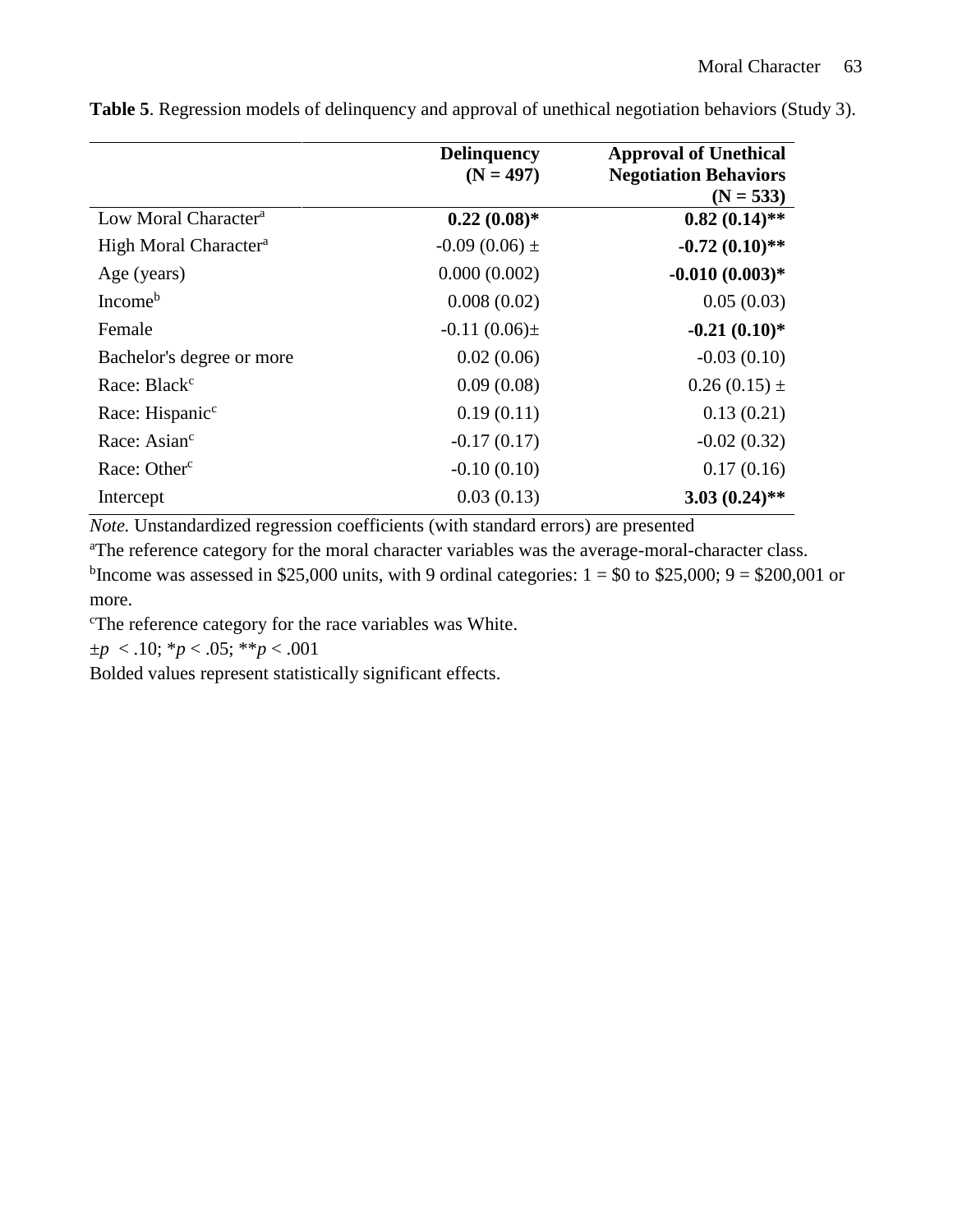

**Figure 1.** Study 1 ( $N = 1020$ ): Moral character latent profile model. Values represent the average standardized score for each variable for each latent class. Error bars denote one standard error above and below the latent class mean. 22.35% of respondents were classified as low moral character, 44.71% as average moral character, and 32.94% as high moral character.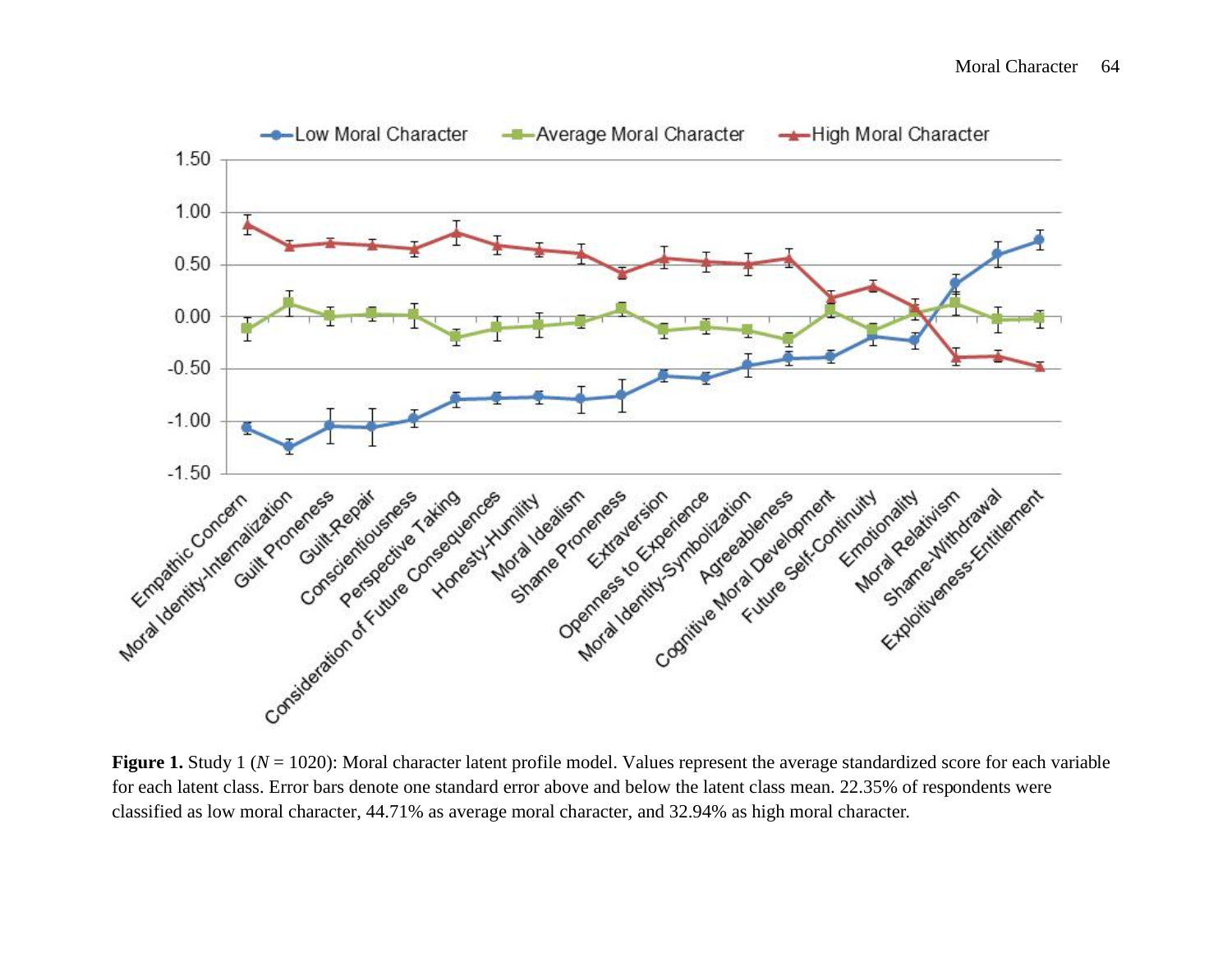

**Figure 2.** Study 2 (*N* = 494): Moral character latent profile model. Values represent the average standardized score for each variable in each latent class. Error bars denote one standard error above and below the latent class mean. 30.57% of respondents were classified as low moral character, 46.36% as average moral character, and 23.08% as high moral character.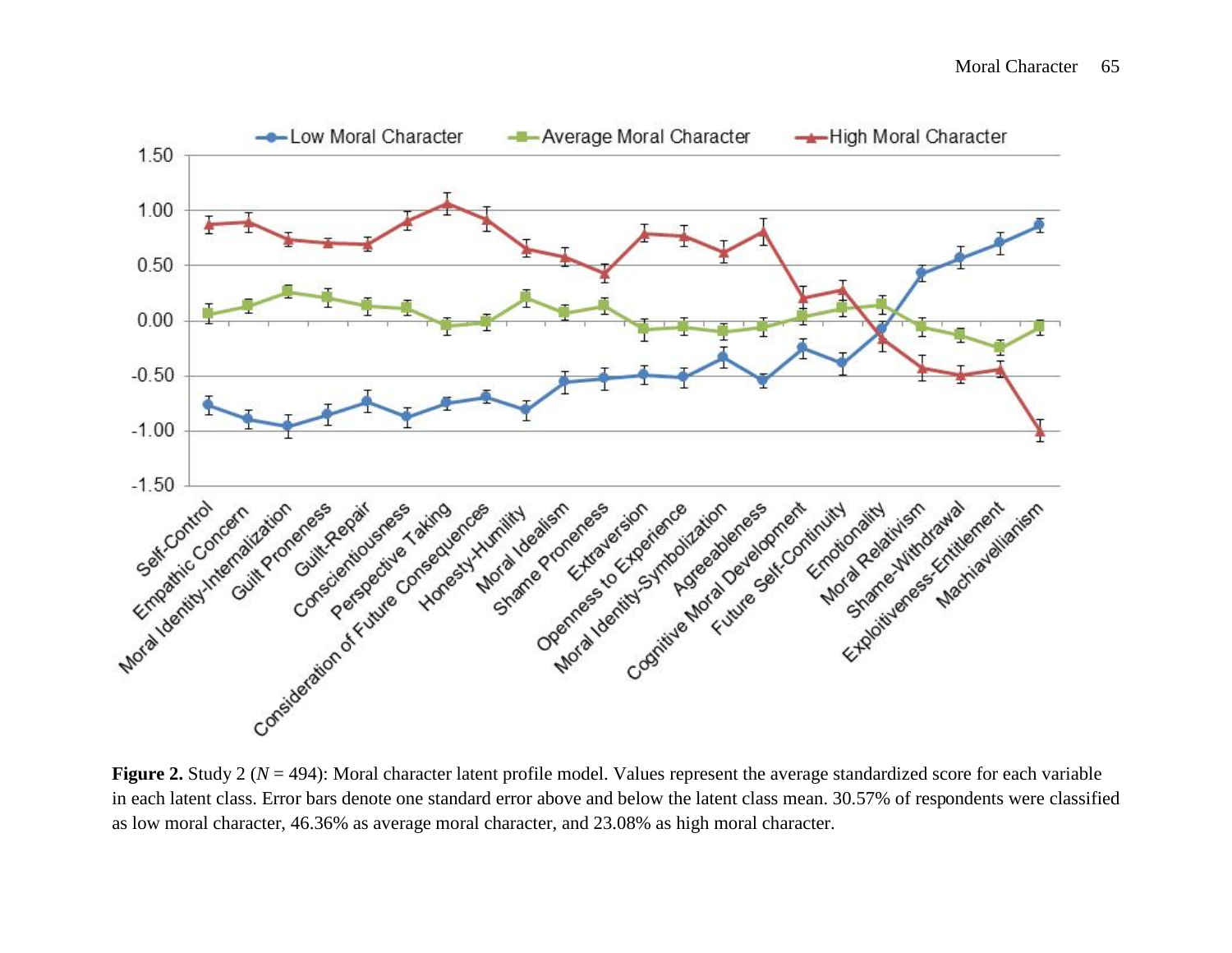

**Figure 3.** Study 1 and Study 2: Counterproductive work behavior (CWB) and organizational citizenship behavior (OCB) among employees low, average, and high in moral character. Error bars denote one standard error above and below the sample mean.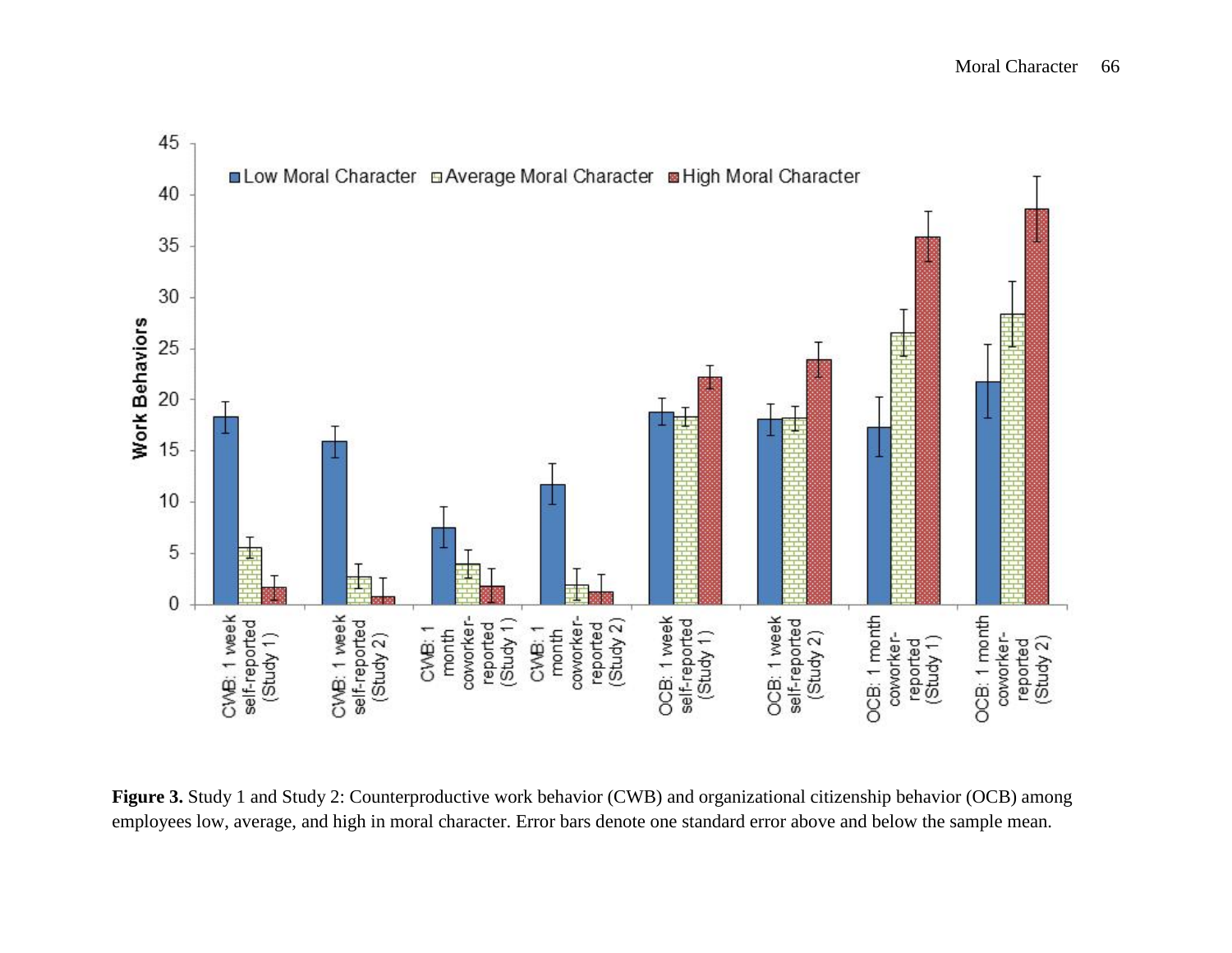

**Figure 4.** Study 3 ( $N = 659$ ): Moral character latent profile model. Values represent the average standardized score for each variable in each latent class. Error bars denote one standard error above and below the latent class mean. 15.59% of respondents were classified as low moral character, 45.40% as average moral character, and 39.01% as high moral character.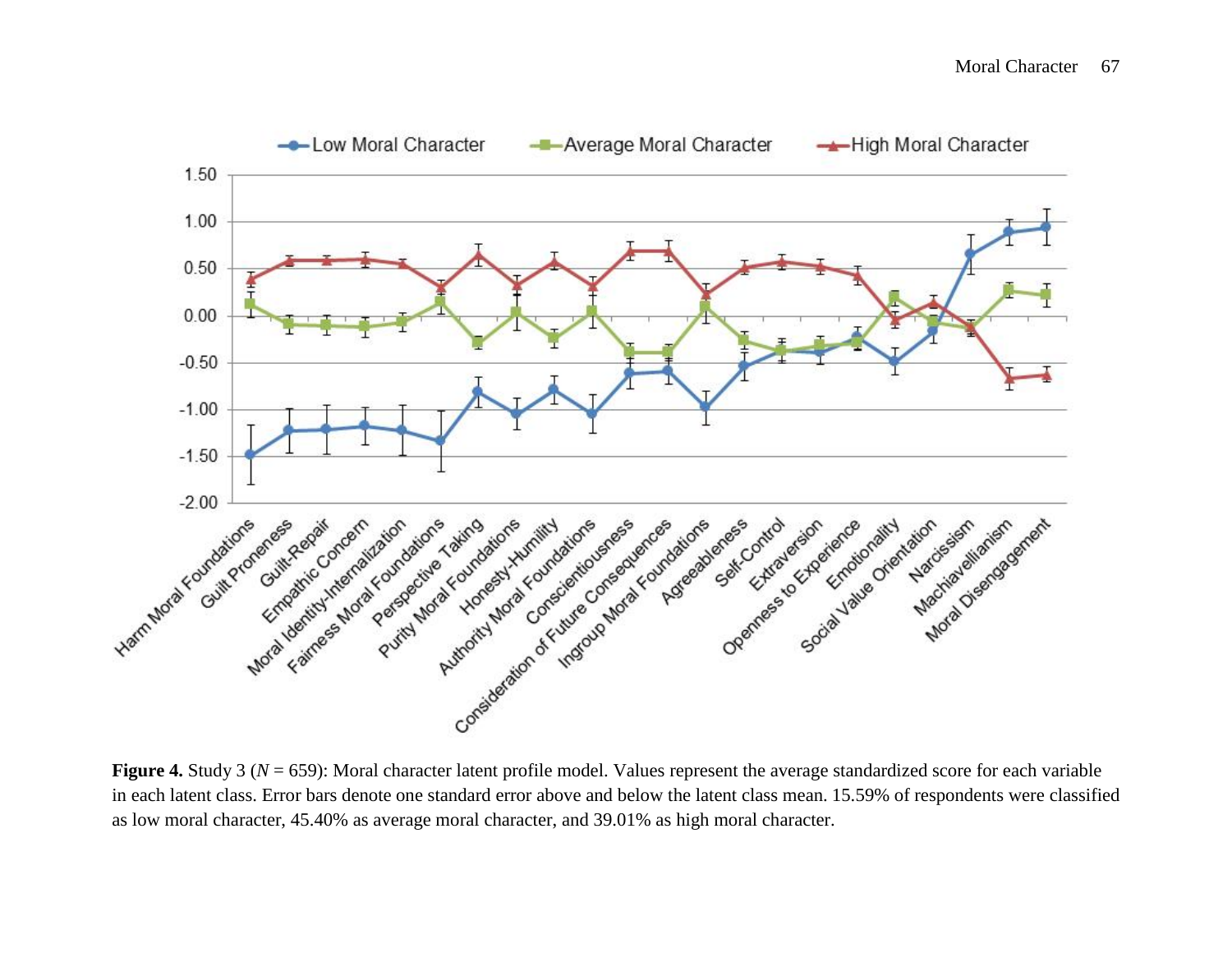

**Figure 5.** Study 3: Delinquency (left panel,  $N = 534$ ) and approval of unethical negotiation behaviors (right panel,  $N = 569$ ) among participants low, average, and high in moral character. Error bars denote one standard error above and below the sample mean. Positive delinquency scores indicate more delinquency than the average participant and negative delinquency scores indicate less delinquency than the average participant. Approval of unethical negotiation behaviors could range from 1 (tactic regarded as very inappropriate) to 7 (tactic is regarded as very appropriate), with the midpoint (4) indicative of neutral.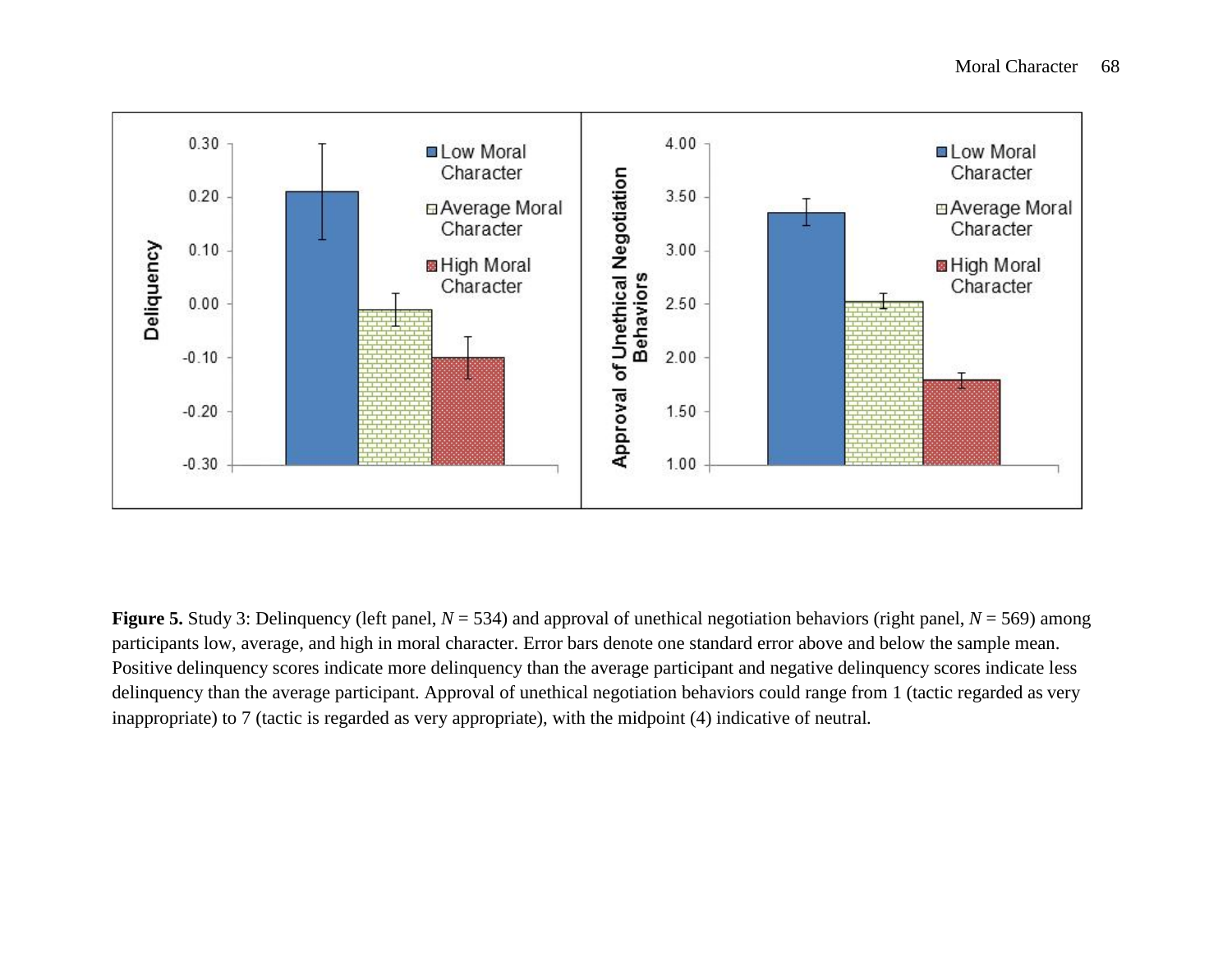#### **Footnotes**

<sup>1</sup> The supplemental online materials include results from exploratory factor analyses, principal components analyses, and latent profile analyses.

 $2$  Two recent articles have used data from the WECT Project to investigate different research questions from those addressed here (Cohen, Panter, Turan, Morse, & Kim, 2013; Halevy, Cohen, Chou, Katz, & Panter, 2014). The first article examined similarity and self-other agreement of guilt proneness, shame proneness, and the HEXACO factors (Cohen, Panter, Turan, et al., 2013, Study 2). The second article examined the relationship between mental models of conflict and organizational mistreatment (Halevy et al., 2014, pp., Study 4). The current research focuses on a broader set of variables than the prior papers, and the analyses and results we report here do not overlap with the prior work.

<sup>3</sup> Due to an error by the survey research firm, participants who missed a weekly survey in Study 1 were not sent survey invitations in subsequent weeks. This error was discovered in week 10. After this discovery, all participants were sent invitations for the remaining surveys. Because of the error, many of the weekly surveys in Study 1 were sent to only a subset of participants, which compromises the generalizability of the data from those weekly assessments. We conducted Study 2 to address this sampling problem. In Study 2, all participants who completed the initial survey were sent subsequent survey invitations each week. We used the missing data option in MPlus (Muthén & Muthén, 1998-2011) to utilize all available data when conducting the latent profile analyses and negative binomial regression models.